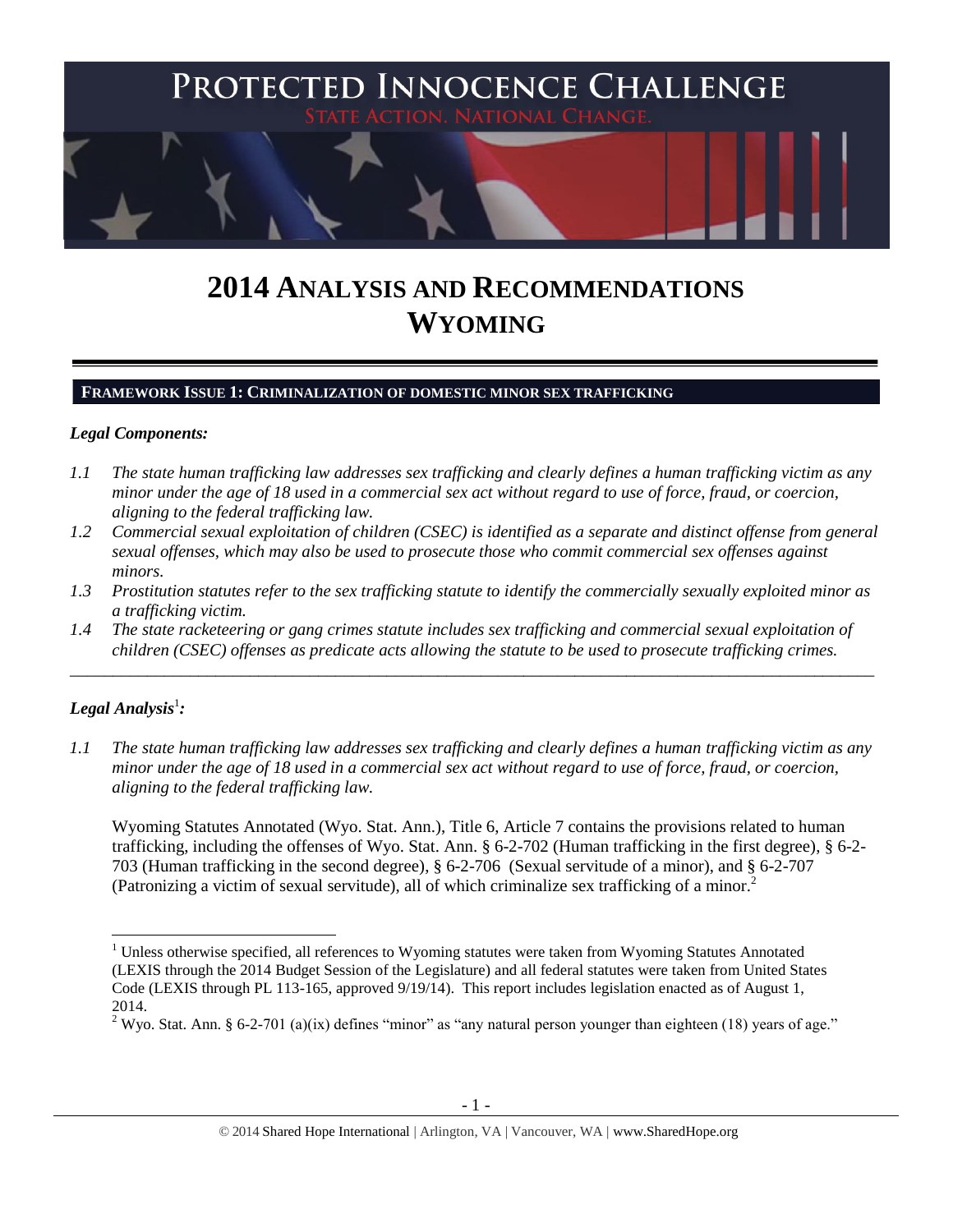<span id="page-1-0"></span>Pursuant to Wyo. Stat. Ann. § 6-2-702 (Human trafficking in the first degree), a person commits human trafficking in the first degree "when the person<sup>3</sup> intentionally or knowingly recruits, transports, transfers, harbors, receives, provides, obtains, isolates, maintains or entices an individual for the purpose of: . . . (iii) Sexual servitude of a minor in violation of W.S. 6-2-706." Wyo. Stat. Ann. § 6-2-702. Pursuant to Wyo. Stat. Ann. § 6-2-703 (Human trafficking in the second degree), a person commits human trafficking in the second degree when a person "recklessly recruits, transports, transfers, harbors, receives, provides, obtains isolates, maintains or entices an individual for the purpose of: . . . . (iii) Sexual servitude of a minor in violation of W.S. 6-2-706." Wyo. Stat. Ann. § 6-2-703.

Wyo. Stat. Ann. § 6-2-706(a) (Sexual servitude of a minor) states, "A person is guilty of sexual servitude of a minor when the person intentionally, knowingly or recklessly offers, obtains, procures or provides an individual less than eighteen (18) years of age to engage in commercial sexual services."

<span id="page-1-1"></span>Proof of force, fraud or coercion is not required when the victim of Wyo. Stat. Ann. § 6-2-702 (Human trafficking in the first degree), § 6-2-703 (Human trafficking in the second degree) and § 6-2-706 (Sexual servitude of a minor) is a minor under 18 used in commercial sexual activity.<sup>5</sup> However, "commercial sexual activity," as used in § 6-2-706 (Sexual servitude of a minor), is classified as "services," which is defined in Wyo. Stat. Ann. § 6-2-701 (a)(xiv) as "activities resulting from a relationship between a person and the actor in which the person performs activities under the supervision of or for the benefit of the actor." This definition narrows the application of the trafficking statutes to those cases in which a minor is under the control of a third party trafficker, essentially introducing the elements of force, fraud or coercion.

*1.2 Commercial sexual exploitation of children (CSEC) is identified as a separate and distinct offense from general sexual offenses, which may also be used to prosecute those who commit commercial sex offenses against minors.*

The following laws treat CSEC as distinct crimes.

<span id="page-1-3"></span><span id="page-1-2"></span> $\overline{\phantom{a}}$ 

- 1. Pursuant to Wyo. Stat. Ann. § 6-4-103(a) (Promoting prostitution; penalties), "Except as provided in W.S. 6-2-701 through 6-2-710, a person commits a felony if he: (i) Knowingly or intentionally entices or compels another person to become a prostitute. . . ." Where the "person enticed or compelled is under eighteen (18) years of age," a conviction for violating Wyo. Stat. Ann. § 6-4- 103(a) is punishable as a felony by imprisonment up to 5 years, a fine not to exceed \$5,000, or both. Wyo. Stat. Ann. § 6-4-103(b).
- 2. Pursuant to Wyo. Stat. Ann. § 6-4-303(b)(i), (ii) (Sexual exploitation of children; penalties; definitions),
	- A person is guilty of sexual exploitation of a child $6$  if, for any purpose, he knowingly: (i) Causes, induces, entices, coerces or permits a child to engage in, or be used for, the making of child pornography;<sup>7</sup>

<sup>&</sup>lt;sup>3</sup> Wyo. Stat. Ann. § 6-2-701 (a)(xi) defines "person" as "an individual, partnership, corporation, joint stock company or any other association or entity, public or private."

<sup>&</sup>lt;sup>4</sup> Wyo. Stat. Ann. § 6-2-701 (a)(xiv) defines "services" as "activities resulting from a relationship between a person and the actor in which the person performs activities under the supervision of or for the benefit of the actor. Commercial sexual activity is 'services' in this article."

<sup>&</sup>lt;sup>5</sup> Wyo. Stat. Ann. § 6-2-701 (a)(xy) defines "victim" as "the person alleged to have been subjected to human trafficking."

<sup>&</sup>lt;sup>6</sup> Wyo. Stat. Ann. § 6-4-303(a)(i) defines "child" as "a person under the age of eighteen (18) years."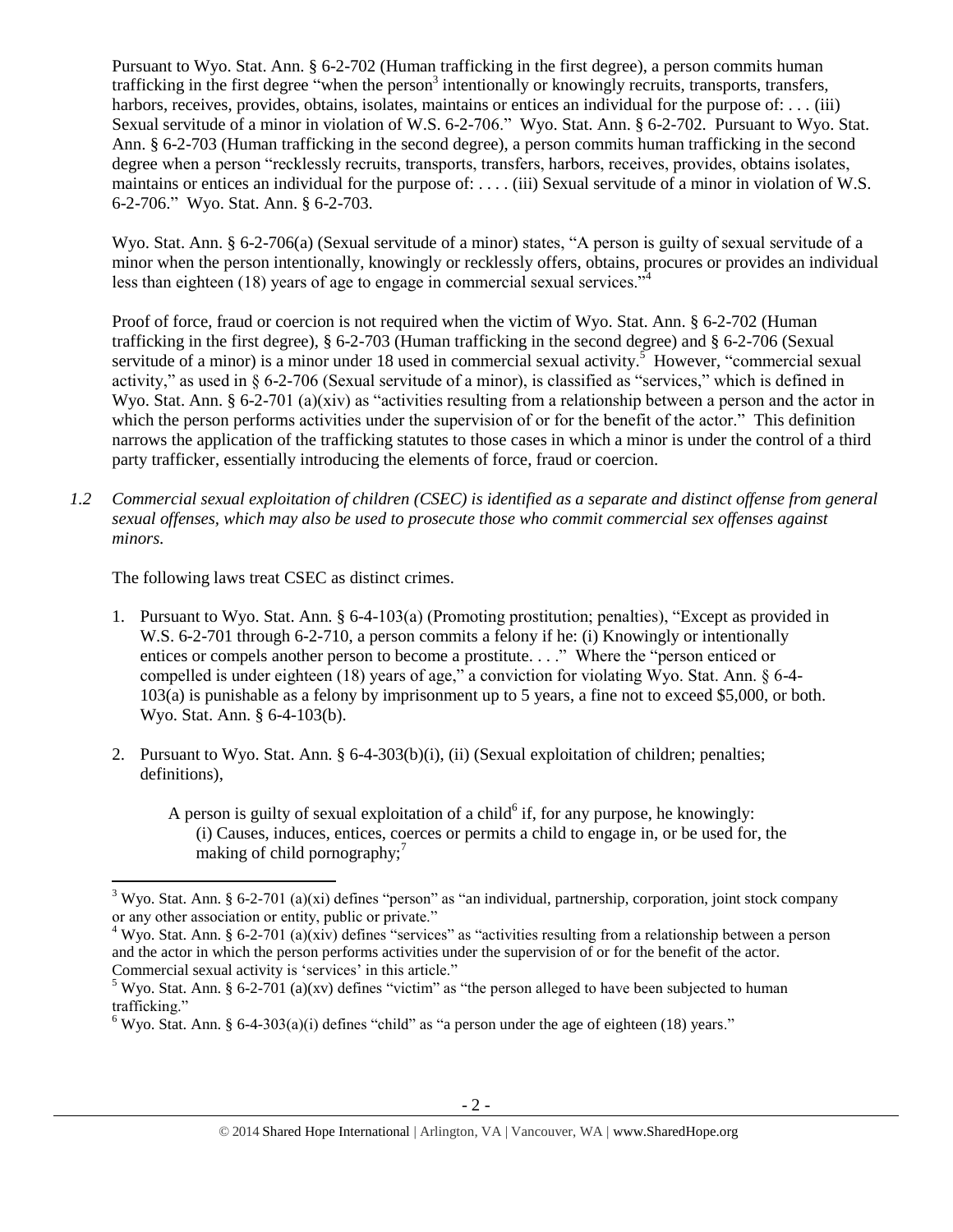(ii) Causes, induces, entices or coerces a child to engage in, or be used for, any explicit sexual  $\text{conduct}^8$ ;

. . . .

A first time conviction under Wyo. Stat. Ann. § 6-4-303(b)(i), (ii) is punishable as a felony by imprisonment for 5–12 years, a fine not to exceed  $$10,000$ , or both. Wyo. Stat. Ann. § 6-4-303(c). A subsequent conviction for violating Wyo. Stat. Ann.  $\S 6-4-303(b)(i)$ , (ii) is punishable by imprisonment for  $7-12$  years, a fine not to exceed \$10,000, or both. Wyo. Stat. Ann. § 6-4-303(e).

Several other non-commercial sex offenses may be applicable in cases involving the commercial sexual exploitation of a child. Such laws include the following:

1. Wyo. Stat. Ann. § 6-2-318 (Soliciting to engage in illicit sexual relations; penalty) states,

Except under circumstances constituting sexual assault in the first, second or third degree as defined by W.S. 6-2-302 through 6-2-304, or sexual abuse of a minor in the first, second, third or fourth degree as defined by W.S. 6-2-314 through 6-2-317, anyone who has reached the age of majority and who solicits,<sup>9</sup> procures or knowingly encourages anyone less than the age of fourteen (14) years, or a person purported to be less than the age of fourteen (14) years, to engage in sexual intrusion as defined in W.S. 6-2-301 is guilty of a felony ....

A conviction for violating Wyo. Stat. Ann. § 6-2-318 is punishable by imprisonment up to 5 years and a possible fine not to exceed \$10,000. Wyo. Stat. Ann. §§ 6-2-318, 6-10-102.

2. Under Wyo. Stat. Ann. § 6-2-314(a)(i) (Sexual abuse of a minor in the first degree; penalties) a person commits a crime when "[b]eing sixteen (16) years of age or older, the actor inflicts sexual intrusion on a victim who is less than thirteen  $(13)$  years of age."<sup>10</sup> A conviction under this statute is

 $7$  Wyo. Stat. Ann. § 6-4-303(a)(ii) states:

. . . .

 $\overline{a}$ 

(ii) "Child pornography" means any visual depiction, including any photograph, film, video, picture, computer or computer-generated image or picture, whether or not made or produced by electronic, mechanical or other means, of explicit sexual conduct, where:

(A) The production of the visual depiction involves the use of a child engaging in explicit sexual conduct;

(B) The visual depiction is of explicit sexual conduct involving a child or an individual virtually indistinguishable from a child; or

(C) The visual depiction has been created, adapted or modified to depict explicit sexual conduct involving a child or an individual virtually indistinguishable from a child.

 $8$  Wyo. Stat. Ann. § 6-4-303(a)(iii) defines "explicit sexual conduct" as "actual or simulated sexual intercourse, including genital-genital, oral-genital, anal-genital or oral-anal, between persons of the same or opposite sex, bestiality, masturbation, sadistic or masochistic abuse or lascivious exhibition of the genitals or pubic area of any person."<br><sup>9</sup> "Solie"

 "Solicit" is not defined in either Wyo. Stat. § 6-2-301 (the definitions for the sexual offenses) or Wyo. Stat. § 6-1- 104 (the general definitions for all criminal laws). In *Blakeman v. State*, 100 P.3d 1229, 1234–36 (Wyo. 2004) (decided under prior law), the Supreme Court of Wyoming held that the district court made no error in instructing the jury on the definition of "solicit," which defined "solicit" as "'(1) to ask or seek earnestly or pleadingly, (2) to tempt or to entice someone to do wrong, (3) to approach for some immoral purpose.'"

<sup>10</sup> Wyo. Stat. Ann. § 6-2-301(a)(vii) (Definitions) defines "sexual intrusion" as follows: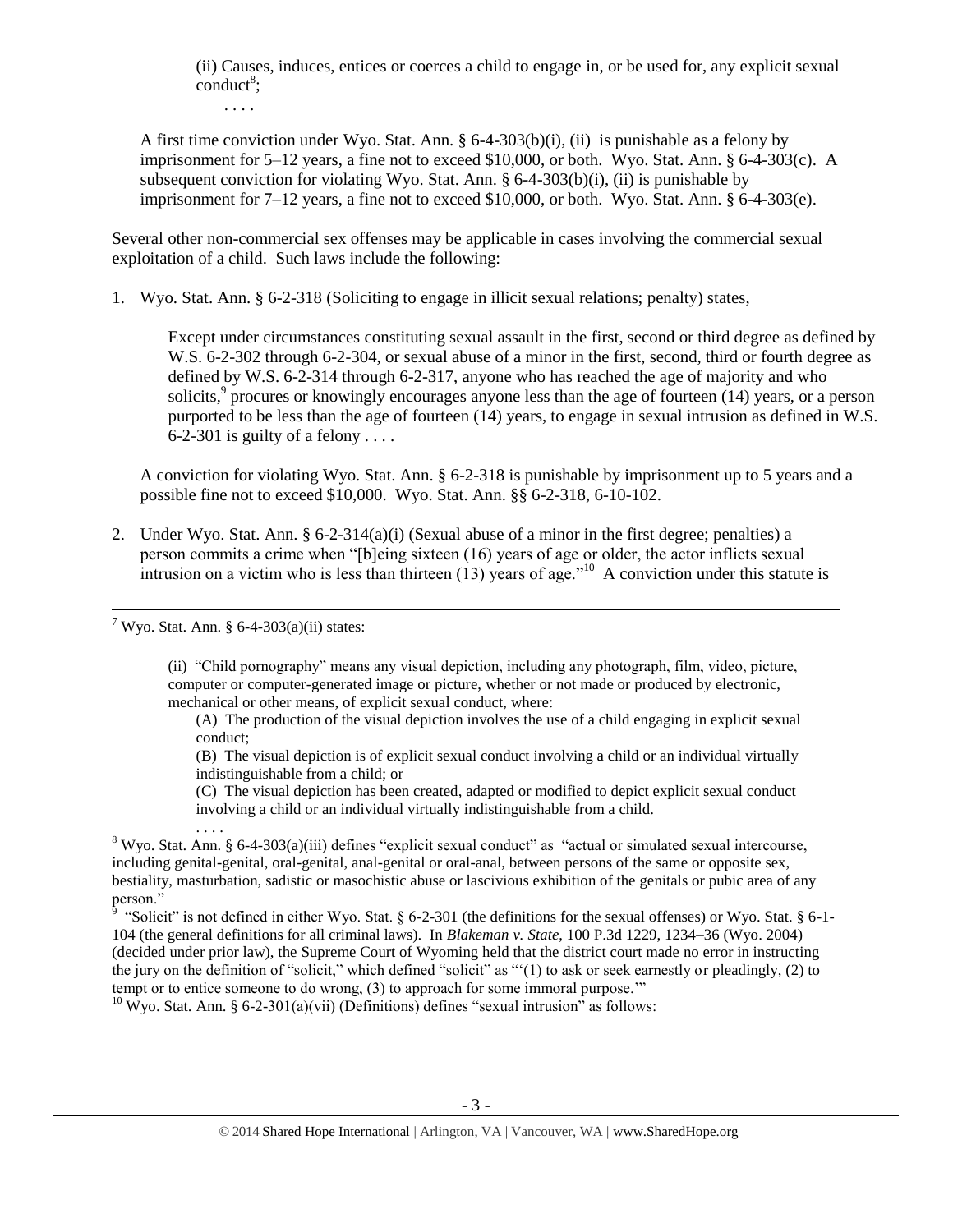generally punishable by imprisonment up to 50 years, "unless the person convicted qualifies under W.S. 6-2-306(e) [Penalties for sexual assault]," which requires a defendant with prior convictions for specific sex crimes to receive life imprisonment without the possibility of parole if the convictions were for offenses committed after the actor reached the age of  $18$ .<sup>11</sup> Wyo. Stat. Ann. §§ 6-2-314(b), 6-2-306(e). However, if the person convicted for violating this statute is 21 years of age or older, the defendant will receive imprisonment for 25–50 years, "unless the person convicted qualified under W.S. 6-2-306(e)." Wyo. Stat. Ann. § 6-2-314(c). In either case, the court may order the defendant to pay a possible fine not to exceed \$10,000 in addition to his sentence. Wyo. Stat. Ann.  $\S 6\t-10\t-102$ .<sup>12</sup>

3. Pursuant to Wyo. Stat. Ann.  $\S 6$ -2-315(a)(i), (ii) (Sexual abuse of a minor in the second degree),

Except under circumstance constituting sexual abuse of a minor in the first degree as defined by W.S. 6- 2-314, an actor commits the crime of sexual abuse of a minor in the second degree if:

<span id="page-3-0"></span>(i) Being seventeen (17) years of age or older, the actor inflicts sexual intrusion on a victim who is thirteen (13) through fifteen (15) years of age, and the victim is at least four (4) years younger than the actor;

(ii) Being sixteen (16) years of age or older, the actor engages in sexual contact<sup>13</sup> of a victim who is less than thirteen (13) years of age;

A conviction for violating Wyo. Stat. Ann. § 6-2-315(a)(i), (ii) is punishable by imprisonment up to 20 years and a possible fine not to exceed \$10,000, "unless the person convicted qualifies under W.S. 6-2- 306(e)," to be punished by life imprisonment without the possibility of parole for convictions where the offense was committed after the actor reached the age of  $18<sup>14</sup>$  Wyo. Stat. Ann. §§ 6-2-315(b), 6-2-306(e), 6-10-102.

4. Wyo. Stat. Ann. § 6-2-316(a) (Sexual abuse of a minor in the third degree) states in part,

Except under circumstance constituting sexual abuse of a minor in the first or second degree as defined by W.S. 6-2-314 and 6-2-315, an actor commits the crime of sexual abuse of a minor in the third degree if:

(A) Any intrusion, however slight, by any object or any part of a person's body, except the mouth, tongue or penis, into the genital or anal opening of another person's body if that sexual intrusion can reasonably be construed as being for the purposes of sexual arousal, gratification or abuse; or

An actor who is convicted of sexual abuse of a minor under W.S. 6-2-314 or 6-2-315 shall be punished by life imprisonment without parole if the actor has one (1) or more previous convictions for a violation of W.S. 6-2-302 [Sexual assault in the first degree] through 6-2-304 [Sexual assault in the third degree], 6-2- 314 or 6-2-315, or a criminal statute containing the same or similar elements as the crimes defined by W.S. 6-2-302 through 6-2-304, 6-2-314 or 6-2-315, which convictions resulted from charges separately brought, which arose out of separate occurrences in this state or elsewhere and were committed after the actor reached 18 years of age.

<sup>12</sup> Although Wyo. Stat. Ann. § 6-2-314 through § 6-2-317 do not specifically classify the offenses listed in each statute as felonies, the fact that each of the offenses are punishable by imprisonment for more than one year make them felonies according to Wyo. Stat. Ann. § 6-10-101 and subject to the fines listed in Wyo. Stat. Ann. § 6-10-102. <sup>13</sup> Wyo. Stat. Ann. § 6-2-301(a)(vi) defines "sexual contact" as "touching, with the intention of sexual arousal, gratification or abuse, of the victim's intimate parts by the actor, or of the actor's intimate parts by the victim, or of the clothing covering the immediate area of the victim's or actor's intimate parts."

<sup>14</sup> *See supra* note [11](#page-3-0) for the text of Wyo. Stat. Ann. § 6-2-306(e).

 $\overline{\phantom{a}}$ 

<sup>(</sup>B) Sexual intercourse, cunnilingus, fellatio, analingus or anal intercourse with or without emission.  $11$  Wyo. Stat. Ann. § 6-2-306(e) provides,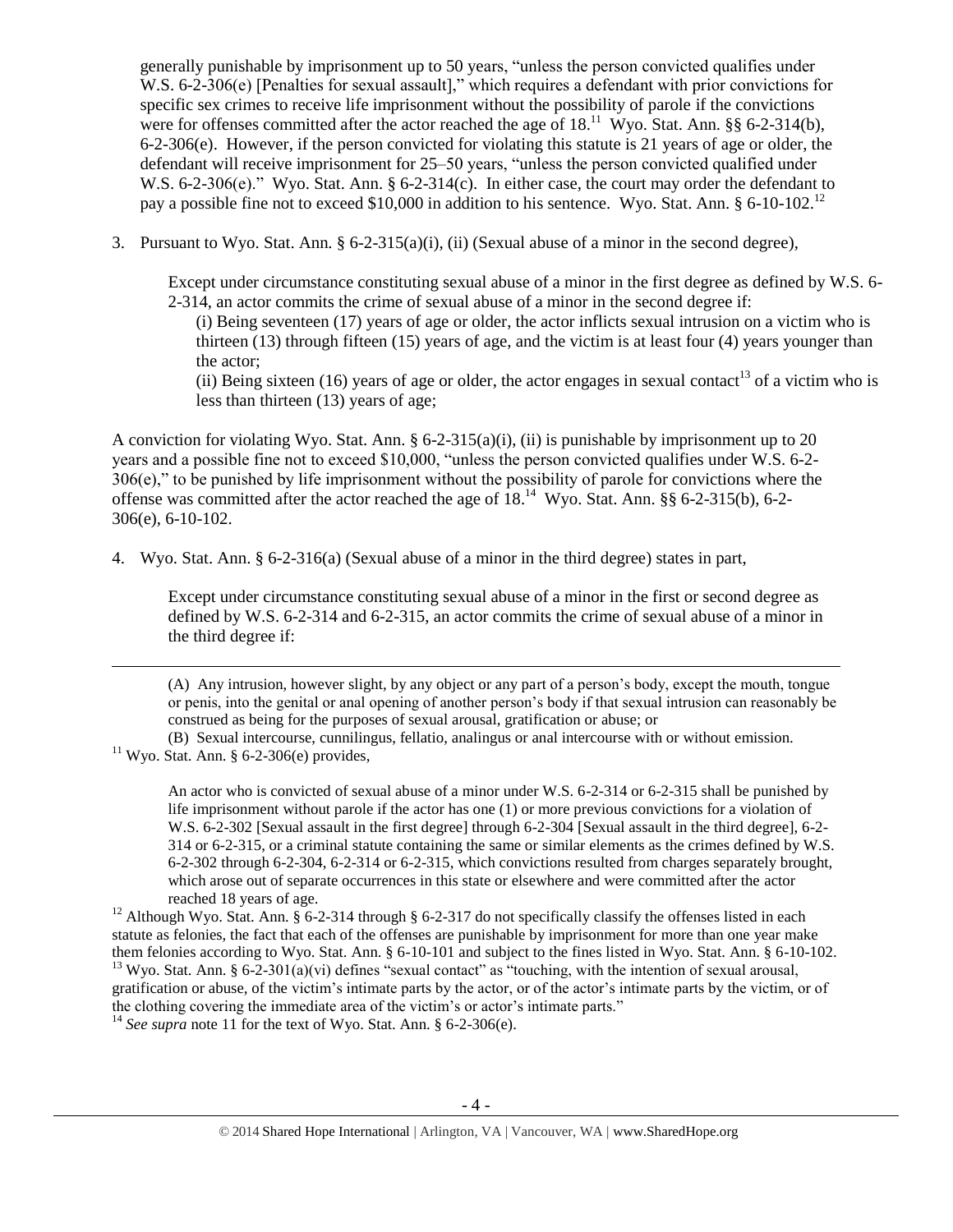(i) Being seventeen (17) years of age or older, the actor engages in sexual contact with a victim who is thirteen (13) through fifteen (15) years of age, and the victim is at least four (4) years younger than the actor;

. . . .

(iii) Being less than sixteen (16) years of age, the actor inflicts sexual intrusion on a victim who is less than thirteen (13) years of age, and the victim is at least three (3) years younger than the actor; or

(iv) Being seventeen (17) years of age or older, the actor knowingly takes immodest, immoral or indecent liberties with a victim who is less than seventeen (17) years of age and the victim is at least four (4) years younger than the actor.

A conviction for violating Wyo. Stat. Ann. § 6-2-316(a) is punishable by imprisonment up to 15 years and a possible fine not to exceed \$10,000. Wyo. Stat. Ann. §§ 6-2-316(b), 6-10-102.

5. Wyo. Stat. Ann. § 6-2-317(a) (Sexual abuse of a minor in the fourth degree) states,

Except under circumstance constituting sexual abuse of a minor in the first, second or third degree as defined by W.S. 6-2-314 through 6-2-316, an actor commits the crime of sexual abuse of a minor in the fourth degree if:

(i) Being less than sixteen (16) years of age, the actor engages in sexual contact with a victim who is less than thirteen (13) years of age, and the victim is at least three (3) years younger than the actor; or

(ii) Being twenty (20) years of age or older, the actor engages in sexual contact with a victim who is either sixteen  $(16)$  or seventeen  $(17)$  years of age, and the victim is at least four  $(4)$ years younger than the actor, and the actor occupies a position of authority in relation to the victim.

A conviction for violating Wyo. Stat. Ann. § 6-2-317(a) is punishable by imprisonment up to 5 years and a possible fine not to exceed \$10,000. Wyo. Stat. Ann. §§ 6-2-317(b), 6-10-102.

*1.3 Prostitution statutes refer to the sex trafficking statute to identify the commercially sexually exploited minor as a trafficking victim.* 

Wyoming's prostitution laws, Wyo. Stat. Ann. § 6-4-101 (Prostitution; penalties), § 6-4-102 (Soliciting an act of prostitution; penalties) and § 6-4-103 (Promoting prostitution; penalties) refer to the human trafficking statutes, Wyo. Stat. Ann. § 6-2-706 (Sexual servitude of a minor), § 6-2-707 (Patronizing a victim of sexual servitude), and other related statutes, helping to clarify that a commercially sexually exploited child is a victim of sex trafficking.

*1.4 The state racketeering or gang crimes statute includes sex trafficking and commercial sexual exploitation of children (CSEC) offenses as predicate acts allowing the statute to be used to prosecute trafficking crimes.* 

Wyoming has not enacted a racketeering statute. However, gangs engaged in commercial sexual exploitation of children may face prosecution under Wyo. Stat. Ann. § 6-2-403(a) (Intimidation in furtherance of the interests of a criminal street gang), which provides the following:

A person is guilty of intimidation in furtherance of the interests of a criminal street gang if he threatens or intimidates by word or conduct to cause physical injury to another person or damage to the property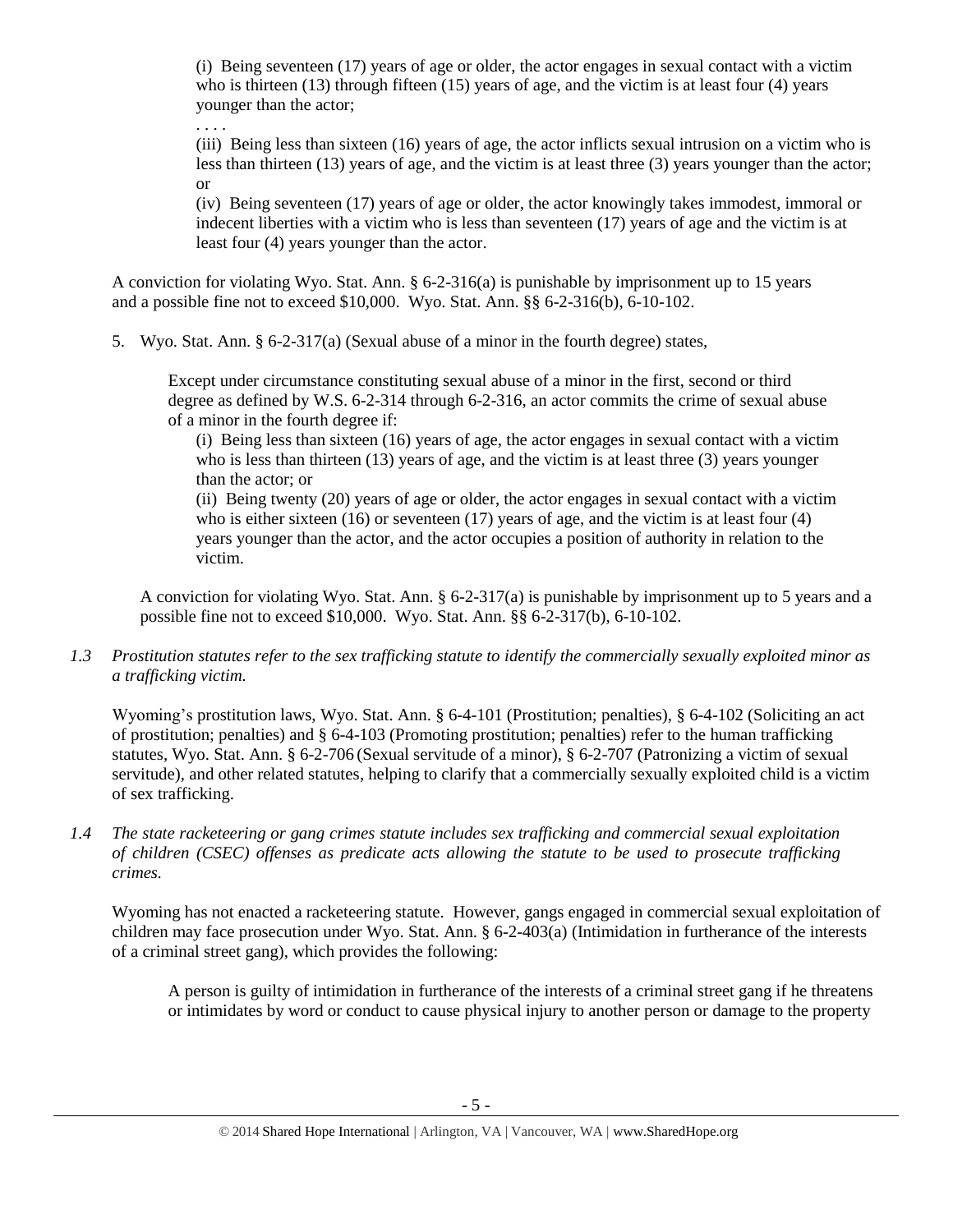of another in order to promote, further or assist in the interests of or to cause, induce or solicit another person to participate in a criminal street gang.

A "criminal street gang" is "an ongoing formal or informal organization, association or group of five (5) or more persons having as one (1) of its primary activities the commission of" one of the offenses listed under the definition of "pattern of criminal street gang activity" and "having a common name or identifying sign or symbol and whose members or associates individually or collectively engage in or have been engaged in a pattern of criminal street gang activity." Wyo. Stat. Ann. § 6-1-104(a)(xiv) (Definitions). A "pattern of criminal street gang activity" includes "the commission of, conviction or adjudication for or solicitation, conspiracy or attempt to commit two  $(2)$  or more of the offenses listed in this paragraph [includes  $\S 6-4-103$ , promoting prostitution] on separate occasions within a three (3) year period." Wyo. Stat. Ann. § 6-1-  $104(a)(xy)$ . A violation of Wyo. Stat. Ann. § 6-2-403(a) is a high misdemeanor punishable by imprisonment up to 1 year, a fine not to exceed \$1,000, or both. Wyo. Stat. Ann. § 6-2-403(b).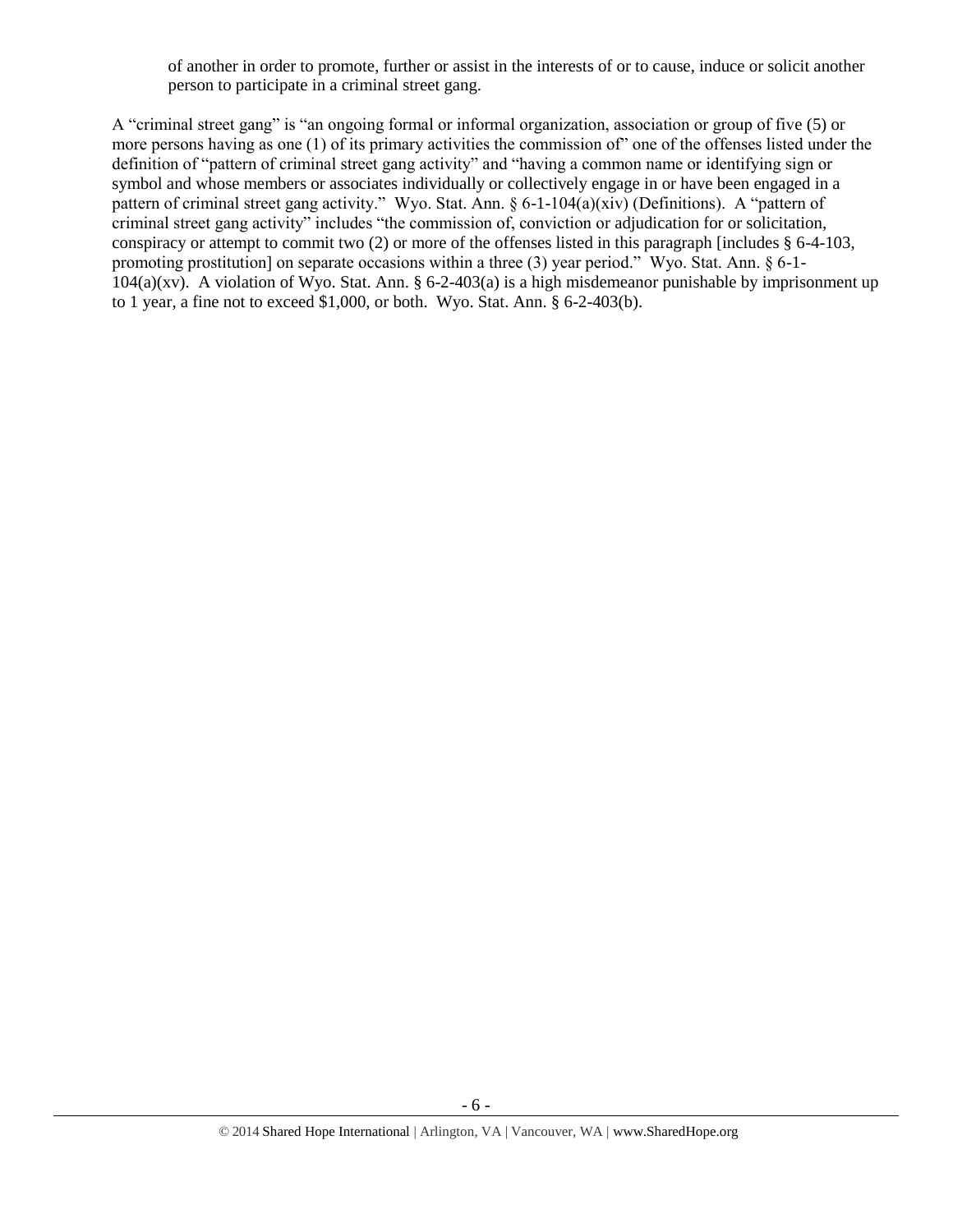#### **FRAMEWORK ISSUE 2: CRIMINAL PROVISIONS FOR DEMAND**

#### *Legal Components:*

- *2.1 The state sex trafficking law can be applied to the buyers of commercial sex acts with a victim of domestic minor sex trafficking.*
- *2.2 Buyers of commercial sex acts with a minor can be prosecuted under commercial sexual exploitation of children (CSEC) laws.*
- *2.3 Solicitation laws differentiate buying sex acts with an adult and buying sex acts with a minor under 18.*
- *2.4 Penalties for buyers of commercial sex acts with minors are as high as federal penalties.*
- *2.5 Using the Internet to lure, entice, or purchase, or attempt to lure, entice, or purchase commercial sex acts with a minor is a separate crime or results in an enhanced penalty for buyers.*
- *2.6 No age mistake defense is permitted for a buyer of commercial sex acts with any minor under 18.*
- *2.7 Base penalties for buying sex acts with a minor under 18 are sufficiently high and not reduced for older minors.*
- *2.8 Financial penalties for buyers of commercial sex acts with minors are sufficiently high to make it difficult for buyers to hide the crime.*
- *2.9 Buying and possessing child pornography carries penalties as high as similar federal offenses.*
- *2.10 Convicted buyers of commercial sex acts with minors and child pornography are required to register as sex offenders.*

\_\_\_\_\_\_\_\_\_\_\_\_\_\_\_\_\_\_\_\_\_\_\_\_\_\_\_\_\_\_\_\_\_\_\_\_\_\_\_\_\_\_\_\_\_\_\_\_\_\_\_\_\_\_\_\_\_\_\_\_\_\_\_\_\_\_\_\_\_\_\_\_\_\_\_\_\_\_\_\_\_\_\_\_\_\_\_\_\_\_\_\_\_\_

# *Legal Analysis:*

 $\overline{\phantom{a}}$ 

*2.1 The state sex trafficking law can be applied to the buyers of commercial sex acts with a victim of domestic minor sex trafficking.*

Wyo. Stat. Ann. § 6-2-707(a) (Patronizing a victim of sexual servitude) applies directly to buyers of sex acts with minors in certain cases. It states,

A person is guilty of patronizing a victim of sexual servitude when the person pays, agrees to pay or offers to pay anything of value so that the person or another may engage in sexual activity with an individual when the person knows that the individual is a victim of sexual servitude in violation of . . . W.S. 6-2-706.<sup>15</sup>

To be convicted under this provision, the government must prove that the buyer knew the person patronized was a victim of sexual servitude. "Commercial sexual activity," as used in § 6-2-706 (Sexual servitude of a minor), is classified as "services," which is defined in Wyo. Stat. Ann.  $\S 6-2-701$  (a)(xiv) as "activities resulting from a relationship between a person and the actor in which the person performs activities under the supervision of or for the benefit of the actor." This definition narrows the application of Wyo. Stat. Ann. § 6-2-707(a) (Patronizing a victim of sexual servitude) to those cases in which the buyer knew the minor was under the control of a third party trafficker, a very high evidentiary burden for prosecutors.

*2.2 Buyers of commercial sex acts with a minor can be prosecuted under commercial sexual exploitation of children (CSEC) laws.*

Wyoming has not enacted a separate CSEC law specifically criminalizing the buying of sex with a minor. If an action is not brought under Wyo. Stat. Ann. § 6-2-707(a) (Patronizing a victim of sexual servitude), a buyer

<sup>15</sup> *See supra* note [3](#page-1-0) (defining "person"). *See supra* note [5](#page-1-1) (defining "victim").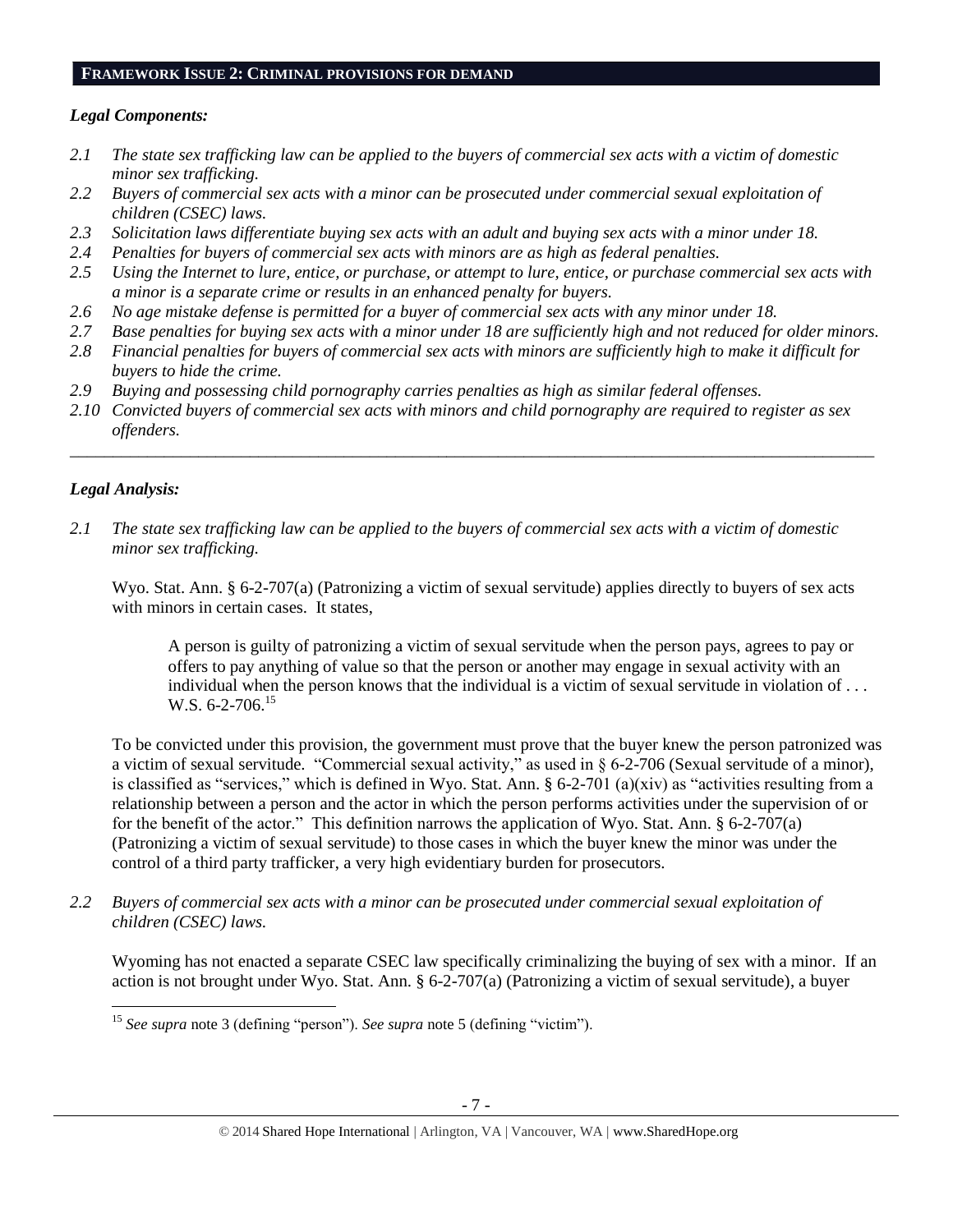would likely be prosecuted under Wyoming's generally applicable solicitation law, Wyo. Stat. Ann. § 6-4-102 (Soliciting an act of prostitution; penalties). Pursuant to Wyo. Stat. Ann. § 6-4-102, "Except as provided in W.S. 6-2-701 through 6-2-710 [Title 6, Article 7, Human trafficking], a person is guilty of soliciting an act of prostitution if, with the intent that an act of sexual intrusion . . . be committed, that person knowingly or intentionally pays, or offers or agrees to pay money or other property to another person under circumstances strongly corroborative of the intention that an act of prostitution be committed." A conviction for violating Wyo. Stat. Ann. § 6-4-102 is punishable as a misdemeanor by imprisonment up to 6 months, a fine not to exceed \$750, or both. Wyo. Stat. Ann. § 6-4-102.

Although the statute is not expressly commercial in nature, buyers could be prosecuted under Wyo. Stat. Ann. § 6-2-318 (Soliciting to engage in illicit sexual relations; penalty).<sup>16</sup> A conviction for violating Wyo. Stat. Ann. § 6-2-318 is punishable as a felony by imprisonment up to 5 years and a possible fine not to exceed \$10,000. Wyo. Stat. Ann. §§ 6-2-318, 6-10-102.

Several sexual offense laws could be used to prosecute a buyer of commercial sex acts with a minor but do not specifically criminalize the commercial sexual exploitation of a child, and do not refer to a human trafficking  $law.<sup>17</sup>$ 

- 2.2.1 Recommendation: Enact a law that makes it a crime to purchase sex with a minor and imposes penalties consistent with the severity of the crime.
- *2.3 Solicitation laws differentiate buying sex acts with an adult and buying sex acts with a minor under 18.*

Wyoming's solicitation statute, Wyo. Stat. Ann. § 6-4-102 (Soliciting an act of prostitution; penalties), directs cases of trafficking to Wyo. Stat. Ann. § 6-2-702 (Human trafficking in the first degree; penalty), § 6-2-703 (Human trafficking in the second degree; penalty), § 6-2-706 (Sexual servitude of a minor), and § 6-2-707 (Patronizing a victim of sexual servitude) which criminalizes buying sex acts with a victim of sexual servitude. This effectively differentiates cases of buying sex acts with an adult who is not a victim of human trafficking from cases of buying sex acts with a minor under 18 who is a victim of sexual servitude.

# *2.4 Penalties for buyers of commercial sex acts with minors are as high as federal penalties.*

 $\overline{a}$ 

Buyers of commercial sex acts with minors may be prosecuted for crimes ranging from misdemeanors to felonies. Misdemeanors are punishable by imprisonment up to 6 months, fines not to exceed \$750, or both, to felonies punishable by varying ranges of imprisonment and fines not to exceed \$10,000. Wyo. Stat. Ann. §§ 6- 4-102, 6-2-314(c), 6-2-306(e), 6-10-102, 6-2-707.

Under Wyo. Stat. Ann. § 6-2-707 (Patronizing a victim of sexual servitude), a person who purchases sex with someone he or she knows to be a victim of sexual servitude of a minor is guilty of a felony and faces imprisonment up to 3 years, a fine not to exceed \$5,000, or both. Wyo. Stat. Ann. § 6-2-707. A conviction under Wyo. Stat. Ann. § 6-4-102 (Soliciting an act of prostitution; penalties) is punishable as a misdemeanor by imprisonment up to 6 months, a fine not to exceed \$750, or both. Buyers convicted of Wyo. Stat. Ann. § 6-2- 318 (Soliciting to engage in illicit sexual relations; penalties),  $^{18}$  a felony offense, face imprisonment up to 5

<sup>16</sup> *See supra* Section 1.2 for a full discussion of Wyo. Stat. Ann. § 6-2-318 (Soliciting to engage in illicit sexual relations; penalty).

<sup>&</sup>lt;sup>17</sup> See supra Section 1.2 for a full description of the sexual offenses laws that may be used to prosecute buyers. <sup>18</sup> Wyo. Stat. Ann. § 6-2-318 (Soliciting to engage in illicit sexual relations; penalties) makes it a crime when a person "solicits, procures or knowingly encourages anyone less than the age of fourteen (14) years, or a person

purported to be less than the age of fourteen (14) years, to engage in sexual intrusion as defined in W.S. 6-2-301."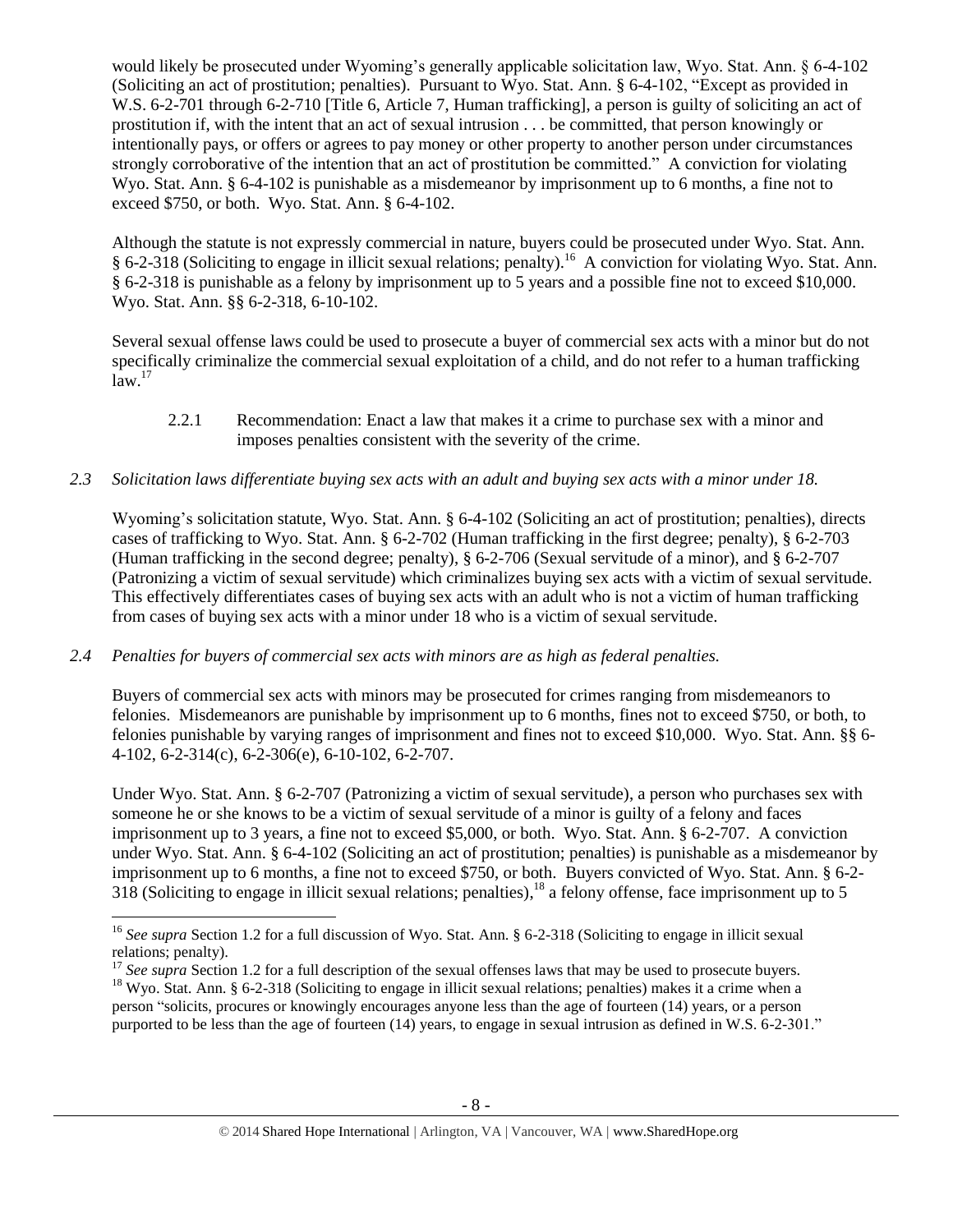years and a possible fine not to exceed \$10,000. Wyo. Stat. Ann. §§ 6-2-318, 6-10-102. Buyers face similar or greater penalties under Wyoming's sexual offense laws.

<span id="page-8-0"></span>In comparison, if the victim is under the age of 14, a conviction under the Trafficking Victims Protection Act  $(TVPA)^{19}$  for child sex trafficking is punishable by 15 years to life imprisonment and a fine not to exceed \$250,000. 18 U.S.C. §§ 1591(b)(1), 3559(a)(1), 3571(b)(3). If the victim is between the ages of 14–17, a conviction is punishable by 10 years to life imprisonment and a fine not to exceed \$250,000. 18 U.S.C. §§ 1591(b)(2), 3559(a)(1), 3571(b)(3). A conviction is punishable by mandatory life imprisonment, however, if the buyer has a prior conviction for a federal sex offense<sup>20</sup> against a minor. 18 U.S.C. § 3559(e)(1). To the extent buyers can be prosecuted under other federal CSEC laws,<sup>21</sup> a conviction is punishable by penalties ranging from a fine not to exceed \$250,000 to life imprisonment and a fine not to exceed \$250,000.<sup>22</sup>

- <span id="page-8-1"></span>2.4.1 Recommendation: Increase the penalties for patronizing a victim of sexual servitude and other offenses that cover buying sex with minors to align with the penalties available for federal trafficking offenders.
- *2.5 Using the Internet to lure, entice, or purchase, or attempt to lure, entice, or purchase commercial sex acts with a minor is a separate crime or results in an enhanced penalty for buyers.*

The use of the Internet to lure, entice, recruit, or purchase commercial sex acts with a minor is not a separate crime and does not result in an enhanced penalty for buyers. However, buyers who use the Internet to lure, entice, recruit, or purchase commercial sex acts with minors may be prosecuted under Wyo. Stat. Ann. § 6-2- 318 (Soliciting to engage in illicit sexual relations; penalty). Wyo. Stat. Ann. § 6-2-318 makes it unlawful when an adult buyer

[e]xcept under circumstances constituting sexual assault in the first, second or third degree as defined by W.S. 6-2-302 [Sexual assault in the first degree] through 6-2-304 [Sexual assault in the third degree], or sexual abuse of a minor in the first, second, third or fourth degree as defined by W.S. 6-2-314 [Sexual abuse of a minor in the first degree] through 6-2-317 [Sexual abuse of a minor in the fourth

 $\overline{\phantom{a}}$ <sup>19</sup> Trafficking Victims Protection Act (TVPA) of 2000, Pub. L. No. 106-386, 114 Stat. 1464, 1466 (codified in scattered sections of 18 and 22 U.S.C.).

<sup>&</sup>lt;sup>20</sup> Pursuant to 18 U.S.C. § 3559 $(e)(2)$ , "federal sex offense" is defined as

an offense under section 1591 [18 USCS § 1591] (relating to sex trafficking of children), 2241 [18 USCS § 2241] (relating to aggravated sexual abuse), 2242 [18 USCS  $\S$  2242] (relating to sexual abuse), 2244(a)(1) [18 USCS § 2244(a)(1)] (relating to abusive sexual contact), 2245 [18 USCS § 2245] (relating to sexual abuse resulting in death), 2251 [18 USCS § 2251] (relating to sexual exploitation of children), 2251A [18 USCS § 2251A] (relating to selling or buying of children), 2422(b) [18 USCS § 2422(b)] (relating to coercion and enticement of a minor into prostitution), or  $2423(a)$  [18 USCS §  $2423(a)$ ] (relating to transportation of minors).

<sup>&</sup>lt;sup>21</sup> 18 U.S.C. §§ 2251A(b) (Selling or buying of children), 2251(a) (Sexual exploitation of children), 2423(a) (Transportation of a minor with intent for minor to engage in criminal sexual activity), 2422(a) (Coercion and enticement), 2252(a)(2), (a)(4) (Certain activities relating to material involving the sexual exploitation of minors).  $^{22}$  18 U.S.C. §§ 2251A(b) (conviction punishable by imprisonment for 30 years to life and a fine), 2251(e) (conviction punishable by imprisonment for 15–30 years and a fine), 2423(a) (conviction punishable by imprisonment for 10 years to life and a fine), 2422(a) (conviction punishable by a fine, imprisonment up to 20 years, or both),  $2252(a)(2)$ , (4) (stating that a conviction under subsection (a)(2) is punishable by imprisonment for 5–20 years and a fine, while a conviction under subsection (a)(4) is punishable by imprisonment up to 10 years, a fine, or both); *see also* 18 U.S.C. §§ 3559(a)(1) (classifying all of the above listed offenses as felonies), 3571(b)(3)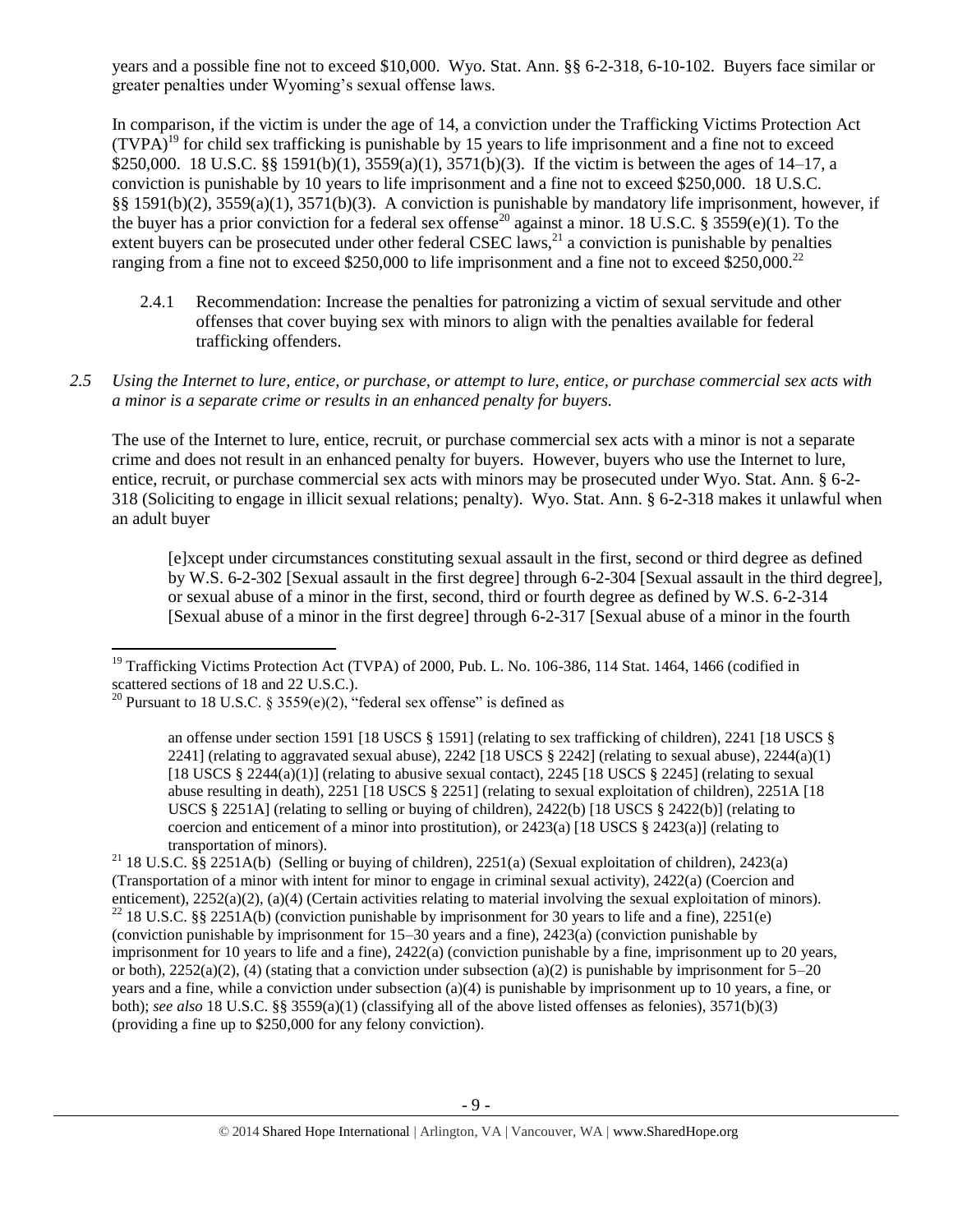degree] . . . solicits, procures or knowingly encourages anyone less than the age of fourteen (14) years, or a person purported to be less than the age of fourteen (14) years, to engage in sexual intrusion as defined in W.S.  $6-2-301$  [Definitions] ...

A conviction for violating Wyo. Stat. Ann. § 6-2-318 is punishable as a felony by imprisonment not to exceed 5 years and a possible fine not to exceed \$10,000. Wyo. Stat. Ann. §§ 6-2-318, 6-10-102.

- 2.5.1 Recommendation: Enact a law that makes it a separate crime for a buyer of sex with a minor to use the Internet to lure, entice, recruit, or purchase commercial sex acts with a minor or amend Wyo. Stat. Ann. § 6-2-318 (Soliciting to engage in illicit sexual relations; penalty) to impose enhanced penalties where the crime is commercial sexual exploitation using the Internet.
- *2.6 No age mistake defense is permitted for a buyer of commercial sex acts with any minor under 18.*

A mistake of age defense is not prohibited under Wyo. Stat. Ann. § 6-2-707 (Patronizing a victim of sexual servitude). In cases in which the buyer cannot be prosecuted under Wyo. Stat. Ann. § 6-2-707 (Patronizing a victim of sexual servitude) due to the knowledge requirement, buyers would likely be prosecuted under the generally applicable solicitation law, Wyo. Stat. Ann. § 6-4-102 (Soliciting an act of prostitution; penalties) which is age neutral making age an irrelevant element.

- 2.6.1 Recommendation: Amend Wyo. Stat. Ann. § 6-2-707 (Patronizing a victim of sexual servitude) to prohibit buyers from asserting a mistake of age defense.
- *2.7 Base penalties for buying sex acts with a minor under 18 are sufficiently high and not reduced for older minors.*

Wyo. Stat. Ann. § 6-2-707 (Patronizing a victim of sexual servitude) impose the same penalty for all offenses against a minor under 18.

Wyoming has not enacted a separate CSEC law that specifically criminalizes buying sex with a minor. The solicitation statute, Wyo. Stat. Ann. § 6-4-102 (Soliciting an act of prostitution), applies the same penalties regardless of the age of person solicited.

*2.8 Financial penalties for buyers of commercial sex acts with minors are sufficiently high to make it difficult for buyers to hide the crime.* 

Buyers may be ordered to pay fines up to \$10,000. Specifically, a buyer convicted under Wyo. Stat. Ann. § 6- 4-102 (Soliciting an act of prostitution) may be ordered to pay a fine not to exceed \$750 while a buyer convicted under Wyo. Stat. Ann. § 6-2-707 (Patronizing a victim of sexual servitude) faces a fine of up to \$5,000. A buyer convicted under Wyo. Stat. Ann. § 6-2-318 (Soliciting to engage in illicit sexual relations; penalty), or Wyo. Stat. Ann. § 6-4-303(b)(iv) (Sexual exploitation of children;  penalties;  definitions), may be ordered to pay a fine of up to \$10,000. Wyo. Stat. Ann. §§ 6-2-707, 6-2-318, 6-4-102, 6-4-303(d), (e).

Buyers are also subject to mandatory orders of restitution pursuant to Wyo. Stat. Ann. § 7-9-102 (Order to pay upon conviction) and § 6-2-710 (Restitution). Under Wyo. Stat. Ann. §6-2-710,

(a) In addition to any other punishment prescribed by law, upon conviction for any misdemeanor or felony under this article, the court shall order a defendant to pay mandatory restitution to each victim as determined under W.S. 7-9-103 and 7-9-114.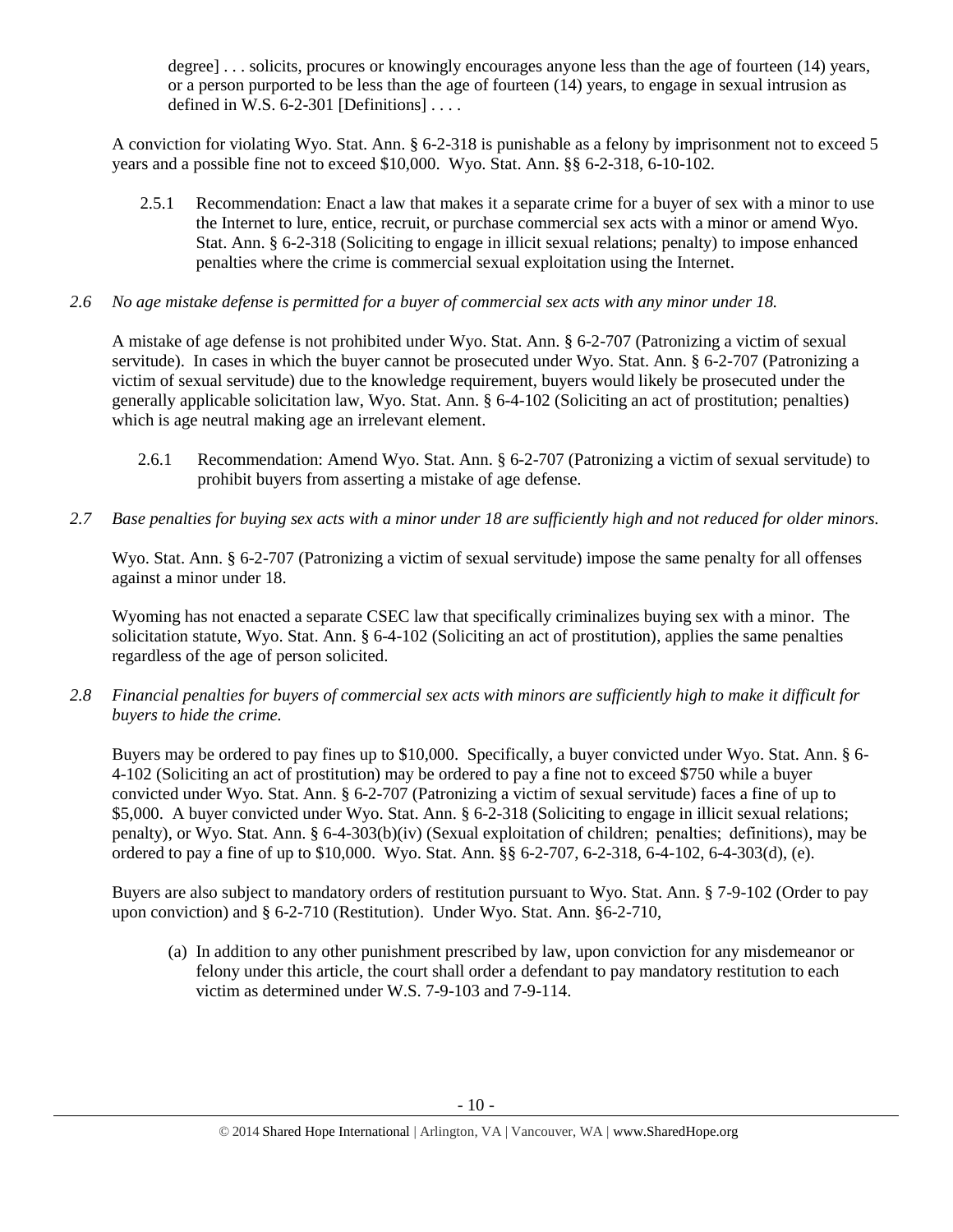- (b) If the victim of human trafficking to whom restitution has been ordered dies before restitution is paid, any restitution ordered shall be paid to the victim's heir or legal representative provided that the heir or legal representative has not benefited in any way from the trafficking.
- (c) The return of the victim of human trafficking to victim's home country or other absence of the victim from the jurisdiction shall not limit the victim's right to receive restitution pursuant to this section.<sup>23</sup>

Wyo. Stat. Ann. § 7-9-102 states,

In addition to any other punishment prescribed by law the court shall, upon conviction for any misdemeanor or felony, order a defendant to pay restitution to each victim as determined under W.S. 7- 9-103 and 7-9-114 unless the court specifically finds that the defendant has no ability to pay and that no reasonable probability exists that the defendant will have an ability to pay.

Specifically, under Wyo. Stat. Ann. § 7-9-103(b) (Determination of amount owed; execution),

In every case in which a claim for restitution is submitted, the court shall fix a reasonable amount as restitution owed to each victim for actual pecuniary damage resulting from the defendant's criminal activity, and shall include its determination of the pecuniary damage as a special finding in the judgment of conviction . . . . In determining the amount of restitution, the court shall consider and include as a special finding, each victim's reasonably foreseeable actual pecuniary damage that will result in the future as a result of the defendant's criminal activity. A long-term physical health care restitution order shall be entered as provided in W.S. 7-9-113 [Restitution for long-term care] through 7-9-115 [Modification of order].

Buyers who possess child pornography in violation of Wyo. Stat. Ann. § 6-4-303(b) (Sexual exploitation of children; penalties; definitions) are subject to additional fines and mandatory criminal asset forfeiture. A violation is subject to a fine of not more than \$10,000. Wyo. Stat. Ann. § 6-4-303(d). Additionally, pursuant to Wyo. Stat. Ann. § 6-4-303(f), a convicted offender shall forfeit

(i) Any visual depiction of a child engaging in explicit sexual conduct in violation of this section, or any book, magazine, periodical, film, videotape or other matter which contains any such visual depiction, which was produced, transported, mailed, shipped, possessed or received in violation of this section; (ii) Any property, real or personal, constituting or traceable to gross proceeds obtained from such offense;

(iii) Any property, real or personal, used or intended to be used to commit or to promote the commission of such offense.

The property shall be forfeited directly to the state. There are no specific seizure provisions authorized. Wyo. Stat. Ann. § 6-4-303(f).

*2.9 Buying and possessing child pornography carries penalties as high as similar federal offenses.*

Under Wyo. Stat. Ann. § 6-4-303(b)(iv) (Sexual exploitation of children; penalties; definitions), it is illegal if a person "possesses child pornography."<sup>24</sup> A first conviction under Wyo. Stat. Ann. § 6-4-303(b)(iv) is punishable by imprisonment up to 10 years, a fine not to exceed \$10,000, or both. Wyo. Stat. Ann. § 6-4-

 $\overline{\phantom{a}}$ 

<sup>23</sup> *See supra* note [5](#page-1-1) (defining "victim").

<sup>24</sup> *See supra* note [7.](#page-1-2)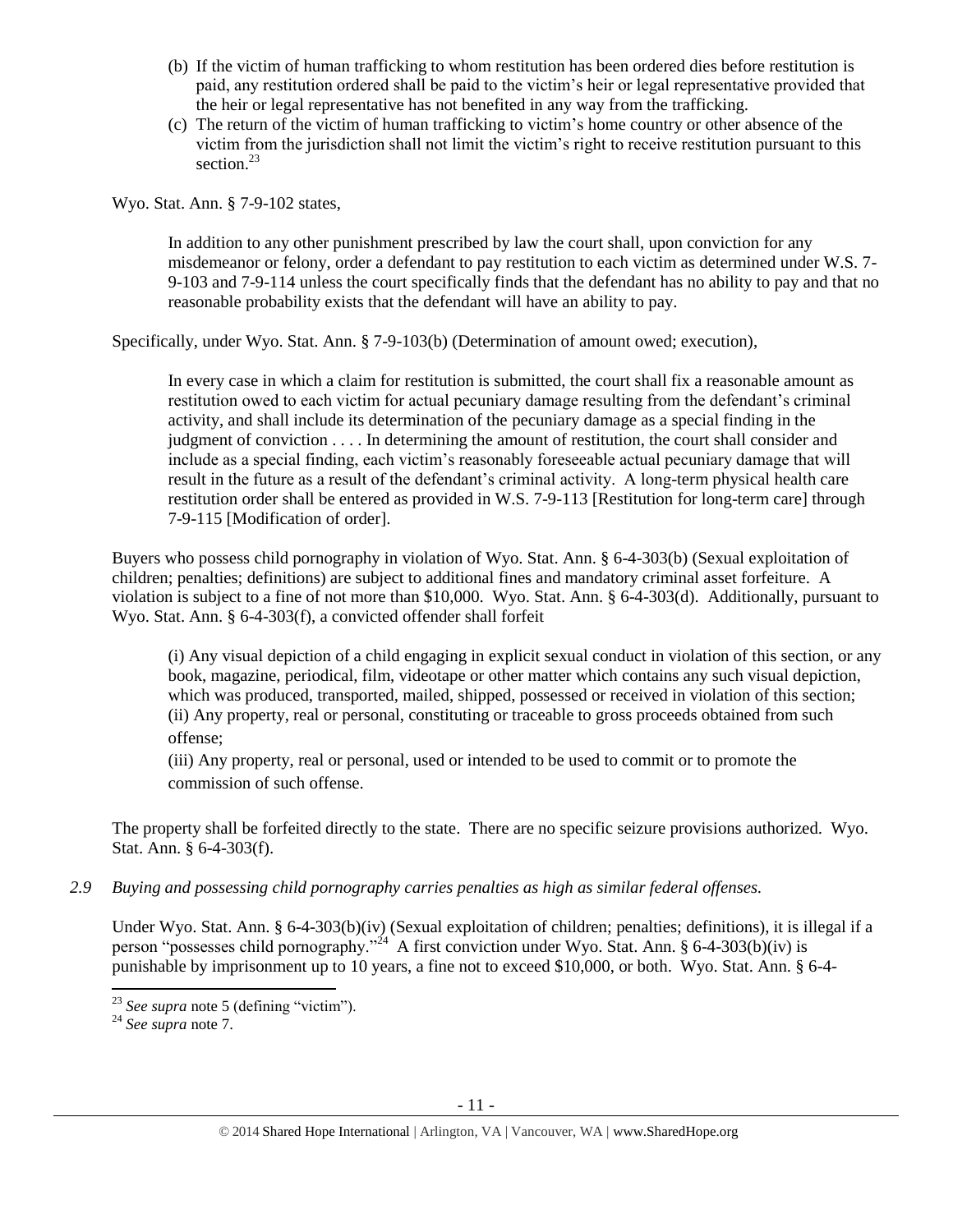303(d). A second or subsequent conviction is punishable by imprisonment for  $7-12$  years, a fine not to exceed \$10,000, or both. Wyo. Stat. Ann. § 6-4-303(e).

In comparison, a federal conviction for possession of child pornography<sup>25</sup> is generally punishable by imprisonment for 5–20 years and a fine not to exceed \$250,000.<sup>26</sup> Subsequent convictions, however, are punishable by imprisonment up to 40 years and a fine not to exceed  $$250,000.<sup>27</sup>$ 

#### *2.10 Convicted buyers of commercial sex acts with minors and child pornography are required to register as sex offenders.*

Wyo. Stat. Ann. § 7-19-302(a) (Registration of offenders; procedure; verification) requires offenders who reside in Wyoming, enter Wyoming "for the purpose of residing," attend school, or are employed in Wyoming to "register with the sheriff of the county in which he resides, attends school or is employed, or other relevant entity specified in subsection (c) of this section." Offenses requiring sex offender registration are included under Wyo. Stat. Ann. § 7-19-301 (Definitions). Buyers of commercial sex acts convicted of Wyo. Stat. Ann. § 6-2-707 (Patronizing a victim of sexual servitude) are not required to register as sex offenders, but buyers are required to register if they are convicted of Wyo. Stat. Ann. § 6-2-702 (Human trafficking in the first degree), §6-2-703 (Human trafficking in the second degree), §6-2-706 (Sexual servitude of a minor), § 6-4-102 (Soliciting an act of prostitution; penalties) (where the person solicited is a minor), § 6-2-318 (Soliciting to engage in illicit relations; penalty), § 6-2-314(a)(i) (Sexual abuse of a minor in the first degree; penalties), § 6-  $2-315(a)(i)$ , (ii) (Sexual abuse of a minor in the second degree; penalties), § 6-2-316 (a)(i), (iii), (iv) (Sexual abuse of a minor in the third degree),  $\S 6$ -2-317(a)(i),(ii) (Sexual abuse of a minor in the fourth degree), and  $\S 6$ -4-303(b)(iv) (Sexual exploitation of children; penalties; definitions). Wyo. Stat. Ann. §§ 7-19-301(a)(xiii), 7-  $19-302(g)$ –(j).

 $\overline{\phantom{a}}$ 

<sup>&</sup>lt;sup>25</sup> 18 U.S.C. §§ 2252(a)(2), (a)(4) (Certain activities relating to material involving the sexual exploitation of minors),  $2252A(a)(2)$ –(3) (Certain activities relating to material constituting or containing child pornography), 1466A(a), (b) (Obscene visual representations of the sexual abuse of children).

<sup>&</sup>lt;sup>26</sup> 18 U.S.C. §§ 2252(b) (stating that a conviction under subsection (a)(2) is punishable by imprisonment for 5–20 years and a fine, while a conviction under subsection (a)(4) is punishable by imprisonment up to 10 years, a fine, or both),  $2252A(b)(1)$  (a conviction is punishable by imprisonment for  $5-20$  years and a fine),  $1466A(a)$ , (b) (stating that a conviction under subsection (a) is "subject to the penalties provided in section  $2252A(b)(1)$ ," imprisonment for 5–20 years and a fine, while a conviction under subsection (b) is "subject to the penalties provided in section 2252A(b)(2)," imprisonment up to 10 years, a fine, or both); *see also* 18 U.S.C. §§ 3559(a)(1) (classifying all of the above listed offenses as felonies), 3571(b)(3) (providing a fine up to \$250,000 for any felony conviction).

<sup>&</sup>lt;sup>27</sup> 18 U.S.C. §§ 2252(b) (stating if a person has a prior conviction under subsection (a)(2), or a list of other statutes, a conviction is punishable by a fine and imprisonment for 15–40 years, but if a person has a prior conviction under subsection (a)(4), or a list of other statutes, a conviction is punishable by a fine and imprisonment for  $10-20$  years),  $2252A(b)(1)$  (stating if a person has a prior conviction under subsection (a)(2), (a)(3), or a list of other statutes, a conviction is punishable by a fine and imprisonment for  $15-40$  years),  $1466A(a)$ , (b) (stating that the penalty scheme for section 2252A(b) applies); *see also* 18 U.S.C. §§ 3559(a)(1) (classifying all of the above listed offenses as felonies), 3571(b)(3) (providing a fine up to \$250,000 for any felony conviction).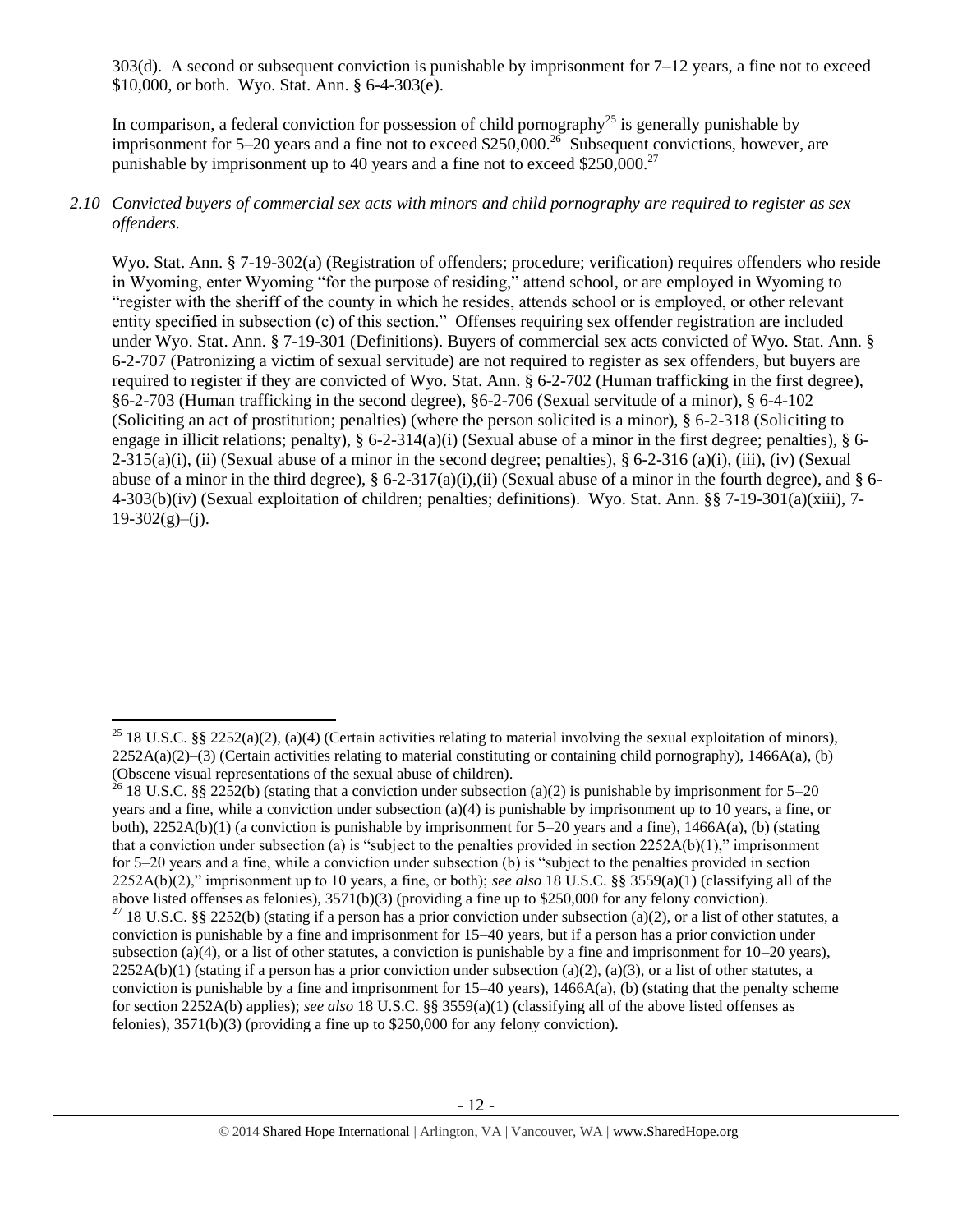#### **FRAMEWORK ISSUE 3: CRIMINAL PROVISIONS FOR TRAFFICKERS**

#### *Legal Components:*

- *3.1 Penalties for trafficking a child for sexual exploitation are as high as federal penalties.*
- *3.2 Creating and distributing child pornography carries penalties as high as similar federal offenses.*
- *3.3 Using the Internet to lure, entice, recruit or sell commercial sex acts with a minor is a separate crime or results in an enhanced penalty for traffickers.*
- *3.4 Financial penalties for traffickers, including asset forfeiture, are sufficiently high.*
- *3.5 Convicted traffickers are required to register as sex offenders.*
- *3.6 Laws relating to termination of parental rights for certain offenses include sex trafficking or commercial sexual exploitation of children (CSEC) offenses in order to remove the children of traffickers from their control and potential exploitation.*

*\_\_\_\_\_\_\_\_\_\_\_\_\_\_\_\_\_\_\_\_\_\_\_\_\_\_\_\_\_\_\_\_\_\_\_\_\_\_\_\_\_\_\_\_\_\_\_\_\_\_\_\_\_\_\_\_\_\_\_\_\_\_\_\_\_\_\_\_\_\_\_\_\_\_\_\_\_\_\_\_\_\_\_\_\_\_\_\_\_\_\_\_\_\_*

# *Legal Analysis:*

*3.1 Penalties for trafficking a child for sexual exploitation are as high as federal penalties.* 

Under Wyo. Stat. Ann. § 6-2-702 (Human trafficking in the first degree; penalty), if the victim is a minor, the offense is a felony punishable by imprisonment for not less than twenty-five (25) nor more than fifty (50) years, a fine of not more than ten thousand dollars (\$10,000.00), or both.<sup>28</sup>

An offense under Wyo. Stat. Ann. § 6-2-703 (Human trafficking in the second degree; penalty) is a felony punishable by imprisonment for not less than two (2) nor more than twenty (20) years, a fine of not more than ten thousand dollars (\$10,000.00), or both.<sup>29</sup>

Traffickers of a child for commercial sex acts can also be prosecuted under the "sexual servitude of a minor" statute, within the human trafficking statute. Wyo. Stat. Ann. § 6-2-706(a). A person commits sexual servitude of a minor when he or she "intentionally, knowingly or recklessly offers, obtains, procures or provides an individual less than eighteen (18) years of age to engage in commercial sexual services." Wyo. Stat. Ann. § 6- 2-706(a). Sexual servitude of a minor is punishable as a felony by imprisonment up to 5 years, a fine not to exceed \$5,000, or both. Wyo. Stat. Ann. § 6-2-706(b).

Traffickers can also be prosecuted under Wyo. Stat. Ann. § 6-4-103 (Promoting prostitution; penalties), "Except as provided in W.S. 6-2-701 through 6-2-710 . . . .", if the trafficker "[k]nowingly or intentionally entices or compels another person to become a prostitute" who "is under eighteen (18) years of age," then "the crime is a felony punishable by imprisonment for not more than five (5) years, a fine of not more than five thousand dollars (\$5,000.00), or both." Wyo. Stat. Ann. § 6-4-103(a)(i), (b).

In comparison, if the victim is under the age of 14, a conviction under the Trafficking Victims Protection Act  $(TVPA)<sup>30</sup>$  for child sex trafficking is punishable by 15 years to life imprisonment and a fine not to exceed \$250,000. 18 U.S.C. §§ 1591(b)(1), 3559(a)(1), 3571(b)(3). If the victim is between the ages of 14–17, a conviction is punishable by 10 years to life imprisonment and a fine not to exceed \$250,000. 18 U.S.C.

 $\overline{a}$ <sup>28</sup> *See supra* Section 1.1 for a more detailed discussion of the statute's provisions.

<sup>&</sup>lt;sup>29</sup> See supra Section 1.1 (quoting the relevant statute to understand when the statute is applicable).

<sup>30</sup> *See supra* note [19.](#page-8-0)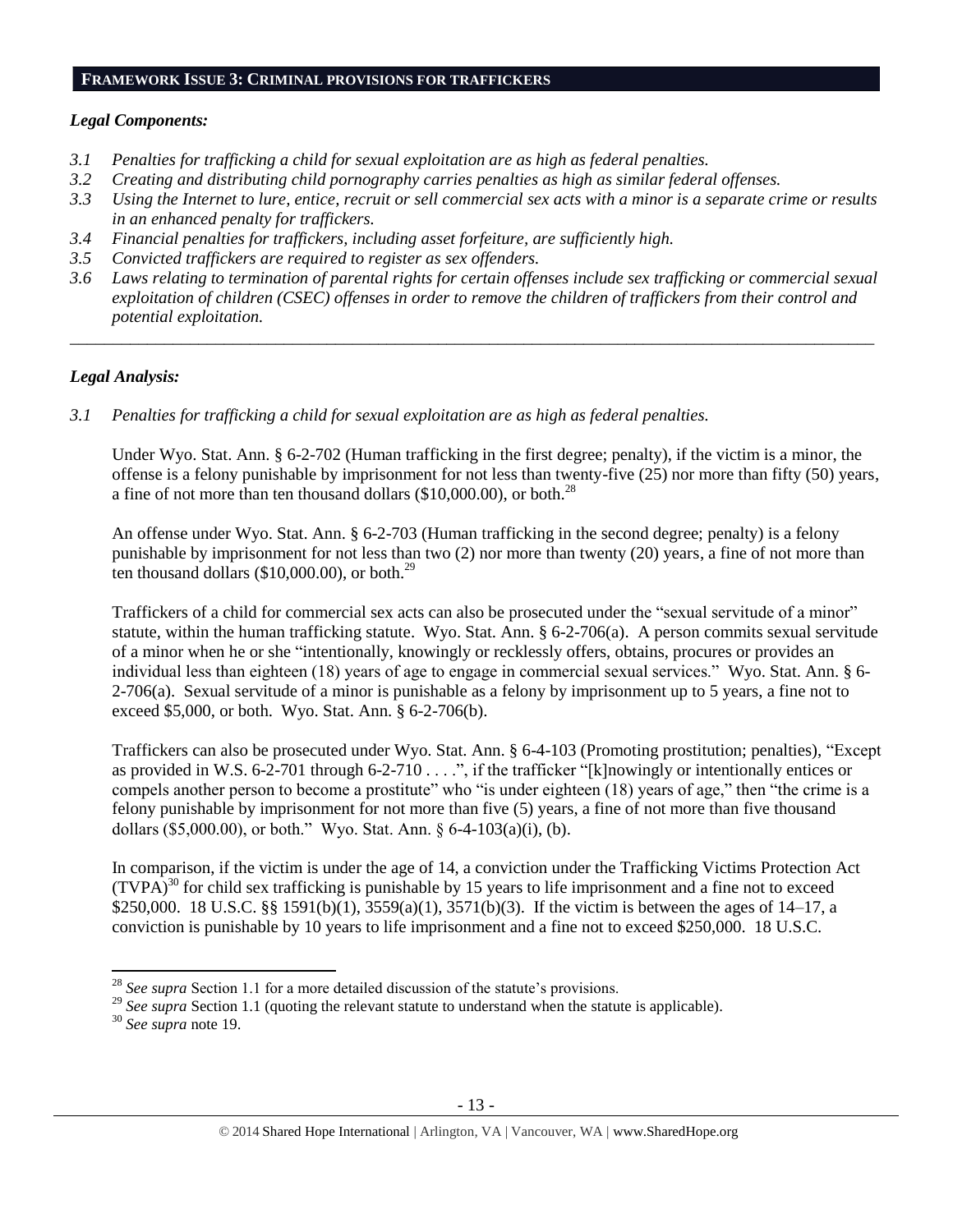§§ 1591(b)(2), 3559(a)(1), 3571(b)(3). A conviction is punishable by mandatory life imprisonment, however, if the trafficker has a prior conviction for a federal sex offense<sup>31</sup> against a minor.

#### *3.2 Creating and distributing child pornography carries penalties as high as similar federal offenses.*

A trafficker of children for the making of child pornography and sexual performance could be prosecuted under Wyo. Stat. Ann. § 6-4-303(b)(i)-(iii) (Sexual exploitation of children; penalties; definitions). Wyo Stat. Ann. § 6-4-303(b) states, in part,

A person is guilty of sexual exploitation of a child if, for any purpose, he knowingly:

(i) Causes, induces, entices, coerces or permits a child to engage in, or be used for, the making of child pornography;

(ii) Causes, induces, entices or coerces a child to engage in, or be used for, any explicit sexual conduct;

(iii) Manufactures, generates, creates, receives, distributes, reproduces, delivers or possesses with the intent to deliver, including through digital or electronic means, whether or not by computer, any child pornography.

A conviction under Wyo. Stat. Ann. § 6-4-303(b)(i)–(iii) is punishable as a felony by imprisonment for  $5-12$ years, a fine not to exceed \$10,000, or both. Wyo. Stat. Ann. § 6-4-303(c). Subsequent convictions are punishable by imprisonment for 7–12 years, a fine not to exceed \$10,000, or both. Wyo. Stat. Ann. § 6-4- 303(e).

In comparison, if the victim is under the age of 14, a conviction under the TVPA for child sex trafficking is punishable by 15 years to life imprisonment and a fine not to exceed \$250,000. 18 U.S.C. §§ 1591(b)(1),  $3559(a)(1)$ ,  $3571(b)(3)$ . If the victim is between the ages of  $14-17$ , a conviction is punishable by 10 years to life imprisonment and a fine not to exceed \$250,000. 18 U.S.C. §§ 1591(b)(2), 3559(a)(1), 3571(b)(3). A conviction is punishable by mandatory life imprisonment, however, if the trafficker has a prior conviction for a federal sex offense<sup>32</sup> against a minor. Additionally, a federal conviction for distribution of child pornography<sup>33</sup> is generally punishable by imprisonment for 5–20 years and a fine not to exceed \$250,000.<sup>34</sup> Subsequent convictions, however, are punishable by imprisonment up to 40 years and a fine not to exceed \$250,000.<sup>35</sup>

 $\overline{a}$ <sup>31</sup> *See supra* note [20.](#page-8-1)

<sup>32</sup> *Id*.

 $33$  18 U.S.C. §§ 2252(a)(1), (a)(2), (a)(3) (Certain activities relating to material involving the sexual exploitation of minors),  $2252A(a)(2)$ , (a)(3) (Certain activities relating to material constituting or containing child pornography), 1466A(a) (Obscene visual representations of the sexual abuse of children).

<sup>&</sup>lt;sup>34</sup> 18 U.S.C. §§ 2252(b) (stating that a conviction under subsection (a)(1), (a)(2), or (a)(3) is punishable by imprisonment for 5–20 years and a fine), 2252A(b)(1) (a conviction is punishable by imprisonment for 5–20 years and a fine), 1466A(a), (b) (stating that a conviction under subsection (a) is "subject to the penalties provided in section 2252A(b)(1)," imprisonment for 5–20 years and a fine, while a conviction under subsection (b) is "subject to the penalties provided in section 2252A(b)(2)," imprisonment up to 10 years, a fine, or both); *see also* 18 U.S.C. §§  $3559(a)(1)$  (classifying all of the above listed offenses as felonies),  $3571(b)(3)$  (providing a fine up to \$250,000 for any felony conviction).

<sup>&</sup>lt;sup>35</sup> 18 U.S.C. §§ 2252(b) (stating if a person has a prior conviction under subsection (a)(1), (a)(2), or (a)(3) or a list of other statutes, a conviction is punishable by a fine and imprisonment for 15–40 years), 2252A(b)(1) (stating if a person has a prior conviction under subsection (a)(2), (a)(3), or a list of other statutes, a conviction is punishable by a fine and imprisonment for 15–40 years), 1466A(a), (b) (stating that the penalty scheme for section 2252A(b) applies); *see also* 18 U.S.C. §§ 3559(a)(1) (classifying all of the above listed offenses as felonies), 3571(b)(3) (providing a fine up to \$250,000 for any felony conviction).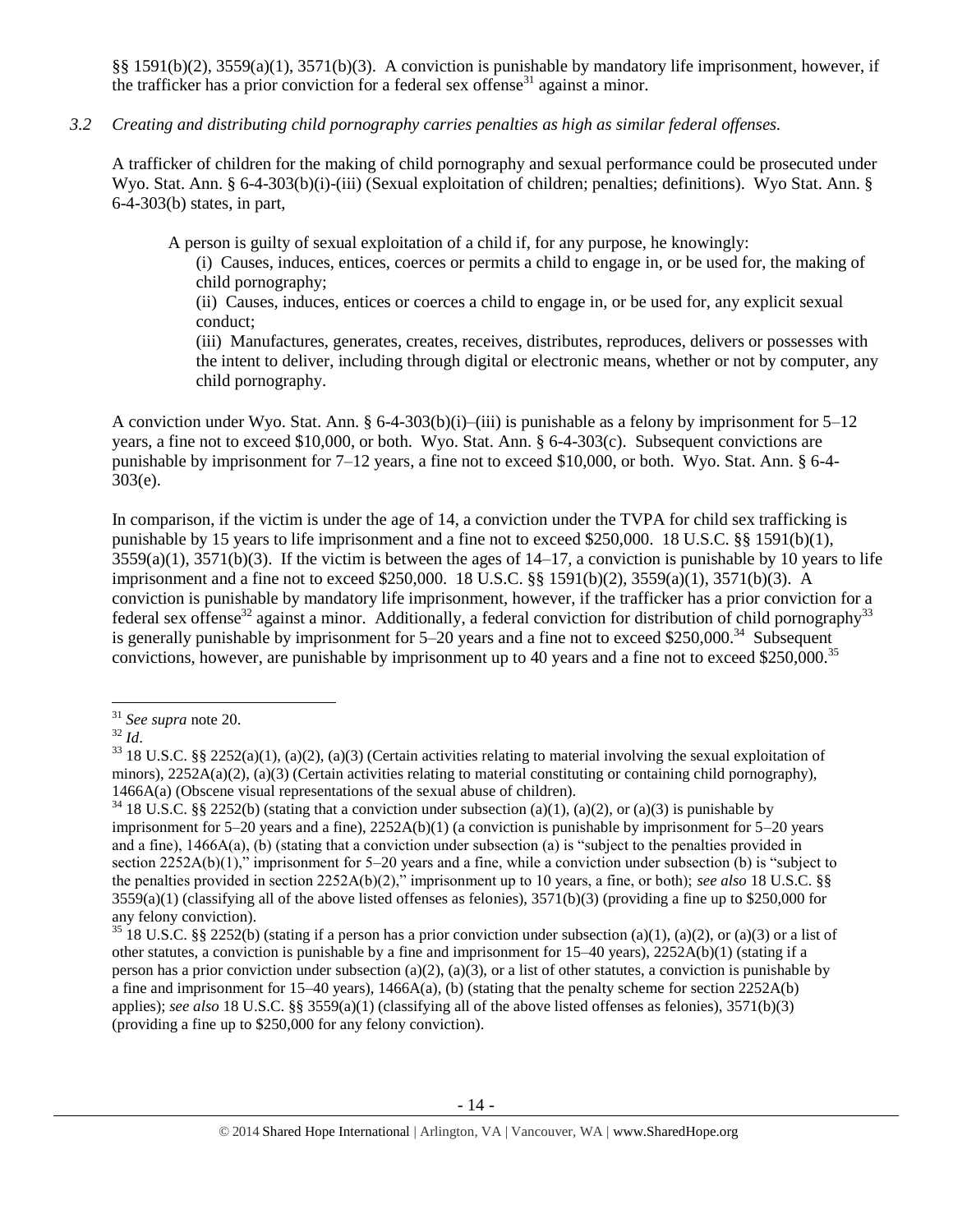*3.3 Using the Internet to lure, entice, recruit or sell commercial sex acts with a minor is a separate crime or results in an enhanced penalty for traffickers.*

The use of the Internet to recruit or to sell commercial sex acts with a minor is not a separate crime and does not result in an enhanced penalty for buyers. However, traffickers who use the Internet to lure, entice, or recruit minors to perform commercial sex acts may be prosecuted under Wyo. Stat. Ann. § 6-2-318 (Soliciting to engage in illicit sexual relations; penalty). Wyo. Stat. Ann. § 6-2-318 makes it unlawful when an adult trafficker

[e]xcept under circumstances constituting sexual assault in the first, second or third degree as defined by W.S. 6-2-302 [Sexual assault in the first degree] through 6-2-304 [Sexual assault in the third degree], or sexual abuse of a minor in the first, second, third or fourth degree as defined by W.S. 6-2-314 [Sexual abuse of a minor in the first degree] through 6-2-317 [Sexual abuse of a minor in the fourth degree] . . . solicits, procures or knowingly encourages anyone less than the age of fourteen (14) years, or a person purported to be less than the age of fourteen (14) years, to engage in sexual intrusion as defined in W.S.  $6-2-301$  [Definitions] ...

A conviction for violating Wyo. Stat. Ann. § 6-2-318 is punishable as a felony by imprisonment not to exceed 5 years and a possible fine not to exceed \$10,000. Wyo. Stat. Ann. §§ 6-2-318, 6-10-102.

3.3.1 Recommendation: Amend Wyo. Stat. Ann. § 6-2-318 (Soliciting to engage in illicit sexual relations; penalty) to impose enhanced penalties where the crime is commercial sexual exploitation using the Internet.

# *3.4 Financial penalties for traffickers, including asset forfeiture, are sufficiently high.*

Pursuant to Wyo. Stat. Ann. § 6-2-702 (Human trafficking in the first degree; penalty) and § 6-2-703 (Human trafficking in the second degree; penalty), traffickers are subject to fines up to \$10,000. Under Wyo. Stat. Ann. § 6-2-706 (Sexual servitude of a minor), traffickers are subject to fines up to \$5,000.

Under Wyo. Stat. Ann. § 6-4-103 (Promoting prostitution; penalties), unless Wyo. Stat. Ann. §§ 6-4-701 through 6-2-710 provide otherwise, if the trafficker "[k]nowingly or intentionally entices or compels another person to become a prostitute" who "is under eighteen (18) years of age," then "the crime is a felony punishable by . . . a fine of not more than five thousand dollars (\$5,000.00), or both." Wyo. Stat. Ann. § 6-4-103(a)(i), (b). Additionally, Wyo. Stat. Ann. § 6-4-303(f) (Sexual exploitation of children; penalties; definitions) expressly provides for mandatory criminal asset forfeiture for traffickers who violate Wyo. Stat. Ann. § 6-4-303(b) and states,

Any person who is convicted of an offense under this section shall forfeit to the state the person's interest in:

(i) Any visual depiction of a child engaging in explicit sexual conduct in violation of this section, or any book, magazine, periodical, film, videotape or other matter which contains any such visual depiction, which was produced, transported, mailed, shipped, possessed or received in violation of this section;

(ii) Any property, real or personal, constituting or traceable to gross proceeds obtained from such offense;

(iii) Any property, real or personal, used or intended to be used to commit or to promote the commission of such offense.

This statute does not provide specific seizure provisions. Assets forfeited go directly to the state.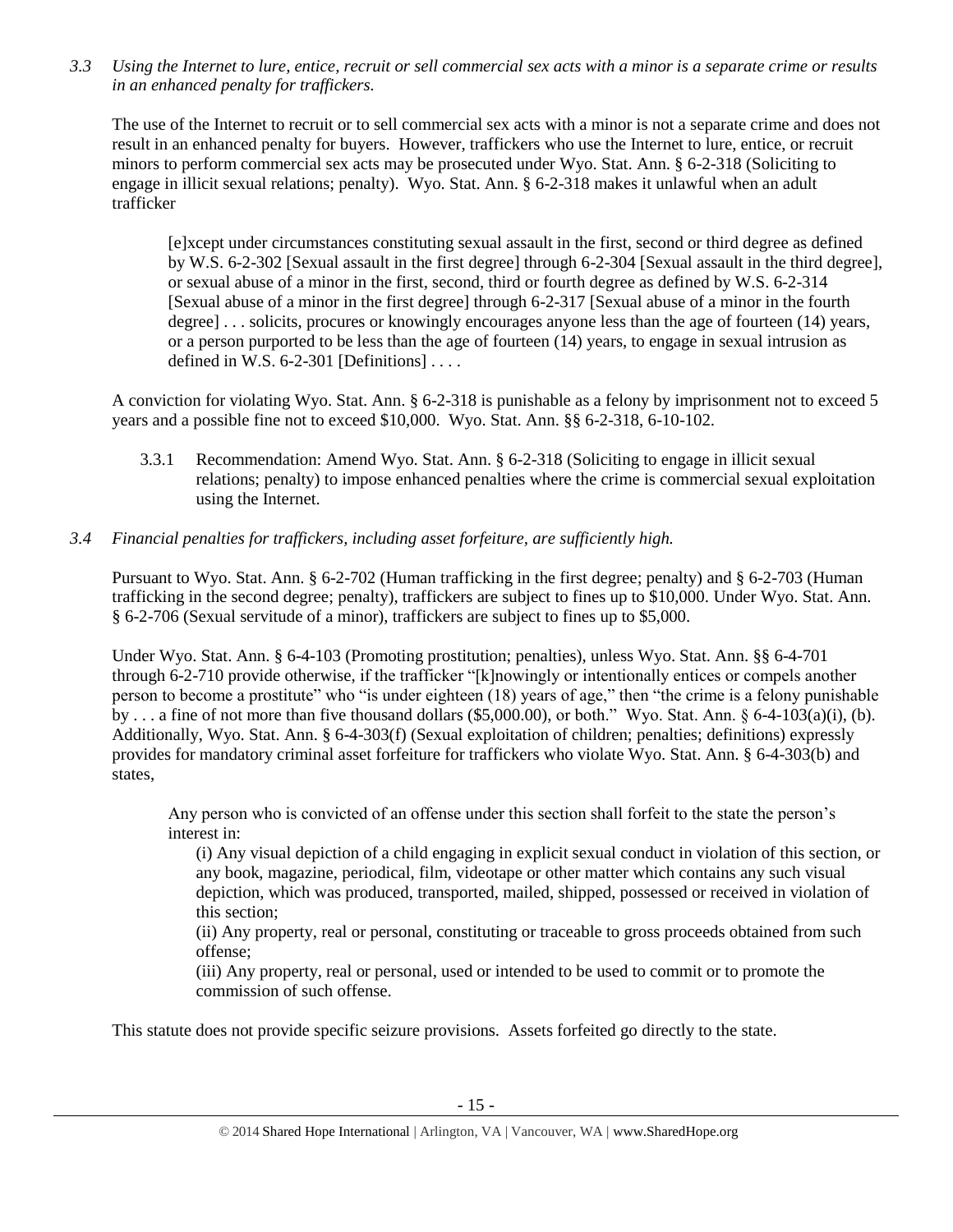Traffickers are also subject to mandatory orders of restitution for any misdemeanor or felony conviction, pursuant to Wyo. Stat. Ann. §§ 7-9-102 (Order to pay upon conviction), 6-2-710 (Restitution). Mandatory restitution is determined in accordance with Wyo. Stat. Ann. § 7-9-103 (Determination of amount owed; execution) and § 7-9-114 (Determination of long-term restitution; time for order; enforcement). Under Wyo. Stat. Ann. § 7-9-103(b), reasonable actual pecuniary and reasonably foreseeable future pecuniary damages are owed to victims.<sup>36</sup> Victims are also owed monthly fixed amounts of restitution under Wyo. Stat. Ann. § 7-9-114(a), for long-term physical health care for as long as the victim requires the care.<sup>37</sup>

# *3.5 Convicted traffickers are required to register as sex offenders.*

Wyo. Stat. Ann. §7-19-302(a) (Registration of offenders; procedure; verification) requires offenders who reside in Wyoming, enter Wyoming "for the purpose of residing," attend school, or are employed in Wyoming to "register with the sheriff of the county in which he resides, attends school or is employed, or other relevant entity specified in subsection (c) of this section." Pursuant to Wyo. Stat. Ann. § 7-19-301(a)(viii), "[A] person convicted of a criminal offense specified in  $\dots$  6–2–702 [Human trafficking in the first degree; penalty], 6–2– 703[Human trafficking in the second degree; penalty] . . . or 6–2–706 [Sexual servitude of a minor] or convicted of a criminal offense from Wyoming or any other jurisdiction containing the same or similar elements, or arising out of the same or similar facts or circumstances, as a criminal offense specified in 6–2–702, 6–2–703 . . . or 6–2–706" is required to register under Wyo. Stat. Ann. §7-19-302(a). An offender can also be required to register if they are convicted of Wyo. Stat. Ann. § 6-4-103 (Promoting prostitution; penalties), Wyo. Stat. Ann. § 6-2-318 (Soliciting to engage in illicit relations; penalty), and Wyo. Stat. Ann. § 6-4-303(b)(i)–(iii) (Sexual exploitation of children; penalties; definitions). Wyo. Stat. Ann. § 7-19-302(h).

*3.6 Laws relating to termination of parental rights for certain offenses include sex trafficking or CSEC offenses in order to remove the children of traffickers from their control and potential exploitation.*

Under Wyo. Stat. Ann. § 14-2-309(a) (Grounds for termination of parent-child relationship; clear and convincing evidence),

(a) The parent-child legal relationship may be terminated if any one (1) or more of the following facts is established by clear and convincing evidence:

. . . .

(iii) The child has been abused or neglected by the parent and reasonable efforts by an authorized agency or mental health professional have been unsuccessful in rehabilitating the family or the family has refused rehabilitative treatment, and it is shown that the child's health and safety would be seriously jeopardized by remaining with or returning to the parent;

(iv) The parent is incarcerated due to the conviction of a felony and a showing that the parent is unfit to have the custody and control of the child;

. . . .

 $\overline{\phantom{a}}$ 

Therefore, under Wyo. Stat. Ann. § 14-2-309(a)(iv), if a person is incarcerated because they have been convicted of a felony related to domestic minor sex trafficking, such as Wyo. Stat. Ann. § 6-2-702 (Human Trafficking in the first degree; penalties), § 6-2-703 (Human Trafficking in the second degree; penalties), § 6-2-

<sup>36</sup> *See supra* Section 2.8 (quoting Wyo. Stat. Ann. § 7-9-103(b)). Wyo. Stat. Ann. §6-2-701(x) defines "Pecuniary damage" as "all damages which a victim could recover against the defendant in a civil action arising out of the same facts or event, including damages for wrongful death. It does not include punitive damages and damages for pain, suffering, mental anguish and loss of consortium. . . ."

<sup>37</sup> *See supra* Section 2.8 (quoting Wyo. Stat. Ann. § 7-9-114(a)).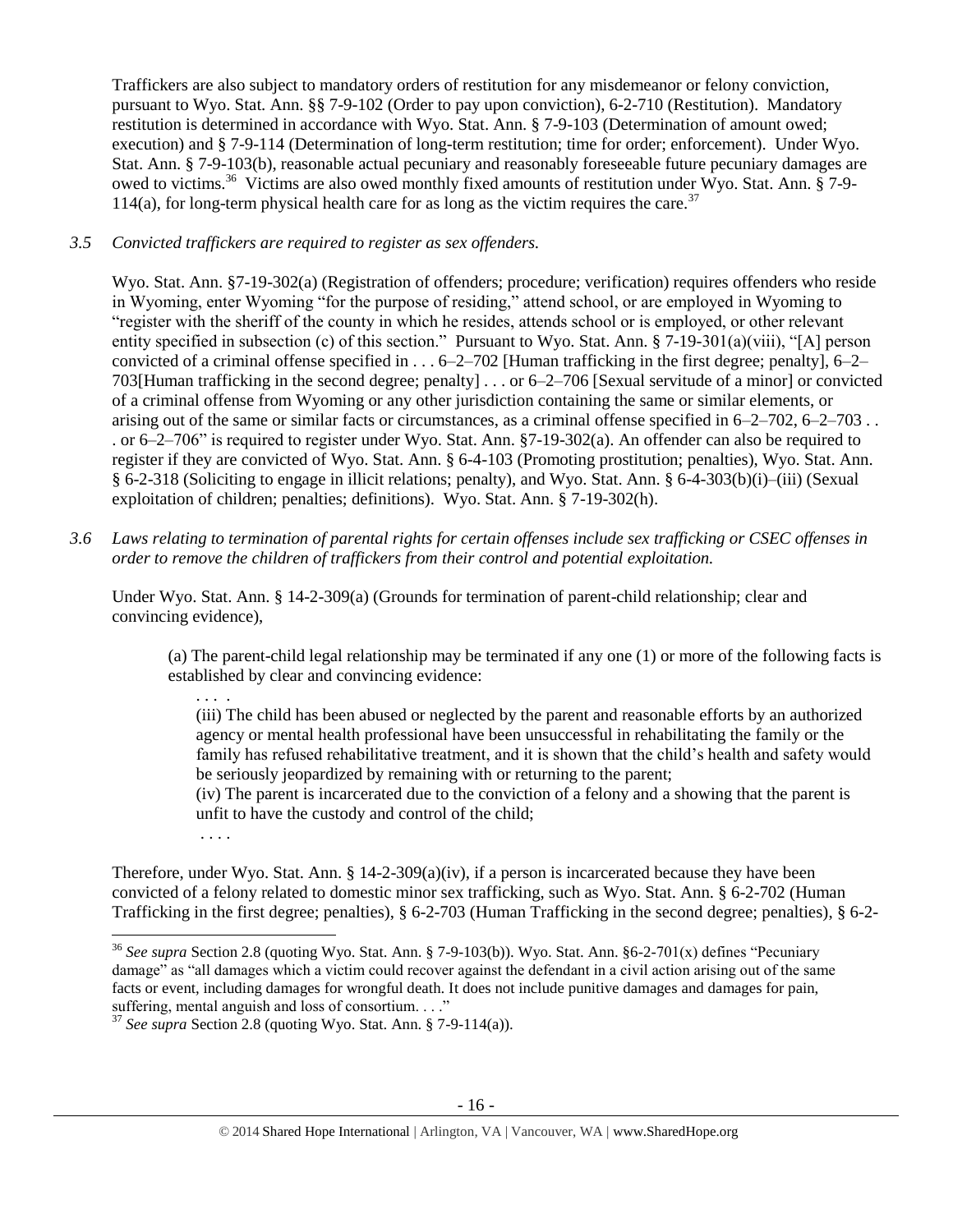706 (Sexual servitude of a minor), § 6-4-103 (Promoting prostitution; penalties), § 6-4-303(b) (Sexual exploitation of children; penalties; definitions), or § 6-2-318 (Soliciting to engage in illicit sexual relations; penalty), and the court finds that "the parent is unfit to have the custody and control of the child," the court may terminate the convicted parent's parental rights. "Proof by clear and convincing evidence that the parent has been convicted of "a felony assault, in which the child suffers "serious bodily injury," "may constitute grounds that the parent is unfit to have custody or control of any child and may be grounds for terminating the parentchild relationship as to any child with no requirement that reasonable efforts be made to reunify the family." Wyo. Stat. Ann. § 14-2-309(b)(ii).

Additionally, because "abuse," as used in Wyo. Stat. Ann. § 14-2-309(a)(iii) includes sexual abuse, the parental rights of a trafficker may also be terminated pursuant to Wyo. Stat. Ann. § 14-2-309(a)(iii).<sup>38</sup> Wyo. Stat. Ann. § 14-2-309(a)(iii) requires evidence that reasonable efforts be made to "preserve and reunify the family" for parental rights to be terminated. However, under Wyo. Stat. Ann. § 14-2-309(c), this requirement is eliminated,

[I]n any case in which the court determines any one (1) or more of the following by clear and convincing evidence:

(i) The parental rights of the parent to any other child have been terminated involuntarily;

(ii) The parent abandoned, chronically abused or sexually abused the child; or

(iii) The parent has been convicted of committing one (1) or more of the following crimes against the child or another child of that parent:

(A) Sexual assault under W.S. 6–2–302 through 6–2–304;

(B) Sexual battery under W.S. 6–2–313;

l

(C) Sexual abuse of a minor under 6–2–314 through 6–2–317.

(iv) The parent is required to register as a sex offender pursuant to W.S.  $7-19-302$  if the offense involved the child or another child of that parent. This shall not apply if the parent is only required to register for conviction under W.S. 6–2–201;

(v) Other aggravating circumstances exist indicating that there is little likelihood that services to the family will result in successful reunification.

<sup>&</sup>lt;sup>38</sup> Wyo. Stat. Ann. § 14-2-308 (Definitions) incorporates the definition of "abuse" from Wyo. Stat. Ann. § 14-3-202 (Definitions) for the purposes of chapter 2 (Parents). Specifically, Wyo. Stat. Ann. § 14-3-202(a)(ii) (Definitions) provides that "abuse" means the following:

<sup>[</sup>I]nflicting or causing physical or mental injury, harm or imminent danger to the physical or mental health or welfare of a child other than by accidental means, including abandonment, . . . excessive or unreasonable corporal punishment, malnutrition or substantial risk thereof by reason of intentional or unintentional neglect, and the commission or allowing the commission of a sexual offense against a child as defined by law:

<sup>. . .</sup>  D. "Imminent danger" includes threatened harm and means a statement, overt act, condition or status which represents an immediate and substantial risk of sexual abuse or physical or mental injury. . . .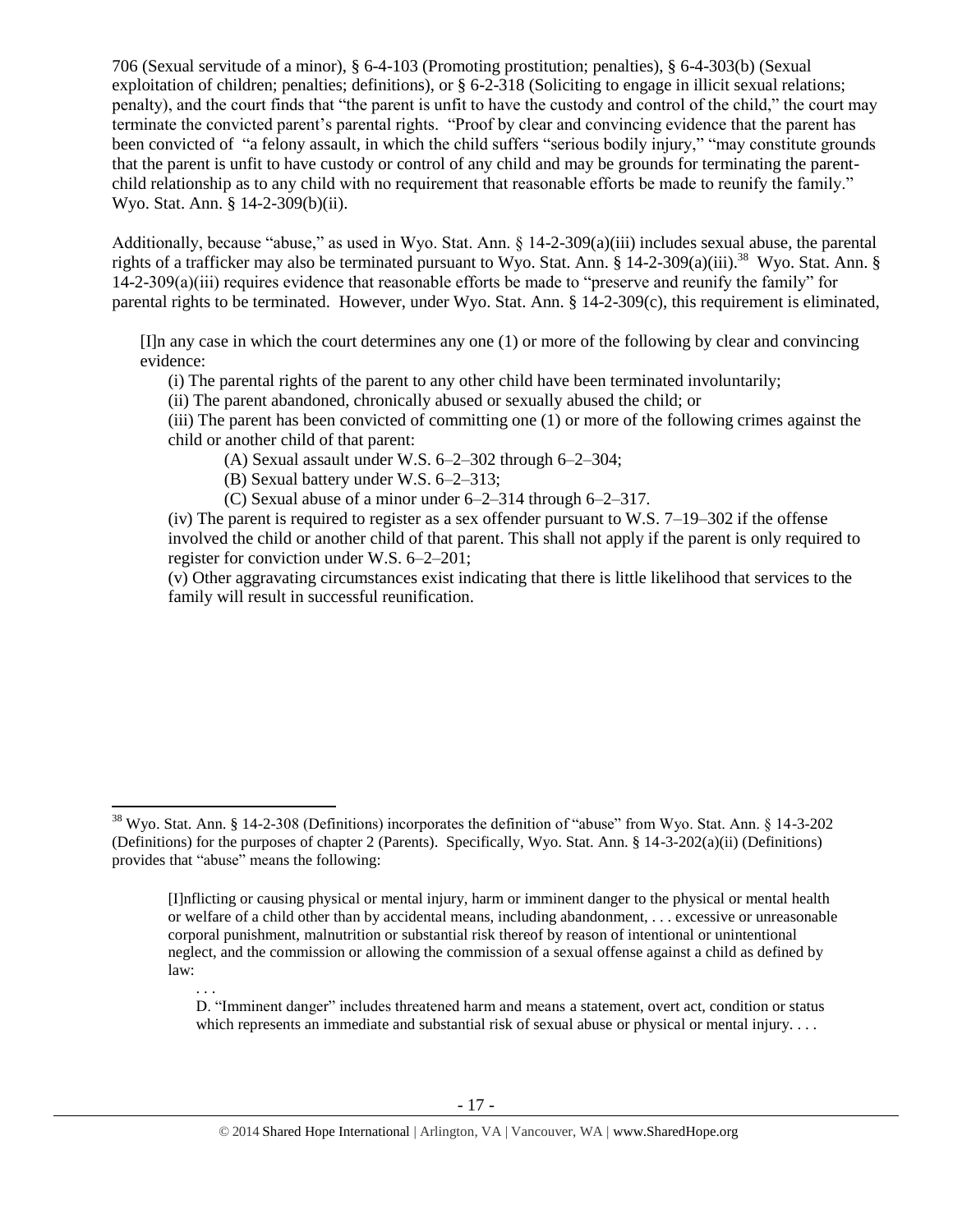#### **FRAMEWORK ISSUE 4: CRIMINAL PROVISIONS FOR FACILITATORS**

#### *Legal Components:*

- *4.1 The acts of assisting, enabling, or financially benefitting from child sex trafficking are included as criminal offenses in the state sex trafficking statute.*
- *4.2 Financial penalties, including asset forfeiture laws, are in place for those who benefit financially from or aid and assist in committing domestic minor sex trafficking.*

*\_\_\_\_\_\_\_\_\_\_\_\_\_\_\_\_\_\_\_\_\_\_\_\_\_\_\_\_\_\_\_\_\_\_\_\_\_\_\_\_\_\_\_\_\_\_\_\_\_\_\_\_\_\_\_\_\_\_\_\_\_\_\_\_\_\_\_\_\_\_\_\_\_\_\_\_\_\_\_\_\_\_\_\_\_\_\_\_\_\_\_\_\_\_*

- *4.3 Promoting and selling child sex tourism is illegal.*
- *4.4 Promoting and selling child pornography is illegal.*

#### *Legal Analysis:*

*4.1 The acts of assisting, enabling, or financially benefitting from child sex trafficking are included as criminal offenses in the state sex trafficking statute.*

The acts of assisting, enabling or benefitting from child sex trafficking are not included in the human trafficking or sexual servitude of a minor laws.<sup>39</sup> None of Wyoming's CSEC laws apply to facilitators. In the absence of CSEC laws, other laws may apply to facilitators.

Under Wyo. Stat. Ann. § 6-4-103(a)(iii), (iv) (Promoting prostitution; penalties), a facilitator who has "control over the use of a place, [and] knowingly or intentionally permits another person to use the place for prostitution" or who "[r]eceives money or other property from a prostitute, without lawful consideration, knowing it was earned in whole or in part from prostitution" is guilty of a felony punishable by imprisonment up to 3 years, a fine not to exceed \$3,000, or both. Wyo. Stat. Ann.  $\S 6-4-103(a)(iii)$ , (iv), (b).

- 4.1.1 Recommendation: Amend the human trafficking laws to reach the actions of facilitators of sex trafficking.
- *4.2 Financial penalties, including asset forfeiture laws, are in place for those who benefit financially from or aid and assist in committing domestic minor sex trafficking.*

Facilitators may be subject to Wyo. Stat. Ann. § 6-4-103(a)(iii), (iv) (Promoting prostitution; penalties) which imposes a possible fine not to exceed \$3,000. Wyo. Stat. Ann. § 6-4-103(b).

Facilitators are also subject to mandatory orders of restitution following any misdemeanor or felony conviction pursuant to Wyo. Stat. Ann. § 7-9-102.<sup>40</sup> Under Wyo. Stat. Ann. § 7-9-103(b) (Determination of amount owed; execution), reasonable actual pecuniary and reasonably foreseeable future pecuniary damages are owed to victims.<sup>41</sup> Victims are also owed monthly fixed amounts of restitution under Wyo. Stat. Ann. § 7-9-114(a) (Determination of long-term restitution; time for order; enforcement), for long-term physical health care for as long as the victim requires the care. $42$ 

l

<sup>39</sup> *See supra* Section 1.1.

<sup>40</sup> *See supra* Section 2.8 (quoting Wyo. Stat. Ann. § 7-9-102).

<sup>41</sup> *Id.* (quoting Wyo. Stat. Ann. § 7-9-103(b)).

<sup>42</sup> *Id.* (quoting Wyo. Stat. Ann. § 7-9-114(a)).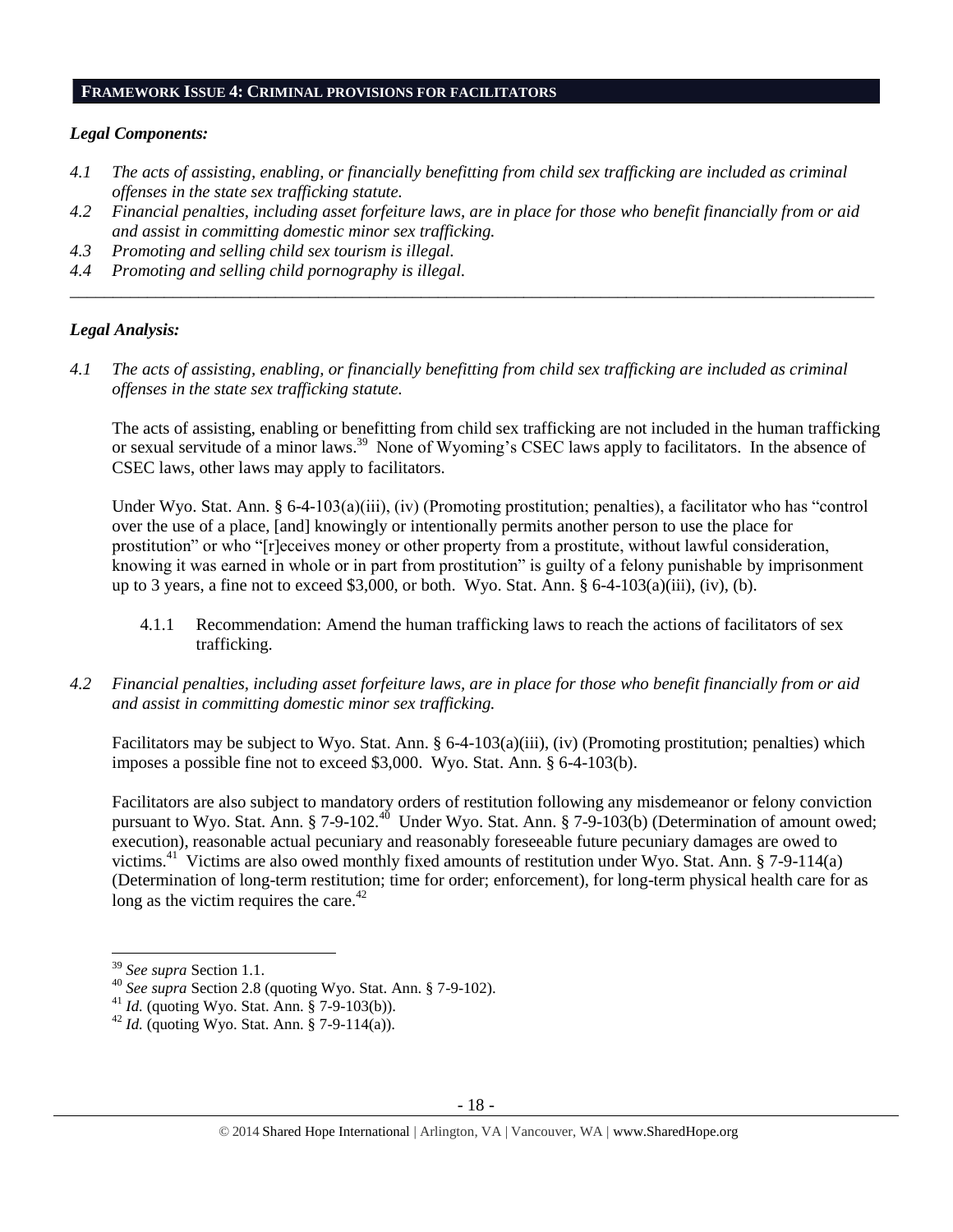Additionally, facilitators are subject to mandatory criminal asset forfeiture following a conviction for sexual exploitation of children. Wyo. Stat. Ann. § 6-4-303(f) (Sexual exploitation of children; penalties; definitions) expressly provides,

Any person who is convicted of an offense under this section shall forfeit to the state the person's interest in:

(i) Any visual depiction of a child engaging in explicit sexual conduct in violation of this section, or any book, magazine, periodical, film, videotape or other matter which contains any such visual depiction, which was produced, transported, mailed, shipped, possessed or received in violation of this section;

(ii) Any property, real or personal, constituting or traceable to gross proceeds obtained from such offense;

(iii) Any property, real or personal, used or intended to be used to commit or to promote the commission of such offense.

Pursuant to Wyo. Stat. Ann. § 6-4-303(f), a facilitator who "distributes, reproduces, delivers or possesses with the intent to deliver" child pornography under Wyo. Stat. Ann. § 6-4-303(b)(iii), if convicted, shall forfeit any proceeds obtained from the crime and any property used in the commission of the crime.

- 4.2.1 Recommendation: Amend offenses applicable to facilitators to require mandatory fines when these offenses involve domestic minor sex trafficking.
- *4.3 Promoting and selling child sex tourism is illegal.*

Wyoming has not enacted a law prohibiting the promotion or sale of child sex tourism.

- 4.3.1 Recommendation: Enact a law that prohibits selling or offering to sell travel services that include or facilitate travel for the purpose of engaging in commercial sexual exploitation of a minor or prostitution of a minor, if the travel occurs in Wyoming.
- *4.4 Promoting and selling child pornography is illegal.*

Wyo. Stat. Ann. § 6-4-303(b)(iii) (Sexual exploitation of children; penalties; definitions) states, "A person is guilty of sexual exploitation of a child if, for any purpose, he knowingly: . . . receives, distributes, reproduces, delivers or possesses with the intent to deliver, including through digital or electronic means, whether or not by computer, any child pornography."<sup>43</sup> A conviction for violating Wyo. Stat. Ann. § 6-4-303(b)(iii) is punishable as a felony by imprisonment for 5–12 years, a fine not to exceed \$10,000, or both. Wyo. Stat. Ann. § 6-4- 303(c). A subsequent conviction is punishable by imprisonment for 7–12 years, a fine not to exceed \$10,000, or both. Wyo. Stat. Ann. § 6-4-303(e).

 $\overline{\phantom{a}}$ <sup>43</sup> *See supra* note [6.](#page-1-3)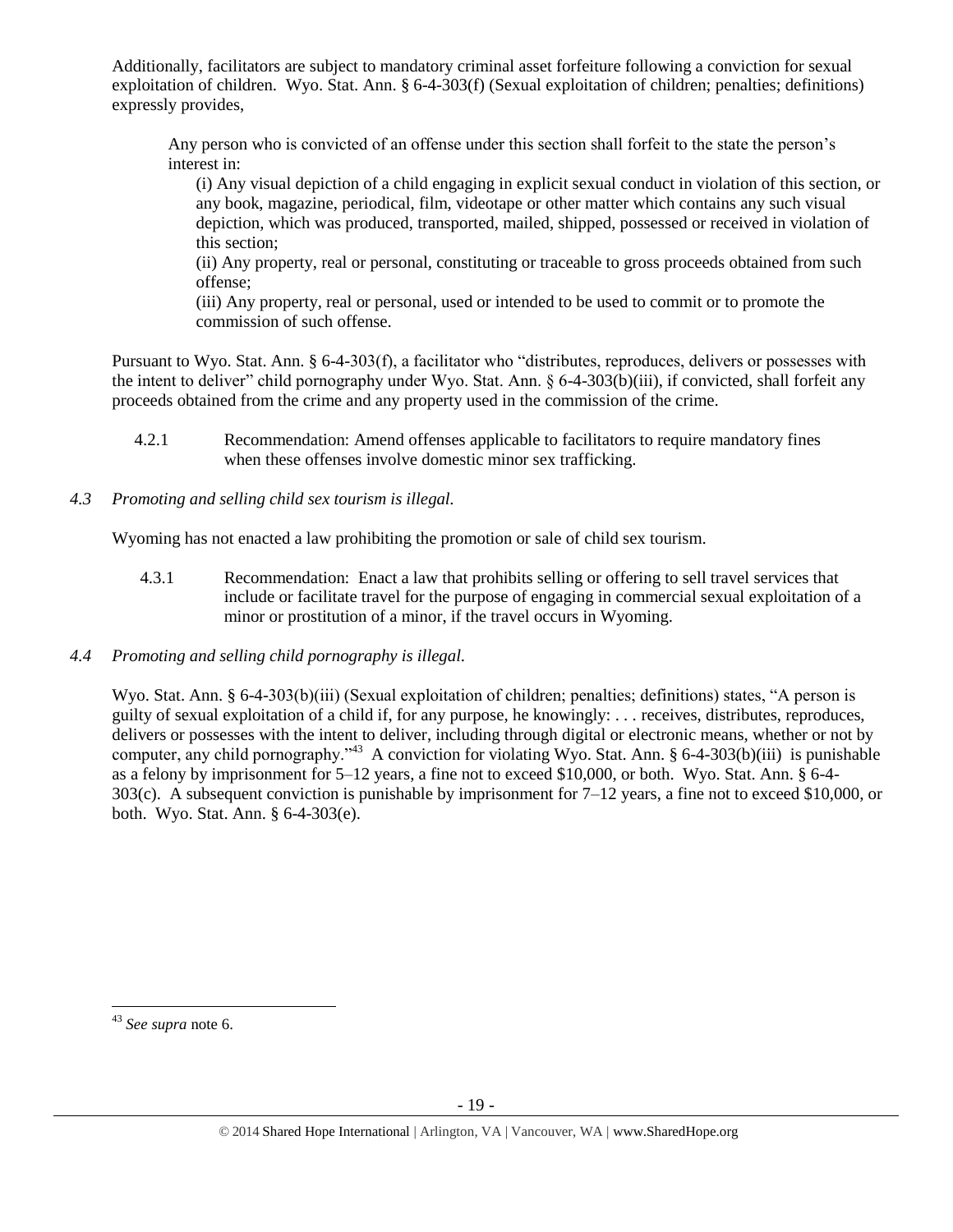#### **FRAMEWORK ISSUE 5: PROTECTIVE PROVISIONS FOR THE CHILD VICTIMS**

#### *Legal Components:*

- 5.1 *Statutorily-mandated victim services define "victim" to specifically include victims of domestic minor sex trafficking or commercial sexual exploitation of children (CSEC) to ensure prompt identification and access to victims' rights and services.*
- 5.2 *The state sex trafficking statute expressly prohibits a defendant from raising consent of the minor to the commercial sex acts as a defense.*
- 5.3 *Prostitution laws apply only to adults, making minors under 18 specifically immune from this offense.*
- 5.4 *Child victims of sex trafficking or commercial sexual exploitation are provided with a child protection response, including specialized shelter and services, and are not detained in juvenile detention facilities.*
- 5.5 *Commercial sexual exploitation is identified as a type of abuse and neglect within child protection statutes.*
- 5.6 *The definition of "caregiver" (or similar term) in the child welfare statutes is broad enough to include a trafficker who has custody or control of a child in order to bring a trafficked child into protection of child protective services.*
- 5.7 *Crime victims' compensation is specifically available to a child victim of sex trafficking or commercial sexual exploitation of children (CSEC) without regard to ineligibility factors.*
- 5.8 *Victim-friendly procedures and protections are provided in the trial process for minors under 18.*
- 5.9 *Expungement or sealing of juvenile delinquency records resulting from arrests or adjudications for prostitution-related offenses committed as a result of, or in the course of, the commercial sexual exploitation of a minor is available within a reasonable time after turning 18.*
- 5.10 *Victim restitution and civil remedies for victims of domestic minor sex trafficking or commercial sexual exploitation of children (CSEC) are authorized by law.*
- 5.11 *Statutes of limitations for civil and criminal actions for child sex trafficking or commercial sexual exploitation of children (CSEC) offenses are eliminated or lengthened sufficiently to allow prosecutors and victims a realistic opportunity to pursue criminal action and legal remedies.*

*\_\_\_\_\_\_\_\_\_\_\_\_\_\_\_\_\_\_\_\_\_\_\_\_\_\_\_\_\_\_\_\_\_\_\_\_\_\_\_\_\_\_\_\_\_\_\_\_\_\_\_\_\_\_\_\_\_\_\_\_\_\_\_\_\_\_\_\_\_\_\_\_\_\_\_\_\_\_\_\_\_\_\_\_\_\_\_\_\_\_\_\_\_\_*

# *Legal Analysis:*

 $\overline{\phantom{a}}$ 

*5.1 Statutorily-mandated victim services define "victim" to specifically include victims of domestic minor sex trafficking or commercial sexual exploitation of children (CSEC) to ensure prompt identification and access to victims' rights and services.* 

Under Wyo. Stat. Ann. § 6-2-709<sup>44</sup> (Victims' rights; services), when a person reasonably appears to be a victim of human trafficking, a duty arises for a law enforcement agency, prosecuting attorneys' or attorney general's office to take immediate mandated action in regards to victims' rights and services.

Human trafficking victims are also considered victims for purposes of the Crime Victims Compensation Act and entitlement to restitution and compensation. Wyo. Stat. Ann. § 6-2-709(d).

Additionally, Wyoming's Victim and Witness Bill of Rights defines a "victim" to mean "an individual who has suffered direct or threatened physical, emotional or financial harm as the result of the commission of a criminal

<sup>&</sup>lt;sup>44</sup> The text of Wyo. Stat. Ann. § 6-2-709 included here and elsewhere in this report includes amendments made by the passage of House Bill 133 during the session of the 62nd Wyoming Legislature.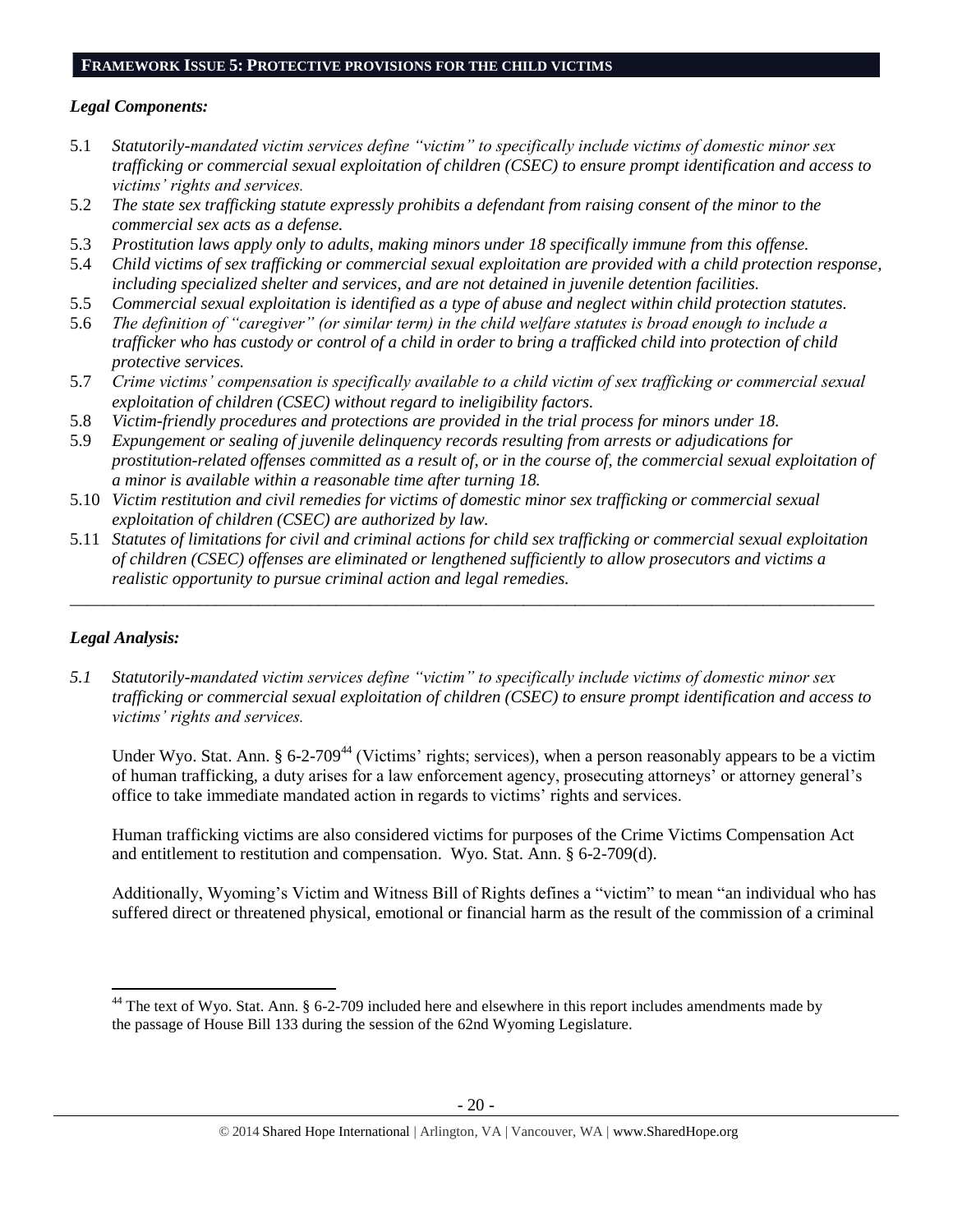act<sup>45</sup> or a family member of a victim who is a minor or an incompetent or a surviving family member of a homicide victim." Wyo. Stat. Ann. § 1-40-202(a)(ii) (Definitions).

For purposes of Title 7, Chapter 9 Victim Restitution, Wyo. Stat. Ann. § 7-9-101(a)(v) defines victim as "a person who has suffered pecuniary damage as a result of a defendant's criminal activities. . . ." For purposes of this chapter, criminal activity is defined by Wyo. Stat. Ann.  $\S$  7-9-101(a)(i) as

any crime for which there is a plea of guilty, nolo contendere or verdict of guilty upon which a judgment of conviction may be rendered and includes any other crime which is admitted by the defendant, whether or not prosecuted. In the case of restitution ordered under W.S. 7-13-301 [Placing person found guilty, but not convicted, on probation.], "criminal activity" also includes a crime charged against the defendant . . . .

*5.2 The state sex trafficking statute expressly prohibits a defendant from raising consent of the minor to the commercial sex acts as a defense.*

Under Wyo. Stat. Ann. § 6-2-706(c) (Sexual servitude of a minor), a predicate offense to Wyo. Stat. Ann. § 6-2-702 (Human trafficking in the first degree; penalty) and § 6-2-703 (Human trafficking in the second degree; penalty), "[i]t is not a defense in a prosecution under this section that the individual consented to engage in commercial sexual services . . . ." However, no such limitation exists for the section of the statute that expressly covers buyers. Wyo. Stat. Ann. § 6-2-707 (Patronizing a victim of sexual servitude).

The CSEC laws, Wyo. Stat. Ann. § 6-4-103(a)(i) (Promoting prostitution; penalties) and § 6-4-303(b) (Sexual exploitation of children; penalties; definitions), do not indicate whether consent is available as a defense in a prosecution for the crime. Similarly, Wyoming's laws criminalizing sexual abuse of a minor, Wyo. Stat. Ann. § 6-2-314 (Sexual abuse of a minor in the first degree; penalties), § 6-2-315 (Sexual abuse of a minor in the second degree), § 6-2-316 (Sexual abuse of a minor in the third degree), and § 6-2-317 (Sexual abuse of a minor in the fourth degree), do not specifically state that the consent of a minor is immaterial to the crime.

# *5.3 Prostitution laws apply only to adults, making minors under 18 specifically immune from this offense.*

Wyo. Stat. Ann. § 6-4-101 (Prostitution; penalties) provides an exception to the offense for victims of trafficking crimes. Wyo. Stat. Ann. § 6-4-101 (Prostitution; penalties) states, "[e]xcept as provided in W.S. 6-2- 701 through 6-2-710, [Wyo. Stat. Ann § 6–2–701(Definitions), § 6-2-702 (Human trafficking in the first degree; penalty), § 6-2-703 (Human trafficking in the second degree; penalty), § 6-2-706 (Sexual servitude of a minor), § 6–2–707 (Patronizing a victim of sexual servitude), § 6-2-708 (Victim defenses; vacating convictions)] a person who knowingly or intentionally performs or permits, or offers or agrees to perform or permit an act of sexual intrusion . . . for money or other property commits prostitution . . . ."

- 5.3.1 Recommendation: Amend Wyo. Stat. Ann. § 6-4-101 (Prostitution; penalties) to make minors under the age of 18 specifically immune from prosecution for prostitution and to refer to any minor involved in prostitution as a victim of human trafficking.
- *5.4 Child victims of sex trafficking or commercial sexual exploitation are provided with a child protection response, including specialized shelter and services, and are not detained in juvenile detention facilities.*

 $\overline{\phantom{a}}$ 

<sup>&</sup>lt;sup>45</sup> A "criminal act" is defined as "conduct which would constitute a crime as defined by the laws of [Wyoming]." Wyo. Stat. § 1-40-202(a)(i).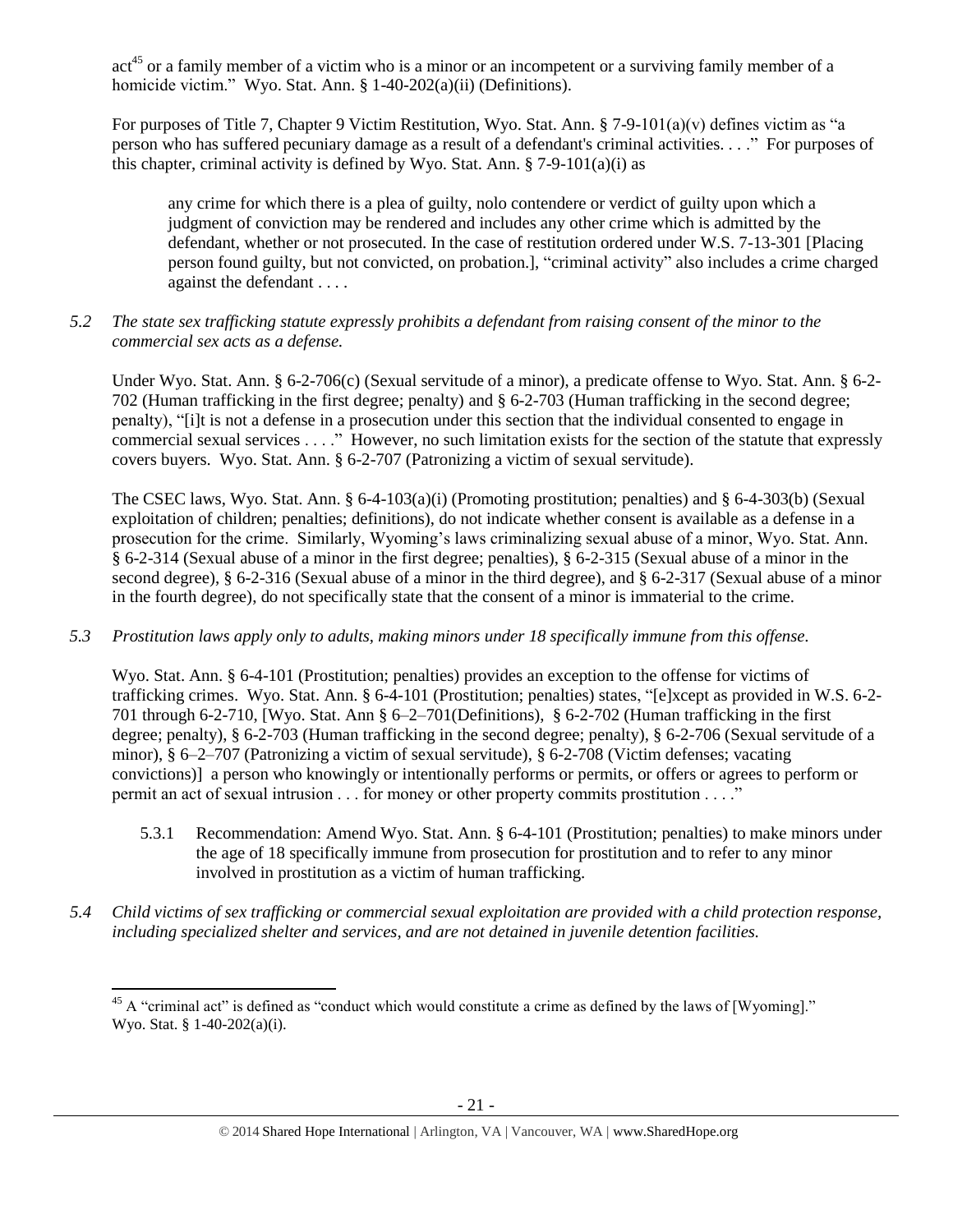# **Child Identified as Abused/Neglected**

Commercial sexual exploitation is not specifically identified as a type of abuse and neglect within Wyoming's child protection statutes; however, sexual abuse is identified generally as a type of abuse. Protective provisions may be available to commercially sexually exploited children if they are identified as abused or neglected.<sup>46</sup> Specifically, Wyo. Stat. Ann. § 14-3-202(a)(ii) (Definitions), which provides the definitions for Wyoming's statutes on child abuse reporting, defines "abuse" as

inflicting or causing physical or mental injury, harm or imminent danger to the physical or mental health or welfare of a child other than by accidental means, including abandonment, . . . excessive or unreasonable corporal punishment, malnutrition or substantial risk thereof by reason of intentional or unintentional neglect, and the commission or allowing the commission of a sexual offense against a child as defined by law:

. . . (D) "Imminent danger" includes threatened harm and means a statement, overt act, condition or status which represents an immediate and substantial risk of sexual abuse or physical or mental injury. . . .

Under Wyo. Stat. Ann.  $\S$  14-3-202(a)(vii), "neglect" is defined as

a failure or refusal by those responsible for the child's welfare to provide adequate care, maintenance, supervision, education or medical, surgical or any other care necessary for the child's wellbeing. Treatment given in good faith by spiritual means alone, through prayer, by a duly accredited practitioner in accordance with the tenets and practices of a recognized church or religious denomination is not child neglect for that reason alone.

*I. Initial Custody*

# a. Authority for initial custody

Pursuant to Wyo. Stat. Ann. § 14-3-205(a) (Child abuse or neglect; persons required to report), "[a]ny person who knows or has reasonable cause to believe or suspect that a child has been abused or neglected . . . shall immediately report it to the child protective agency or local law enforcement agency . . . ." Once law enforcement or child protective agencies receive a report of child abuse, the information must be "[c]onveyed immediately by the agency receiving the report to the appropriate local child protective agency or local law enforcement agency. . . ." Wyo. Stat. Ann. § 14-3-206(a)(i). A local child protective agency that receives a report of child abuse must "initiate an investigation or assessment to verify" the report within 24 hours of its receipt. Wyo. Stat. Ann. § 14-3-204(a)(iii) (Duties of local child protective agency).

Under Wyo. Stat. Ann. § 14-3-405(a) (Taking of child into custody; when permitted),

A child may be taken into custody by a law enforcement officer without a warrant or court order and without the consent of the parents, guardians or others exercising temporary or permanent control over the child when:

l <sup>46</sup> Pursuant to Wyo. Stat. Ann. § 14-3-202, a sexually exploited child is likely to be identified as abused or neglected. If a child is identified as abused or neglected under Wyo. Stat. Ann. § 14-3-202 the definition of caregiver pursuant to 14-3-202(a)(i) may not sufficiently broad to involve Child Protective Services in investigations where the child is in the custody or control of a non-family trafficker.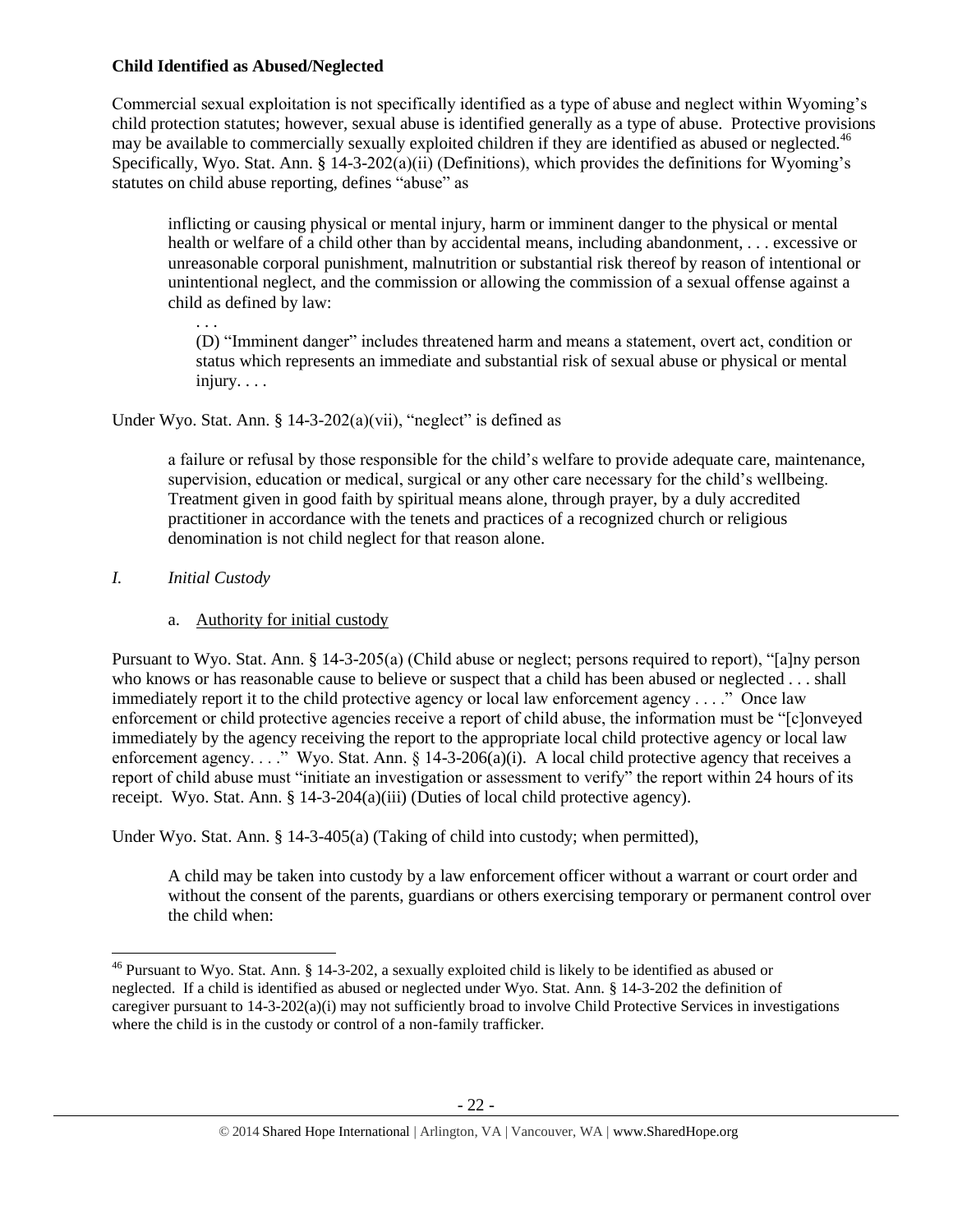(i) There are reasonable grounds to believe a child is abandoned, lost, suffering from illness or injury or seriously endangered by his surroundings and immediate custody appears to be necessary for his protection; or

(ii) The child's conduct or behavior seriously endangers himself and immediate custody appears necessary.

Additionally, under Wyo. Stat. Ann. § 14-3-405(c),

A district attorney may file an emergency petition, or the department of family services, a local law enforcement officer . . . may request the court for a protective order. After considering the emergency petition or request, the judge or commissioner, upon finding that there is reasonable cause to believe that a child has been abused or neglected and that the child, by continuing in his place of residence or in the care and custody of the person responsible for his health, safety and welfare, would be in imminent danger of his life, health or safety, may:

(i) Issue an ex parte order or search warrant. The order shall place the child in the temporary protective custody of the local child protection agency;

(ii) Issue an emergency order or search warrant upon application and hearing, authorizing ordinary or emergency care of the child . . . .

b. Placement

Pursuant to Wyo. Stat. Ann. § 14-3-208(a)(iii) (Temporary protective custody; order; time limitation; remedial health care), a child who is taken into custody must be taken to the local department of family services, who will

. . . .

[a]rrange for care and supervision of the child in the most appropriate and least restrictive setting necessary to meet the child's needs, including foster homes or other child care facilities certified by the department or approved by the court. When it is in the best interest of the child, the department shall place the child with the child's noncustodial birth parent or with the child's extended family, including adult siblings, grandparents, great-grandparents, aunts or uncles. Prior to approving placement with the child's noncustodial birth parent or extended family, the department shall determine whether anyone living in the home has been convicted of a crime involving serious harm to children or has a substantiated case listed on the central registry established pursuant to W.S. 14-3-213. The department may leave the child in the care of a physician or hospital when necessary to ensure the child receives proper care. A neglected child shall not be placed in a jail or detention facility other than for a delinquent act...

# *II. Process Following Initial Custody*

A service response may be initiated by a law enforcement agency or state's attorney's office is a child appears to be a victim of human trafficking. Wyo. Stat. Ann. § 6-2-709 (Victims' rights; services). Pursuant to Wyo. Stat. Ann. § 6-2-709(a), if the agency or office has a reasonable belief a child is a victim of trafficking, the agency or office shall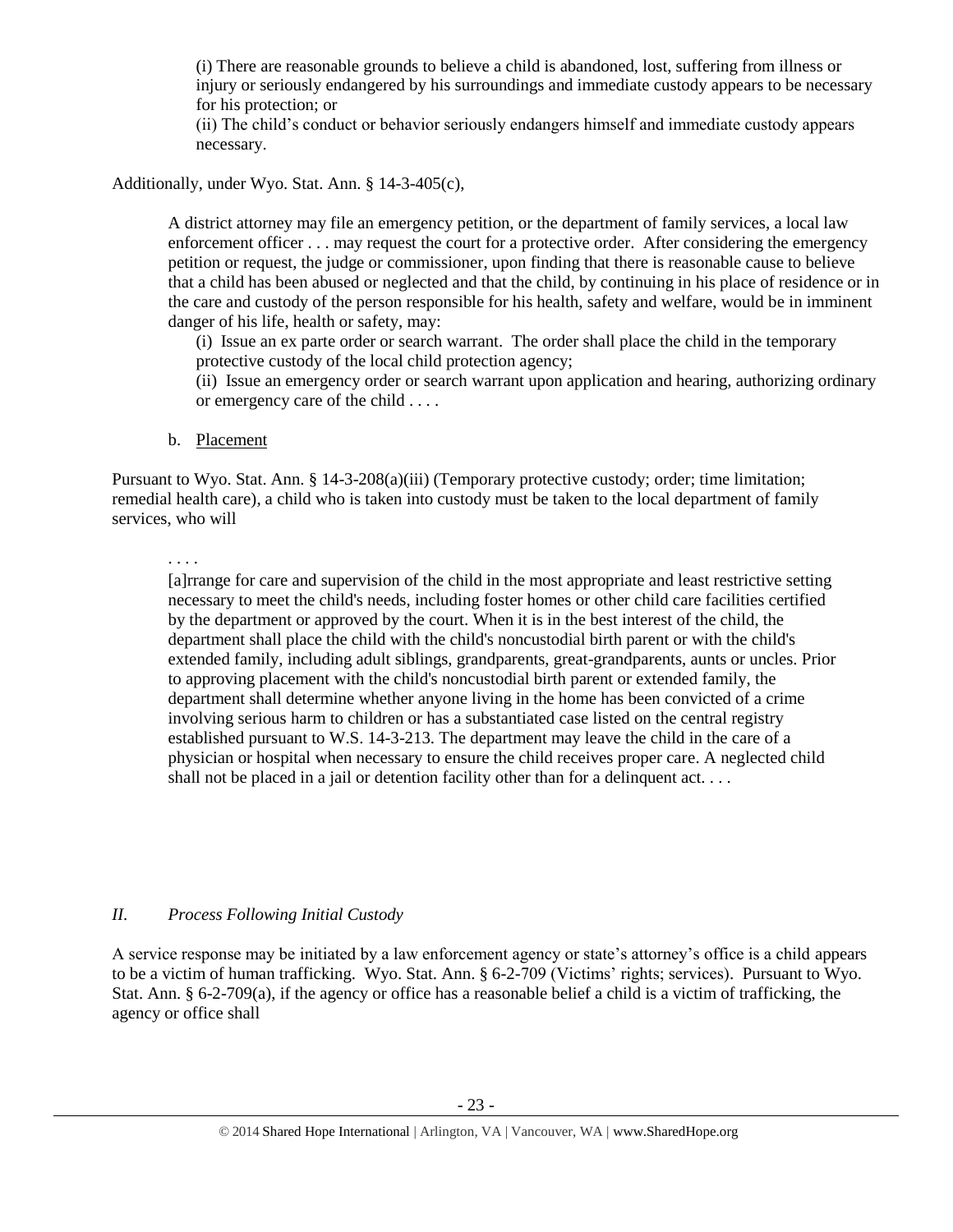(i) Notify the victim services division within the office of the attorney general that the person may be eligible for services under this article; and

(ii) Make a preliminary assessment of whether the victim or possible victim of human trafficking appears to meet the criteria for certification as a victim of a severe form of trafficking in persons as defined in the Trafficking Victims Protection Act, 22 U.S.C. section 7105, or appears to be otherwise eligible for any federal, state or local benefits and services. If it is determined that the victim appears to meet such criteria, the agency or office shall report the finding to the victim and shall refer the victim to services available, including legal service providers. If the possible victim is a minor or is a vulnerable adult, the agency or office shall also notify the department of family services.

A child taken into temporary protective custody pursuant to Wyo. Stat. Ann. § 14-3-405 (Taking of child into custody; when permitted) may not be held in temporary protective custody for more than 48 hours and may not be placed in shelter care, absent court order, "unless, shelter care is required to: (i) [p]rotect the child's person; (ii) [p]revent the child from being removed from the jurisdiction of the court; or (iii) [p]rovide the child having no parent, guardian, custodian or other responsible adult with supervision and care . . . ." Wyo. Stat. Ann. §§ 14-3-405(d), 14-3-406(a) (Child in custody; no shelter care placement without court order; exceptions; notice to parent or guardian; release). After a child is taken into protective custody under Wyo. Stat. Ann. § 14-3-405(a), "the person taking custody shall immediately notify the local department of family services office and place or transfer temporary protective custody to the local department of family services office as soon as practicable." Wyo. Stat. Ann. § 14-3-208 (Temporary protective custody; order; time limitation; remedial health care). Pursuant to Wyo. Stat. Ann. § 14-3-208(a),

The local department of family services office shall:

(i) Accept physical custody of the child;

. . . .

(ii) Make reasonable efforts to inform the parent, noncustodial parent or other person responsible for the child's welfare that the child has been taken into temporary protective custody, unless otherwise ordered by a court of competent jurisdiction;

(iv) Initiate an investigation of the allegations; and

(v) Assess the child's mental and physical needs, provide for the child's ordinary and emergency medical care and seek emergency court authorization for any extraordinary medical care that is needed prior to the shelter care hearing.

When shelter care "appears necessary to the person taking custody of the child," a petition must be promptly filed. Wyo. Stat. Ann. §§ 14-3-407(a) (Shelter care; delivery of child pending hearing; placing children; notice if no court order), 14-3-409(a) (Taking of child into custody; shelter care hearing where no court order; conditional release; evidence; rehearing). Then, a shelter hearing must be held by the court or, "in the absence or incapacity of the judge," a district court commissioner within 48 hours of the time the child is taken into temporary protective custody. Wyo. Stat. Ann. §§ 14-3-410(a) (Shelter care hearing conducted by commissioner; authority and duty; review by court), 14-3-409(a). At the shelter care hearing, the court will decide whether "full-time shelter care is required to protect the child's welfare pending further proceedings" and, if it finds that it would not be in the interests of the child's welfare to return home, the court may order that the child be placed in the legal custody of the department of family services. Wyo. Stat. Ann. § 14-3-409(d). "If the court finds that full-time shelter care is not required," it may place the child in "the custody and supervision of his parents, guardian or custodian, under the supervision of the department of family services or under the protective supervision of any individual or organization approved by the court that agrees to supervise the child." Wyo. Stat. Ann. § 14-3-409(d)(i). The court may also impose any other conditions of release necessary to protect the child from harm. Wyo. Stat. Ann. § 14-3-409(d)(ii).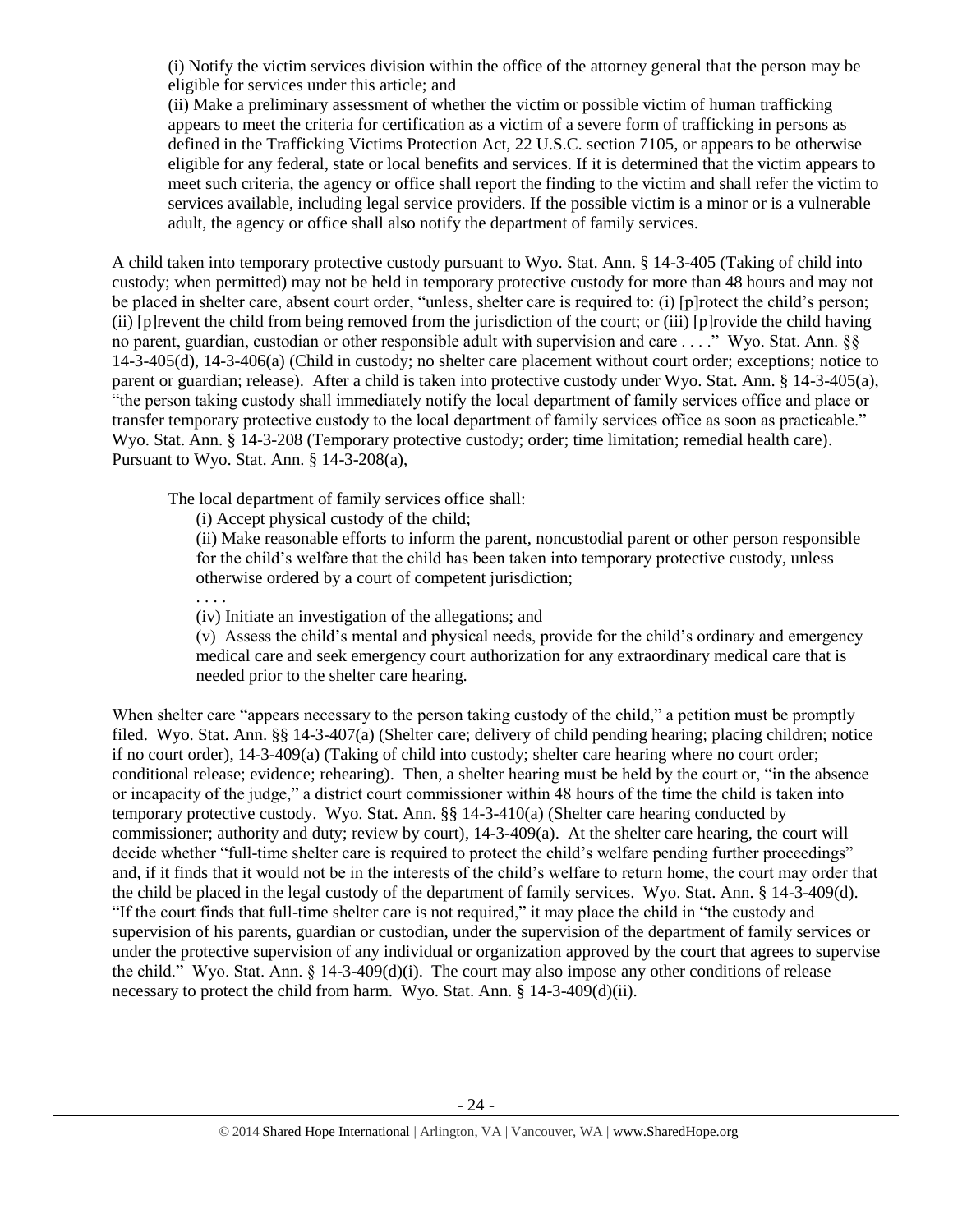A complaint alleging that a child is neglected "shall be referred" to the district attorney, who, after an investigation, may commence a proceeding in juvenile court by filing a petition alleging that the child is a neglected child.<sup>47</sup> Wyo. Stat. Ann. § 14-3-411 (Complaints alleging neglect; investigation and determination by district attorney).

# *III. Placement Process Pending Adjudication/Investigation*

Under Wyo. Stat. Ann. § 14-3-407(d) (Shelter care; delivery of child pending hearing; placing children; notice if no court order), "[t]he department of family services shall care for the child under this section pursuant to temporary protective custody provisions as specified in W.S. 14-3-208 [Temporary protective custody; order; time limitation; remedial health care]." Wyo. Stat. Ann. § 14-3-208(a)(iii) states that a child who is taken into custody must be taken to the local department of family services, who will

. . . .

[a]rrange for care and supervision of the child in the most appropriate and least restrictive setting necessary to meet the child's needs, including foster homes or other child care facilities certified by the department or approved by the court. When it is in the best interest of the child, the department shall place the child with the child's noncustodial birth parent or with the child's extended family, including adult siblings, grandparents, great-grandparents, aunts or uncles. Prior to approving placement with the child's noncustodial birth parent or extended family, the department shall determine whether anyone living in the home has been convicted of a crime involving serious harm to children or has a substantiated case listed on the central registry established pursuant to W.S. 14-3-213. The department may leave the child in the care of a physician or hospital when necessary to ensure the child receives proper care. A neglected child shall not be placed in a jail or detention facility other than for a delinquent act....

# *IV. Adjudication or Referral to Alternate Process*

Pursuant to Wyo. Stat. Ann. § 14-6-426 (Initial appearance; adjudicatory hearing; entry of decree and disposition; evidentiary matters; continuance of disposition hearing), an initial appearance may be held after the detention hearing. At that hearing, the child's parents or guardians will be advised of the allegations stated in the petition and will be given the opportunity to admit or deny those allegations. Wyo. Stat. Ann. § 14-6-426(a). Subsequently, under Wyo. Stat. Ann. § 14-6-426,

. . . .

. . . .

(a) If the allegations of the petition are denied, the court may, with consent of the parties, proceed immediately to hear evidence on the petition or it may set a later time not to exceed sixty (60) days for an adjudicatory hearing, unless the court finds good cause to delay or postpone the hearing. In no case shall the court hold the adjudicatory hearing more than ninety (90) days after the date the petition is filed. Only competent, relevant and material evidence shall be admissible at an adjudicatory hearing to determine the truth of the allegations in the petition. If after an adjudicatory hearing the court finds that the allegations in the petition are not established as required by this act, it shall dismiss the petition and order the child released from any detention or shelter care.

 $\overline{a}$ <sup>47</sup> For purposes of Wyoming's Child Protection Act, under Wyo. Stat. Ann. § 14-3-402(a)(xii) (Definitions) a "neglected child" is one "(A) Who has been subjected to neglect as defined in W.S. 14-3-202(a)(vii) [Definitions]; (B) Who has been subjected to abuse as defined in W.S.  $14-3-202(a)(ii)$  [which includes sexual abuse]."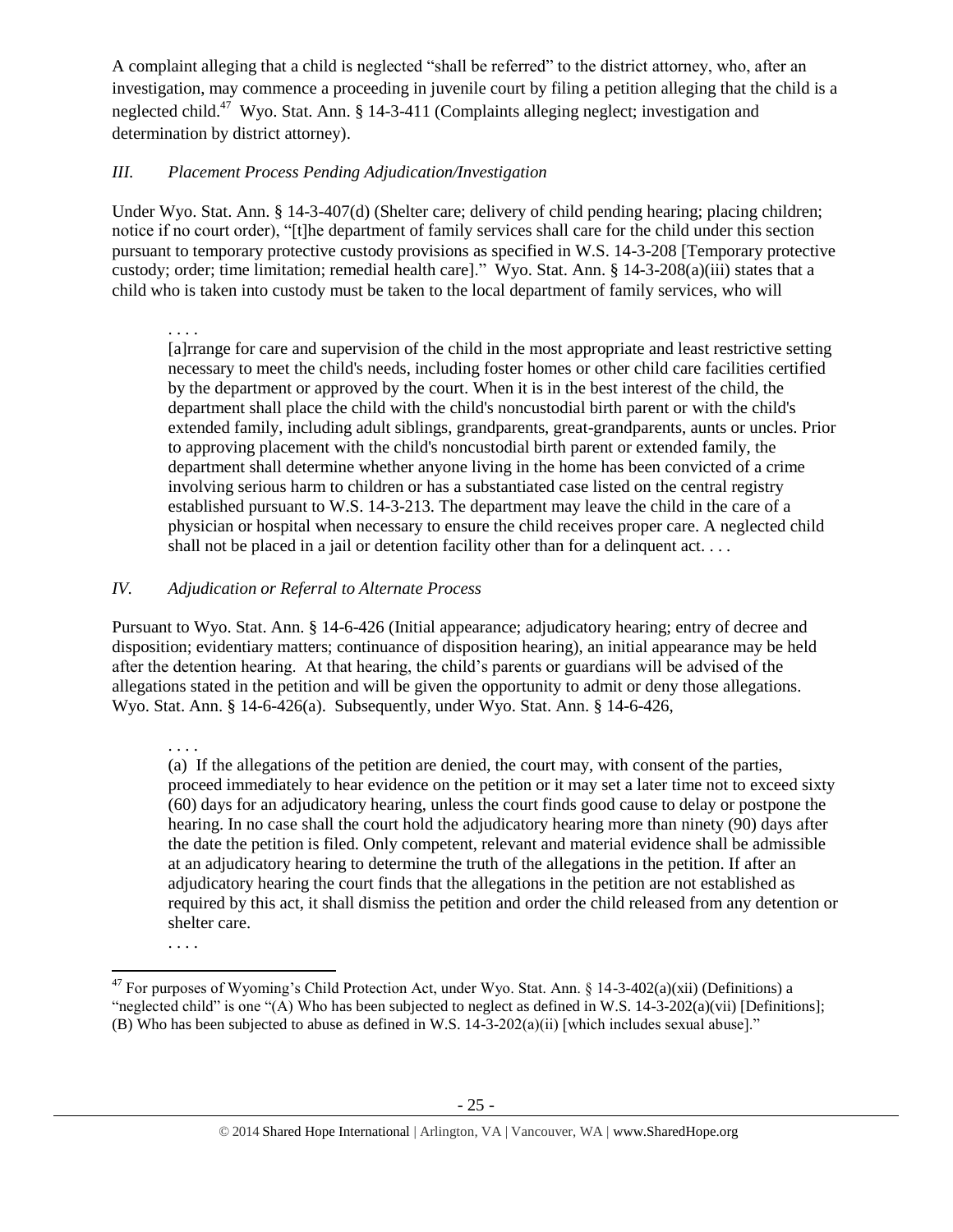# *V. Outcomes*

At an adjudicatory hearing, if the court determines that the child is neglected, it may make a disposition that the child is a neglected child and order the child placed in "the least restrictive environment consistent with what is best suited to the public interest of preserving families and the physical, mental and moral welfare of the child." Wyo. Stat. Ann. §§ 14-3-426(c), 14-3-429(a)(iii).

Additionally, pursuant to Wyo. Stat. Ann. § 14-3-429(b),

If the child is found to be neglected the court may:

(i) Permit the child to remain in the legal custody of his parents, guardian or custodian without protective supervision, subject to terms and conditions prescribed by the court;

(ii) Place the child under protective supervision;

(iii) Transfer temporary legal custody to a relative or other suitable adult the court finds qualified to receive and care for the child, with or without supervision, subject to terms and conditions prescribed by the court;

(iv) Transfer temporary legal custody to the department of family services or a state or local public agency responsible for the care and placement of neglected children, provided the child shall not be committed to the Wyoming boys' school, the Wyoming girls' school or the Wyoming state hospital.

# **Child Identified as In Need of Supervision**

Generally, domestic minor sex trafficking victims are treated as "children in need of supervision." Wyo. Stat. Ann. § 6-2-708(b) (Victim defenses; vacating convictions). A child in need of supervisions is defined in Wyo. Stat. Ann. § 14-6-402(a)(iv) (Definitions) to include

any child who has not reached his eighteenth birthday who is habitually truant or has run away from home or habitually disobeys reasonable and lawful demands of his parents, guardian, custodian or other proper authority or is ungovernable and beyond control. "Child in need of supervision" includes any child who has not reached his eighteenth birthday who has committed a status offense.

# *I. Initial Custody*

# a. Authority for initial custody

Wyo. Stat. Ann. § 14-6-405(a)(i), (iii), (iv) (Taking of child into custody; when permitted) authorizes law enforcement to take a child into custody when

(i) The circumstances would permit an arrest without a warrant under W.S. 7-2-102;

. . .

(iii) There are reasonable grounds to believe a child is abandoned, lost, suffering from illness or injury or seriously endangered by his surroundings and immediate custody appears to be necessary for his protection;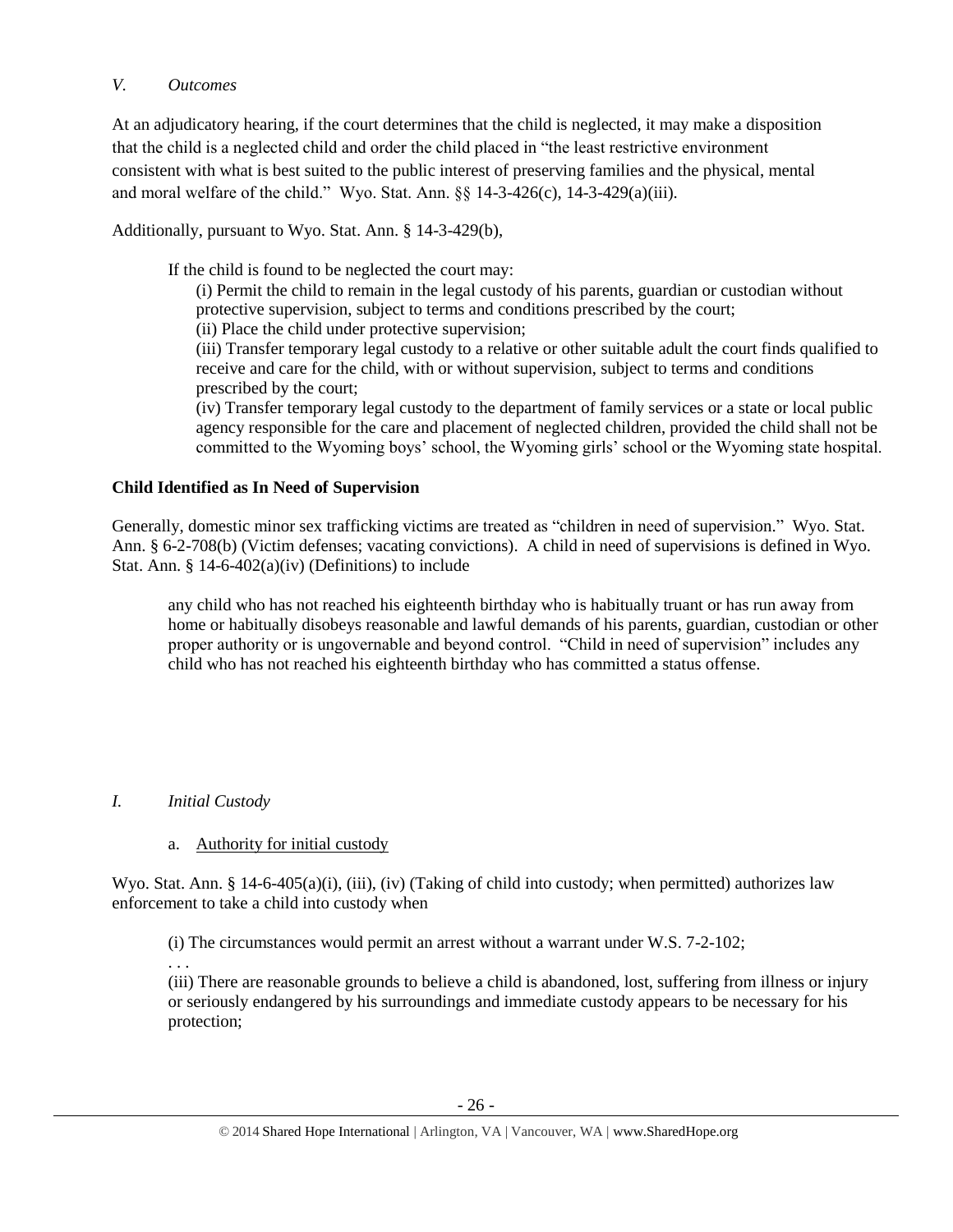(iv) The child's conduct or behavior seriously endangers himself and immediate custody appears necessary; or

(v) There are reasonable grounds to believe the child has run away from his parents, guardian or custodian.

# b. Placement

After being taken into custody pursuant to Wyo. Stat. Ann. § 14-6-405(a) (Taking of child into custody; when permitted), Wyo. Stat. Ann. § 14-6-406(a) (Child in custody; no detention or shelter care placement without court order; exceptions; notice to parent or guardian; release) states,

A child taken into custody shall not be placed in detention or shelter care without a court order unless shelter care is required to:

(i) Protect the child's person;

(ii) Prevent the child from being removed from the jurisdiction of the court; or

(iii) Provide the child having no parent, guardian, custodian or other responsible adult with supervision and care and return him to the court when required.

If it is found necessary to place the child in detention or shelter care, under Wyo. Stat. Ann. § 14-6-407(b) (Detention or shelter care; delivery of child pending hearing; placing children; notice if no court order),

(i) A child alleged to be in need of supervision shall be placed for detention or shelter care in the least restrictive environment reasonably available, which may be a foster home or other child care facility certified by the department of family services or approved by the court;

(ii) If facilities or services are not immediately available to house and protect the child, the judge may order the child held in a temporary holding area at the local law enforcement complex. No child in need of supervision shall be placed in a jail, but may be placed in a juvenile detention facility if the child has been adjudicated under article 2 [Juvenile Justice Act] of this chapter for having committed a delinquent act;

(iii) A child alleged to be in need of supervision shall, if necessary, be detained in a separate detention home or facility, provided the child shall not be detained in the Wyoming boys' school or the Wyoming girls' school.

# *II. Process Following Initial Custody*

If a child in need of supervision is held in detention or shelter care under Wyo. Stat. Ann. § 14-6-407(b) (Detention or shelter care; delivery of child pending hearing; placing children; notice if no court order), "[T]he district attorney shall immediately review the need for detention or shelter care and may order the child released unless he determines detention or shelter care is necessary under the provisions of W.S. 14-6-406(a) (Child in custody; no detention or shelter care placement without court order; exceptions; notice to parent or guardian; release) or unless ordered by the court." Wyo. Stat. Ann. § 14-6-408(b) (Notice of detention or shelter care to be given district attorney; written statement required; duty of district attorney). Proceedings against the child will commence through the filing of a petition with the court providing the basis for why the child is alleged to be a child in need of supervision and "[a]n informal detention or shelter care hearing" must be held within 48 hours after taking the child into custody. Wyo. Stat. Ann. §§ 14-6-409(a) (Taking of child into custody; informal hearing where no court order; conditional release; evidence; rehearing), 14-6-412(a), (b) (Commencement of proceedings; contents of petition). At the hearing, the court will determine whether the child will be held in full-time detention or shelter care during the pendency of the proceedings. Wyo. Stat. Ann. § 14-6-409(d). Where the court finds that returning home is not in the interests of the child's welfare, the court will order the child placed in the legal custody of the department of family services, otherwise the court will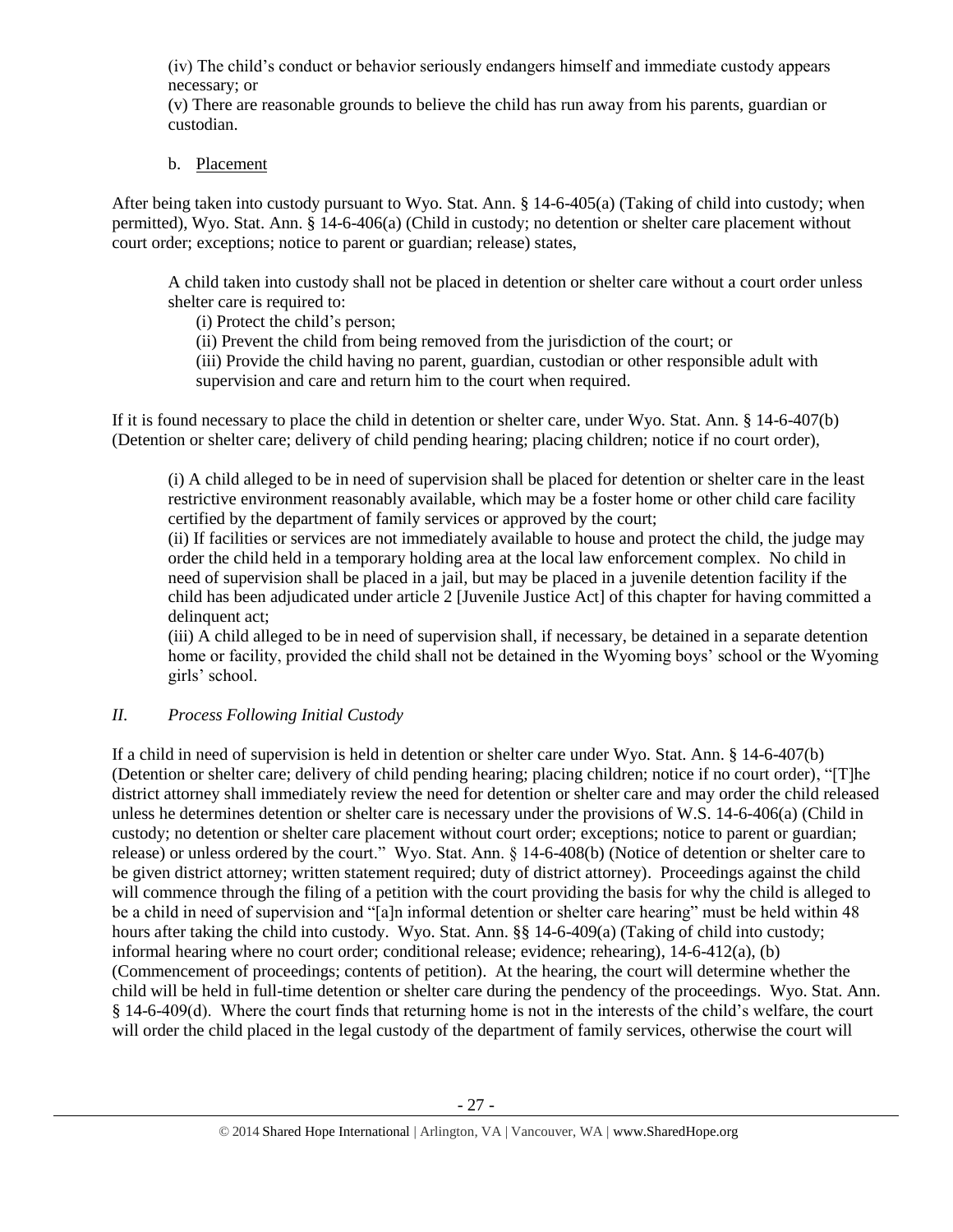order the child released subject to any restrictions or conditions the court deems reasonably necessary. Wyo. Stat. Ann. § 14-6-409(d).

Pursuant to Wyo. Stat. Ann. § 14-6-411 (Complaints alleging child in need of supervision; investigation and determination by district attorney), the district attorney decides whether to take judicial action, and, under subsection (b),

In determining the action necessary to protect the interest of the public or the child with regard to a petition alleging a child in need of supervision, the prosecuting attorney shall consider the following:

(i) Alternative community programs;

(ii) Mental health counseling services available to the family;

(iii) Family preservation services offered by the department of family services;

(iv) Use of truancy statute enforcement;

(v) Municipal and circuit court remedies;

(vi) If the child has reached his sixteenth birthday, whether or not the child presents a clear and present danger to himself, his family or the community.

# *III. Placement Process Pending Adjudication/Investigation*

Pursuant to Wyo. Stat. Ann. § 14-6-406(a) (Child in custody; no detention or shelter care placement without court order; exceptions; notice to parent or guardian; release),

A child taken into custody shall not be placed in detention or shelter care without a court order unless shelter care is required to:

(i) Protect the child's person;

(ii) Prevent the child from being removed from the jurisdiction of the court; or

(iii) Provide the child having no parent, guardian, custodian or other responsible adult with supervision and care and return him to the court when required.

If it is found necessary to place the child in detention or shelter care, under Wyo. Stat. Ann. § 14-6-407(b) (Detention or shelter care; delivery of child pending hearing; placing children; notice if no court order),

(i) A child alleged to be in need of supervision shall be placed for detention or shelter care in the least restrictive environment reasonably available, which may be a foster home or other child care facility certified by the department of family services or approved by the court;

(ii) If facilities or services are not immediately available to house and protect the child, the judge may order the child held in a temporary holding area at the local law enforcement complex. No child in need of supervision shall be placed in a jail, but may be placed in a juvenile detention facility if the child has been adjudicated under article 2 [Juvenile Justice Act] of this chapter for having committed a delinquent act:

(iii) A child alleged to be in need of supervision shall, if necessary, be detained in a separate detention home or facility, provided the child shall not be detained in the Wyoming boys' school or the Wyoming girls' school.

# *IV. Adjudication or Referral to Alternate Process*

Pursuant to Wyo. Stat. Ann. § 14-6-426 (Initial appearance; adjudicatory hearing; entry of decree and disposition; evidentiary matters; continuance of disposition hearing), an initial appearance may be held after the detention hearing. At that hearing, the child will be advised of the allegations stated in the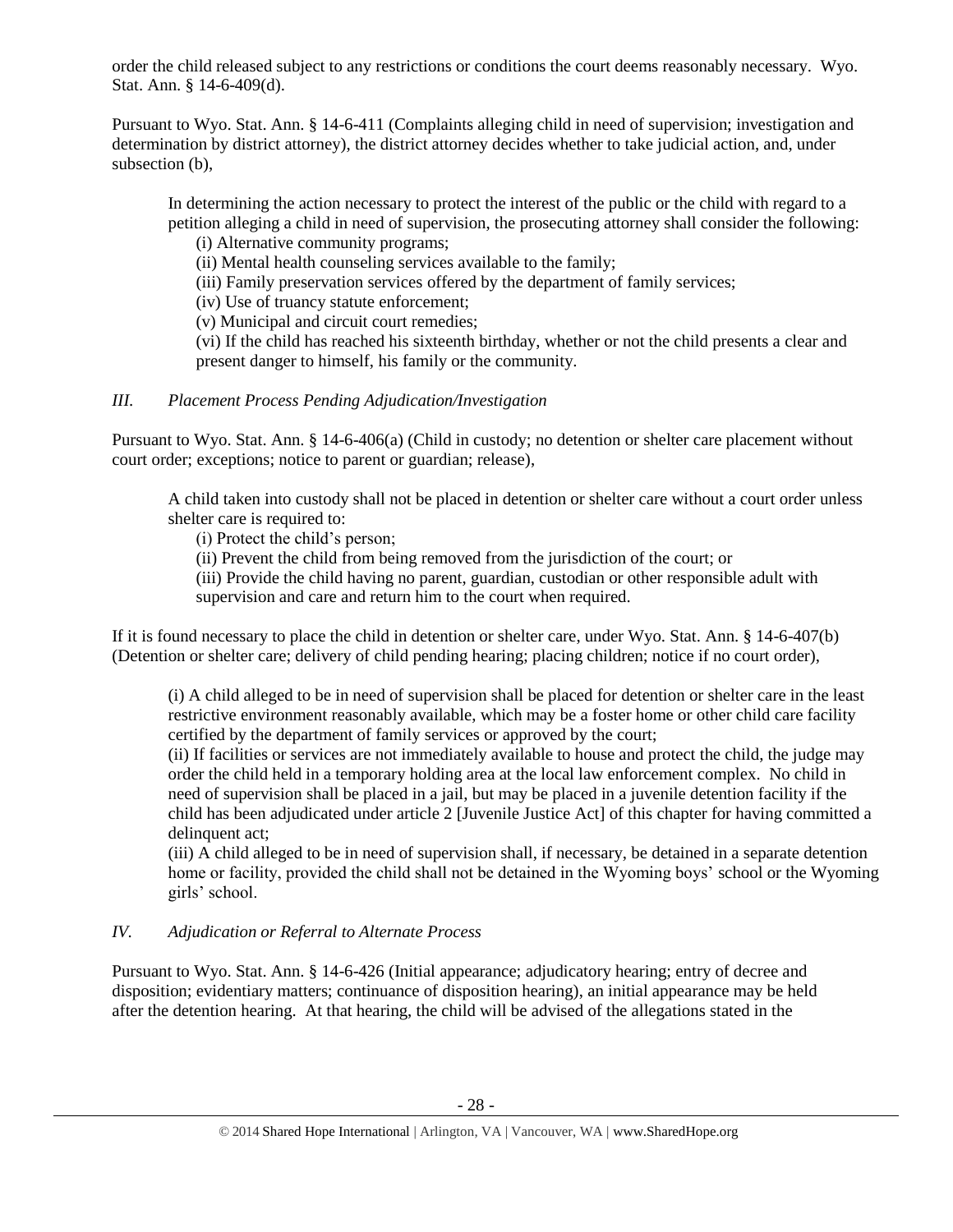petition and will be given the opportunity to admit or deny those allegations. Wyo. Stat. Ann. § 14-6- 426(a). Subsequently, under Wyo. Stat. Ann. § 14-6-426,

#### . . . .

(b) If the allegations of the petition are denied, the court may, with consent of the parties, proceed immediately to hear evidence on the petition or it may set a later time not to exceed sixty (60) days for an adjudicatory hearing, unless the court finds good cause to delay or postpone the hearing. In no case shall the court hold the adjudicatory hearing more than ninety (90) days after the date the petition is filed. Only competent, relevant and material evidence shall be admissible at an adjudicatory hearing to determine the truth of the allegations in the petition. If after an adjudicatory hearing the court finds that the allegations in the petition are not established as required by this act, it shall dismiss the petition and order the child released from any detention or shelter care.

(c) If after an adjudicatory hearing or a valid admission or confession the court or jury finds that a child is in need of supervision, it shall enter a decree to that effect stating the jurisdictional facts upon which the decree is based. It may then proceed immediately or at a postponed hearing within sixty (60) days to make proper disposition of the child, unless the court finds good cause to delay or postpone the hearing.

. . . .

#### *V. Outcomes*

If the court adjudicates the child to be a child in need of supervision, "the court shall enter its decree to that effect and make a disposition as provided in this section that places the child in the least restrictive environment consistent with what is best suited to the public interest of preserving families, the physical, mental and moral welfare of the child." Wyo. Stat. Ann. § 14-6-429(a)(iii) (Decree where child adjudged in need of supervision; dispositions; terms and conditions; legal custody).

The court may, under Wyo. Stat. Ann. § 14-6-429(b),

(i) Permit the child to remain in the custody of his parents, guardian or custodian under protective supervision, subject to terms and conditions prescribed by the court;

(ii) Transfer temporary legal custody to a relative or other suitable adult the court finds qualified to receive and care for the child, with supervision, subject to terms and conditions prescribed by the court; (iii) Transfer temporary legal custody to a state or local public agency responsible for the care and placement of children in need of supervision, provided:

(A) The child shall not be committed to the Wyoming boys' school or the Wyoming girls' school unless the child has attained the age of twelve (12) years and is also found delinquent; (B) The court may not transfer the temporary legal custody to a state agency for out-of-community placement unless the child or the child's family has failed to perform under a court supervised consent decree or the department of family services has certified that a community treatment plan has proven unsuccessful.

# **Child Identified as Delinquent**

In Wyoming, a child found to be a victim of domestic minor sex trafficking may not be charged with a crime stemming from the trafficking. Pursuant to Wyo. Stat. Ann. § 6-2-708(a), "[a] victim of human trafficking is not criminally liable for any commercial sex act or other criminal acts committed as a direct result of, or incident to, being a victim of human trafficking. . . ." Therefore, a domestic minor trafficking victim will not be identified as delinquent.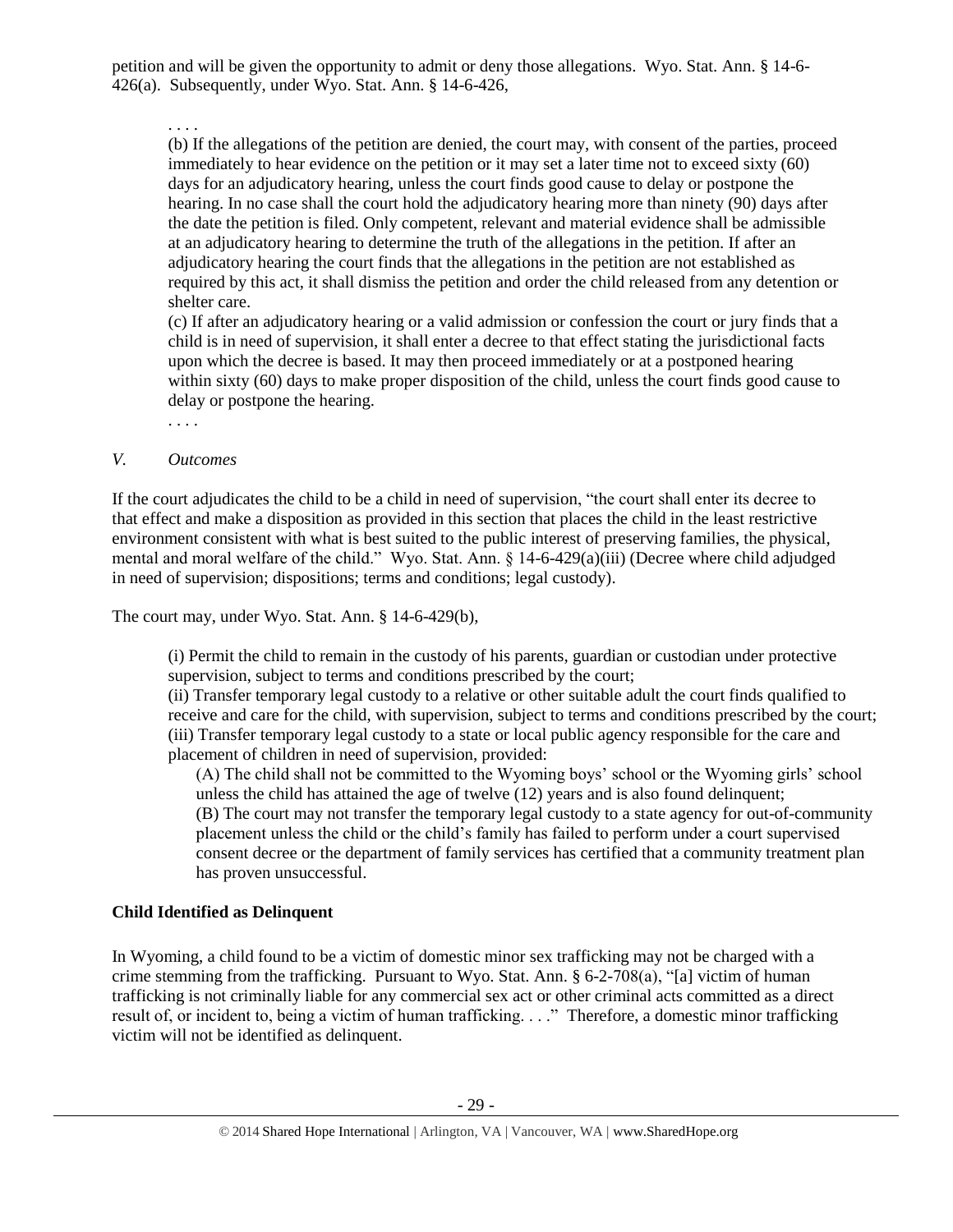A child may be taken into custody pursuant to Wyo. Stat. Ann. § 14-6-405(a)(i), (iii), (iv) (Taking of child into custody; when permitted), which authorizes law enforcement to take a child into custody when

(i) The circumstances would permit an arrest without a warrant under W.S. 7-2-102;

. . . . (iii) There are reasonable grounds to believe a child is abandoned, lost, suffering from illness or injury or seriously endangered by his surroundings and immediate custody appears to be necessary for his protection;

(iv) The child's conduct or behavior seriously endangers himself and immediate custody appears necessary; or

(v) There are reasonable grounds to believe the child has run away from his parents, guardian or custodian.

Generally, if the detained child is found to be a victim of human trafficking, the child will be considered a child in need of supervision. Wyo. Stat. Ann. § 6-2-708(b) (Victim defenses; vacating convictions).

5.4.1 Recommendation: Establish a mandatory response law that directs any minor involved in prostitution or who is a victim of trafficking for sexual servitude away from the criminal justice system and into a protective system.

# *5.5 Commercial sexual exploitation is identified as a type of abuse and neglect within child protection statutes.*

Commercial sexual exploitation is not specifically identified as a type of abuse and neglect within Wyoming's child protection statutes; however, sexual abuse is identified generally as a type of abuse. Specifically, Wyo. Stat. Ann. § 14-3-202(a)(ii) (Definitions), which provides the definitions for Wyoming's statutes on child abuse reporting, defines "abuse" as

inflicting or causing physical or mental injury, harm or imminent danger to the physical or mental health or welfare of a child other than by accidental means, including abandonment, . . . excessive or unreasonable corporal punishment, malnutrition or substantial risk thereof by reason of intentional or unintentional neglect, and the commission or allowing the commission of a sexual offense against a child as defined by law:

. . . .

(D) "Imminent danger" includes threatened harm and means a statement, overt act, condition or status which represents an immediate and substantial risk of sexual abuse or physical or mental injury. . . .

Under Wyo. Stat. Ann. § 14-3-202(a)(vii), "neglect" is defined as

a failure or refusal by those responsible for the child's welfare to provide adequate care, maintenance, supervision, education or medical, surgical or any other care necessary for the child's wellbeing. Treatment given in good faith by spiritual means alone, through prayer, by a duly accredited practitioner in accordance with the tenets and practices of a recognized church or religious denomination is not child neglect for that reason alone.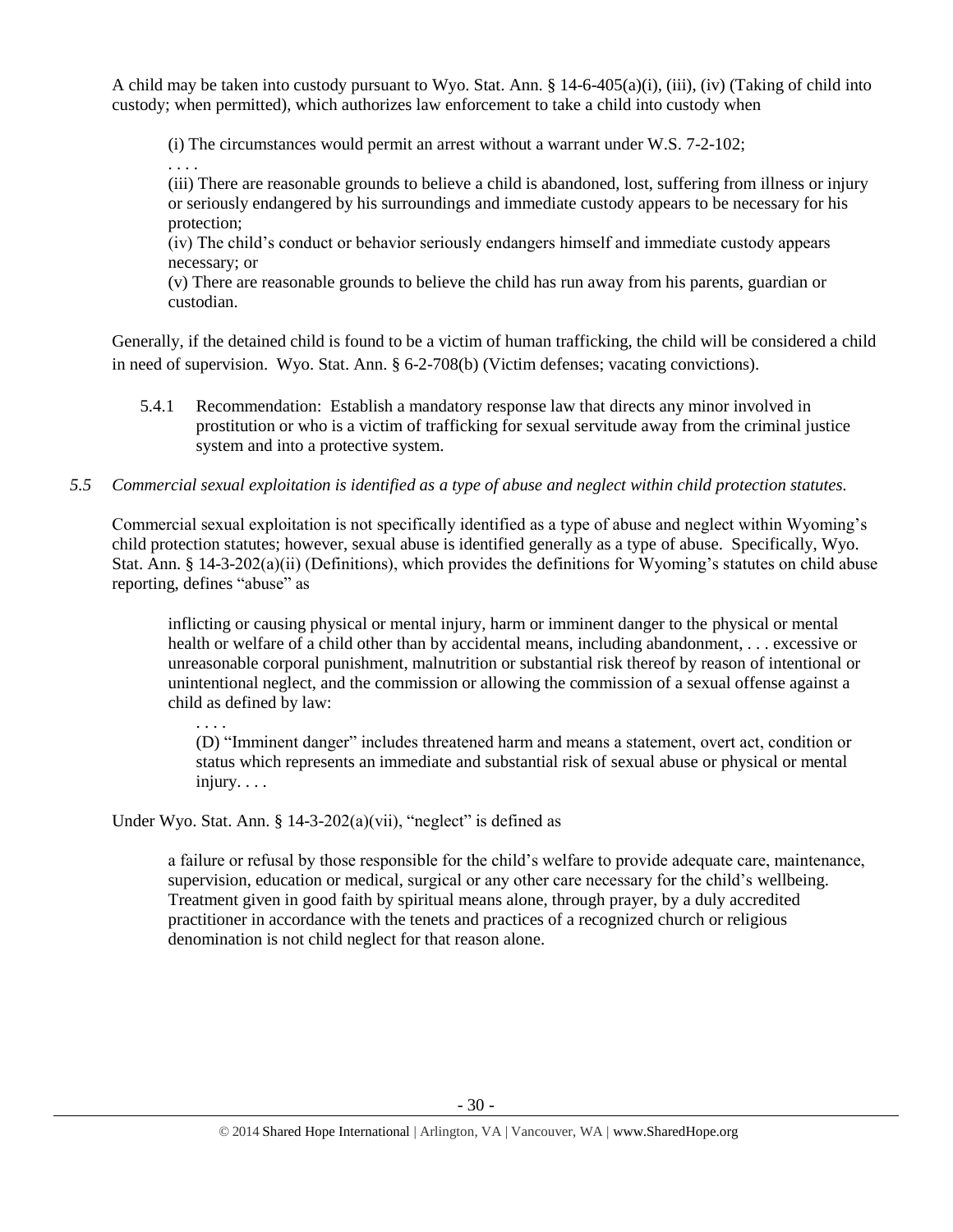Further, Wyo. Stat. Ann § 6-2-708(b)<sup>48</sup> (Victim defenses; vacating convictions) provides, "A victim of human trafficking who is a minor shall be deemed a child in need of supervision in accordance with the Children in Need of Supervision Act or a neglected child in accordance with the Child Protection Act."

*5.6 The definition of "caregiver" (or similar term) in the child welfare statutes is broad enough to include a trafficker who has custody or control of a child in order to bring a trafficked child into protection of child protective services.*

Under Wyo. Stat. Ann. § 14-3-202(a)(i) (Definitions), which provides the definitions for the statutes on child abuse reporting, "a person responsible for a child's welfare" is defined to include, "the child's parent, noncustodial parent, guardian, custodian, stepparent, foster parent or other person, institution or agency having the physical custody or control of the child."

*5.7 Crime victims' compensation is specifically available to a child victim of sex trafficking or commercial sexual exploitation of children (CSEC) without regard to ineligibility factors.*

Under Wyo. Stat. Ann. §  $6-2-709$  (Victims' rights; services), "Victims of human trafficking are entitled to ... forms of compensation under the Crime Victims Compensation Act."

Where not identified as a minor sex trafficking victim, a minor victim may still be eligible to receive compensation under the Wyoming Crime Victims Compensation Act, Wyo. Stat. Ann. § 1-40-101 et. seq. Pursuant to Wyo. Stat. Ann. § 1-40-106 (Eligibility for compensation) victims are "entitled to compensation under" the Wyoming Crime Victims Compensation Act if certain requirements are met. Wyo. Stat. Ann. § 1- 40-106(a). For purposes of the Wyoming Crime Victims Compensation Act, Wyo. Stat. Ann. § 1-40-102(a)(ix) (Definitions) defines a "victim" to include the following:

- (A) A person who suffers personal injury or is killed in this state as a direct result of:
	- (I) A criminal act of another person;

(II) The person's good faith and reasonable effort in attempting to prevent the commission of a criminal act, or to apprehend a person engaging in a criminal act or assisting a law enforcement officer to do so;

(III) Assisting or attempting to assist a person against whom a crime is being perpetrated or attempted;

(IV) A federal crime occurring in Wyoming.

(B) A resident who is a victim of a crime occurring outside this state if: (I) The crime would be compensable had it occurred inside this state; and (II) The crime occurred in a state which does not have a crime victim compensation program, for

which the victim is eligible as eligibility is set forth in W.S. 1-40-101 [Short title] through 1-40-119 [Surcharge to be assessed in certain criminal cases; paid to account].

. . . .

 $\overline{\phantom{a}}$ 

Even to the extent that a commercially sexually exploited child "suffers personal injury . . . as a direct result of" another's crime, several other requirements for compensation may present difficulties for domestic minor sex trafficking victims not identified as human trafficking victims under Wyoming law. Wyo. Stat. Ann. § 1-40- 102(a)(ix)(A). Specifically, to be eligible for compensation Wyo. Stat. Ann. § 1-40-106(a) requires,

 $48$  The text of Wyo. Stat. Ann §6-2-708 included here and elsewhere in this report includes amendments made by the passage of House Bill 133 during the session of the 62nd Wyoming Legislature.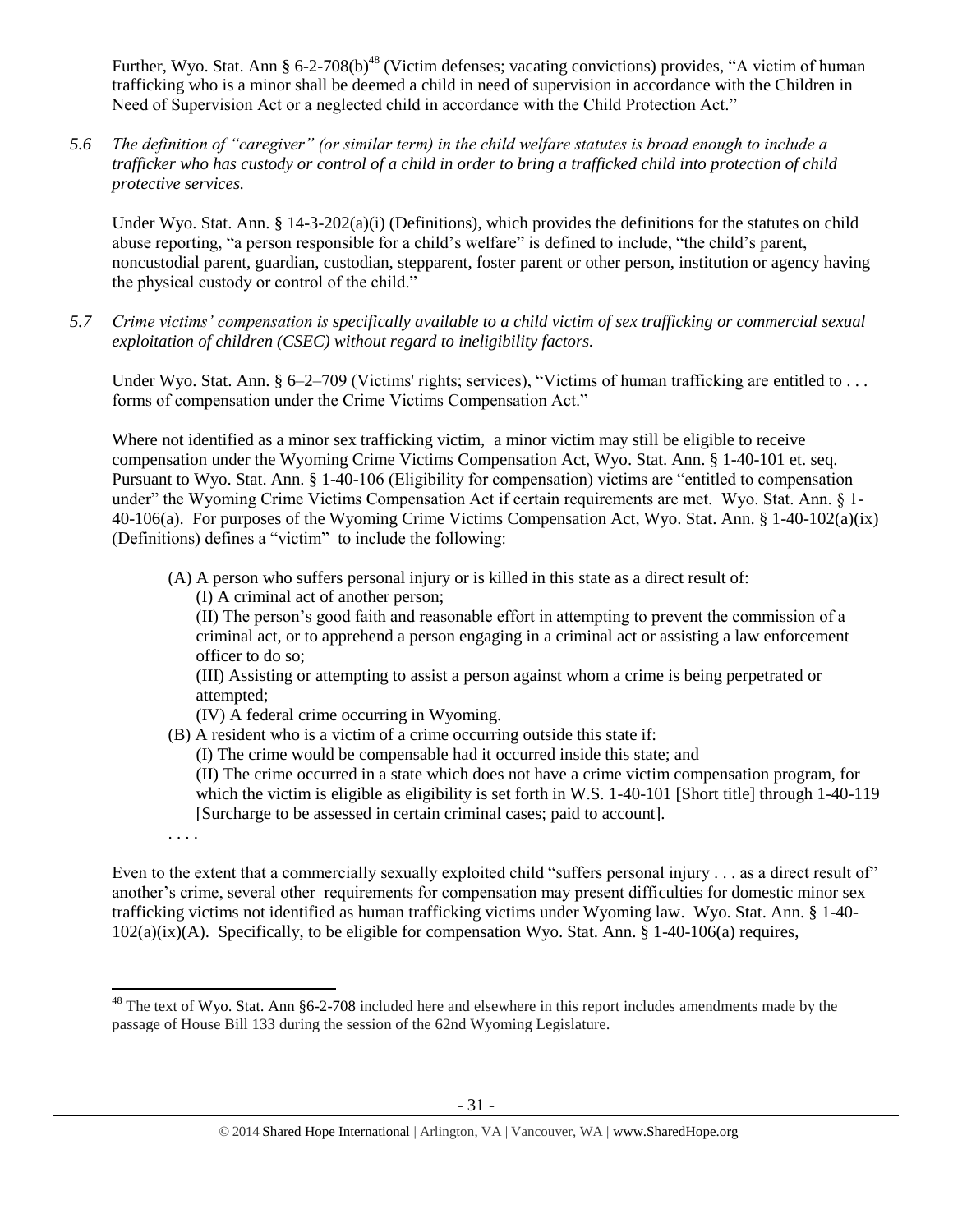(i) The victim suffered personal injury as a result of a criminal act;

. . . .

(iii) The injury to or death of the victim was not attributable to his own wrongful act;

(iv) The appropriate law enforcement authorities were notified of the criminal act allegedly causing the injury to or death of the victim as soon as practical under the circumstance after perpetration of the offense and the claimant cooperates with appropriate law enforcement authorities with respect to the crime for which compensation is sought; [and]

(v) The application for compensation is filed with the division within one (1) year after the date of the injury to or death of the victim, or within any extension of time the division allows for good cause shown;

. . . .

"Good cause" is not defined within Wyo. Stat. Ann.  $\S$  1-40-106, but 015-031-003 Wyo. Code R.  $\S$  4(b)(viii)(A) states,

Good cause in determining whether a victim has satisfied the requirement to report a crime to law enforcement, the Division may consider the victims age, physical condition and psychological state, and any compelling health or safety reason that would jeopardize the well being of the victim. The Division may waive the report to law enforcement or the 1 year filing date if good cause is shown.

Additionally, 015-031-003 Wyo. Code R.  $\S$  4(c)(i) provides guidance regarding what constitutes "reasonable cooperation with law enforcement." Specifically, the regulations state,

In determining whether a victim reasonably cooperated with law enforcement the Division may consider the victims age, physical condition and psychological state and any compelling health and safety reasons that would jeopardize the well being of the victim.

(i) Reasonable cooperation with law enforcement by the victim may include but not be limited to the following:

(A) providing law enforcement with a true, accurate and complete statement of the circumstances that led to the crime;

(B) participating in the investigation of the crime to assist law enforcement with the identification of a suspect;

(C) participating in prosecution procedures including deposition and trail testimony as requested;

(D) Sexual abuse victims shall be deemed to have reasonably cooperated with law enforcement if the victim undergoes a sexual assault forensic exam.

- 5.7.1 Recommendation: Amend Wyo. Stat. Ann. § 1-40-106 (Eligibility for compensation) to exempt all CSEC victims from the listed requirements.
- *5.8 Victim-friendly procedures and protections are provided in the trial process for minors under 18.*

Wyoming law includes several victim-friendly criminal justice procedures and protections throughout the criminal justice process.

The human trafficking law provides, "In a prosecution for an offense under this article, police and prosecuting agencies shall keep the identity of the victim and the victim's family confidential. The prosecutor shall take reasonable steps to protect the victim and the victim's family from being revictimized." Wyo. Stat. Ann. § 6-2- 709(e).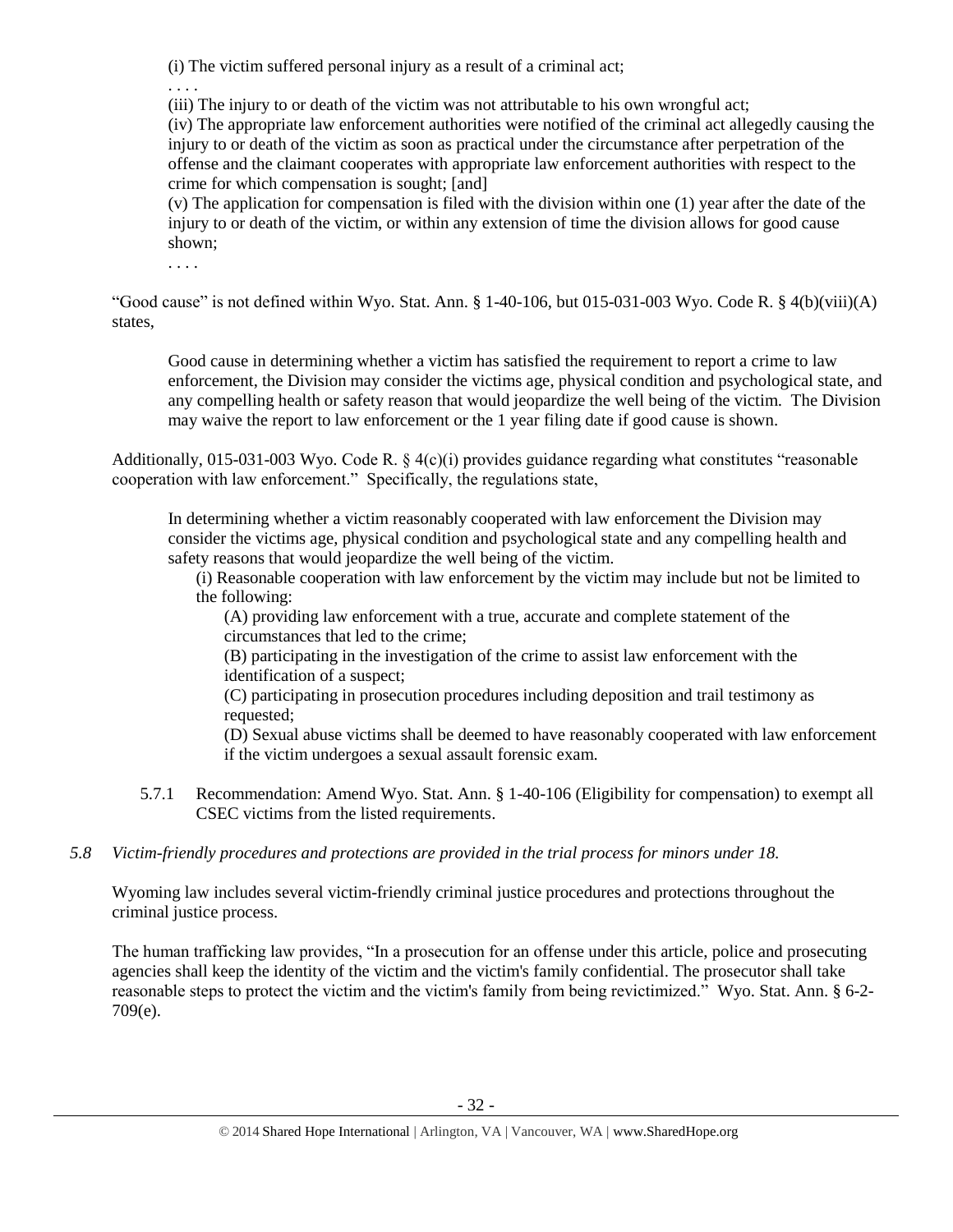The Wyoming Victim and Witness Bill of Rights, codified at Wyo. Stat. Ann. § 1-40-203 (Victim and witness bill of rights), sets out key rights of crime victims. Some of these rights are expounded in other statutes.

For example, under Wyo. Stat. Ann. § 1-40-205(a), crime victims specifically have the right to "be free from any form of harassment, intimidation or retribution." To ensure this right, a victim may sit in a separate waiting room from other witness while waiting to testify in "any proceeding regarding a criminal act," and law enforcement shall provide the victim information regarding other protections available to the victim. Wyo. Stat. Ann. § 1-40-205(b), (d).

Additionally, under Wyo. Stat. Ann. § 1-40-204(a) (Rights of victims and witnesses to be informed during the criminal justice process),

(a) Victims of a criminal act shall be informed without undue delay by law enforcement about: (i) The rights enumerated in this act;

(ii) The right to be informed of the status of the case from the initial police investigation to the final appellate review;

(iii) The fact that financial assistance or other social service options may be available to the victim; (iv) The existence of the Crime Victims Compensation Act and that compensation may be available to the victim;

(v) The right to have an interpreter or translator to inform the victim of these rights;

(vi) The name and official telephone number of the primary law enforcement officer assigned to investigate the case together with the official address and telephone number of the criminal justice agency investigating the case;

(vii) The right to seek legal counsel and to employ an attorney.

Also, the victim has the right to information including the right to receive written notice of a certain event's related to the defendant's progress in the criminal justice system. Wyo. Stat. Ann. § 1-40-204(b).

Some additional protections are afforded in Wyo. Stat. Ann. § 7-11-408 (Videotape depositions) to children who are the victims of sexual abuse under Wyo. Stat. Ann. § 6-2-314 (Sexual abuse of a minor in the first degree; penalties) through Wyo. Stat. Ann. § 6-2-317 (Sexual abuse of a minor in the fourth degree), but not to victims of Wyo. Stat. Ann. § 6-2-318 (Soliciting to engage in illicit sexual relations; penalty). Specifically, under Wyo. Stat. Ann. § 7-11-408, a victim under the age of 12 may give testimony that may be admissible at trial<sup>49</sup> through a videotaped deposition if the judge finds the following, pursuant to subsection (c),

- (i) The child's testimony would be relevant and material;
- (ii) The best interests of the child would be served by permitting the videotape deposition;

(iii) A potential physical or psychological harm to the child is likely to occur if the child is required to testify which would effectively render the child incapable to testify at the trial; and

(iii) All portions of the videotape that have been ruled inadmissible have been deleted; and

 $\overline{\phantom{a}}$  $49$  Pursuant to Wyo. Stat. Ann. § 7-11-408(e):

<sup>(</sup>e) A videotape deposition may be admitted at trial in lieu of the direct testimony of the child, if the judge finds, after hearing, that:

<sup>(</sup>i) The visual and sound qualities of the videotape are satisfactory;

<sup>(</sup>ii) The videotape is not misleading;

<sup>(</sup>iv) A potential physical or psychological harm to the child is likely to occur if the child is required to testify which would effectively render the child incapable to testify at the trial.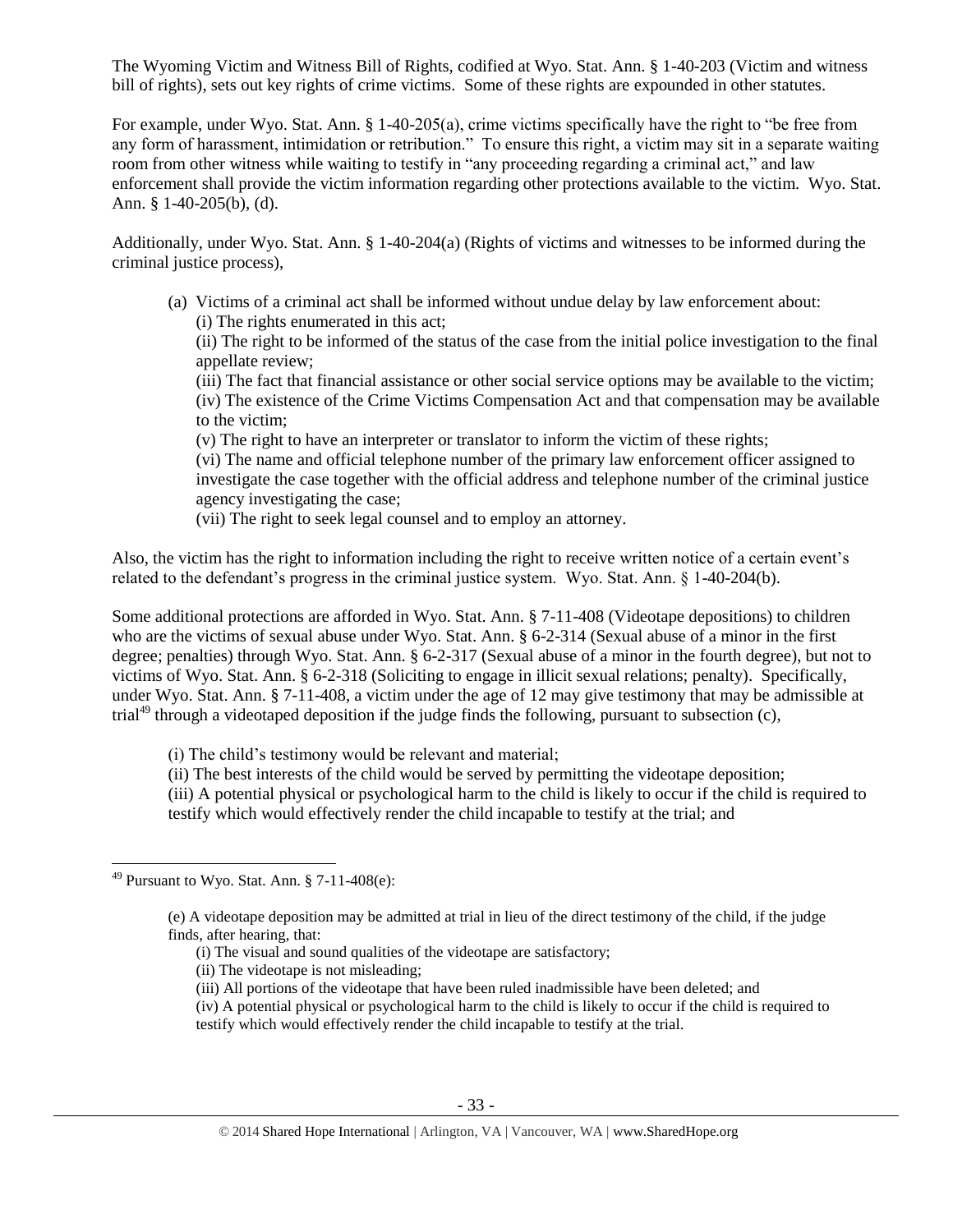(iv) The defendant or his legal counsel has the opportunity to be present and to cross-examine the child at the videotape deposition.

Only video technicians, "the child, the judge, prosecutor, defendant and defense counsel, [and] a family member who was not a witness to the offense or a support person for the child" may be present at the child's videotaped deposition. Wyo. Stat. Ann. § 7-11-408(b). However, pursuant to Wyo. Stat. Ann. § 7-11-408(d), the judge may "deny the defendant's face-to-face confrontation of the child" if

(i) The defendant is alleged to have inflicted physical harm or is alleged to have threatened to inflict physical harm upon the child, and physical or psychological harm to the child is likely to occur if there is a face-to-face confrontation of the child by defendant;

(ii) The defendant's legal counsel will have reasonable opportunity to confer with his client before and at any time during the videotape deposition; and

(iii) The defendant will have opportunity to view and hear the proceedings while being taken.

In addition, a child who is "unable to articulate what was done to them will be permitted to demonstrate the sexual act or acts committed against them with the aid of anatomically correct dolls." Wyo. Stat. Ann. § 7-11- 408(f). These "demonstrations will be under the supervision of the court and shall be videotaped to be viewed at trial, and shall be received into evidence as demonstrative evidence." Wyo. Stat. Ann. § 7-11-408(f).

Wyo. Stat. Ann. § 6-2-312 (Evidence of victim's prior sexual conduct or reputation; procedure for introduction) also provides limited protection to victims of sexual assault, without regard to their age, including victims of Wyo. Stat. Ann. § 6-2-318 (Soliciting to engage in illicit sexual relations; penalty). However, the protection does not extend to victims of Wyoming's CSEC laws, Wyo. Stat. Ann. § 6-4-103(a) (Promoting prostitution; penalties) and Wyo. Stat. Ann. § 6-4-303(b)(i)–(ii) (Sexual exploitation of children; penalties; definitions). Pursuant to Wyo. Stat. Ann. § 6-2-312(a), where a defendant is prosecuted under Wyoming's sexual assault laws, or "lesser included offense[s]," evidence of the victim's prior sexual conduct and reputation or opinion evidence regarding the victim's character may only be admitted when "the court finds that the probative value of the evidence substantially outweighs the probability that its admission will create prejudice." Wyo. Stat. Ann. § 6-2-312(a)(iv). However, nothing in Wyo. Stat. Ann. § 6-2-312(a) prevents a defendant from introducing "evidence as to prior sexual conduct of the victim with the actor." Wyo. Stat. Ann. § 6-2-312(b).

Another victim-friendly criminal justice procedure is found in Wyo. Stat. Ann. § 6-2-311 (Corroboration unnecessary), which states, "Corroboration of a victim's testimony is not necessary to obtain a conviction for sexual assault." Wyo. Stat. Ann. § 6-2-311.

- 5.8.1 Recommendation: Amend Wyo. Stat. Ann. § 6-2-312 (Evidence of victim's prior sexual conduct or reputation; procedure for introduction) to apply to minor victims of Wyo. Stat. Ann. § 6-4-103(a) (Promoting prostitution; penalties) and § 6-4-303(b)(i)–(ii) (Sexual exploitation of children; penalties; definitions).
- *5.9 Expungement or sealing of juvenile delinquency records resulting from arrests or adjudications for prostitution-related offenses committed as a result of, or in the course of, the commercial sexual exploitation of a minor is available within a reasonable time after turning 18.*

Under Wyo. Stat. Ann. § 14-6-241(a) (Expungement of records in juvenile and municipal courts), once 18 years old, a person "adjudicated delinquent as a result of having committed a delinquent act other than a violent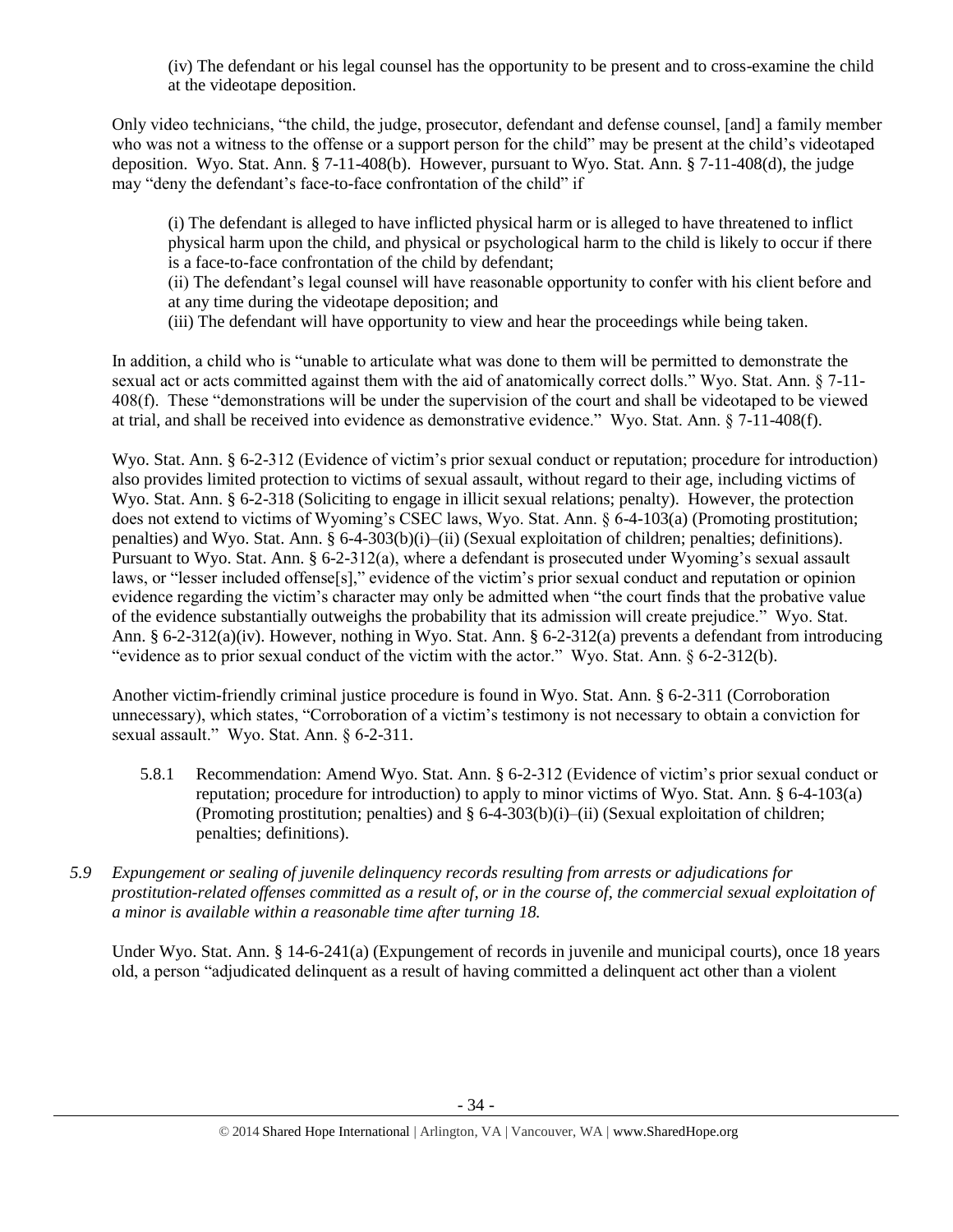felony"<sup>50</sup> may petition to have the court expunge the person's juvenile court records. Under Wyo. Stat. Ann. §  $14-6-241(a)$ ,

If after investigation the court finds that the petitioner has not been convicted of a felony since adjudication, that no proceeding involving a felony is pending or being instituted against the petitioner and the rehabilitation of the petitioner has been attained to the satisfaction of the court or the prosecuting attorney, it shall order expunged all records in the custody of the court or any agency or official, pertaining to the petitioner's case. . . .

Once the court enters an order of expungement, "the proceedings in the petitioner's case are deemed never to have occurred and the petitioner may reply accordingly upon any inquiry in the matter." Wyo. Stat. Ann. § 14-6-241(a). Records related to the conviction of a juvenile for a misdemeanor in circuit court also may be expunged, subject to the requirements of Wyo. Stat. Ann. § 14-6-241(a). Wyo. Stat. Ann. § 14-6-241(c).

#### *5.10 Victim restitution and civil remedies for victims of domestic minor sex trafficking or commercial sexual exploitation of children (CSEC) are authorized by law.*

Wyoming law does not provide specific civil remedies for victims of domestic minor sex trafficking; however, Wyo. Stat. Ann. § 7-9-110(a) (Civil action) provides that any restitution received by a victim of a crime does not preclude them from bringing a civil suit, but "[a]ny restitution payment by the defendant to a victim shall be set off against any judgment in favor of the victim, however, in a civil action arising out of the same facts or event." Additionally, Wyo. Stat. Ann. § 1-3-105(b) (Actions other than recovery of real property) suggests that there is a "a civil action based upon sexual assault as defined by W.S. 6-2-301(a)(v)<sup>51</sup> against a minor" under Wyoming law.

<span id="page-34-0"></span>Domestic minor sex trafficking victims also are able to receive mandatory restitution from their offender under the human trafficking statute as well as for any misdemeanor or felony conviction, pursuant to Wyo. Stat. Ann. § 6-2-709(d) (Victims' rights; services), § 7-9-102 (Order to pay upon conviction), and § 6-2-710 (Restitution). Mandatory restitution should be determined in accordance with Wyo. Stat. Ann. §§ 7-9-103 (Determination of amount owed; execution), 7-9-114 (Determination of long-term restitution; time for order; enforcement). Wyo. Stat. Ann. § 7-9-103(b) provides reasonable actual pecuniary and reasonably foreseeable future pecuniary damages to victims.<sup>52</sup> Pursuant to Wyo. Stat. Ann. § 7-9-114(a), victims are also owed monthly fixed amounts of restitution for long-term physical health care for as long as the victim requires the care.<sup>53</sup>

*5.11 Statutes of limitations for civil and criminal actions for child sex trafficking or commercial sexual exploitation of children (CSEC) offenses are eliminated or lengthened sufficiently to allow prosecutors and victims a realistic opportunity to pursue criminal action and legal remedies.*

 $\overline{a}$ 

<sup>&</sup>lt;sup>50</sup> Pursuant to Wyo. Stat. Ann. § 6-1-104(a)(xii) (Definitions) a "violent felony" includes "murder, manslaughter, kidnapping, sexual assault in the first or second degree, robbery, aggravated assault, aircraft hijacking, arson in the first or second degree or aggravated burglary or a violation of W.S. 6-2-314(a)(i) [Sexual abuse of a minor in the first degree; penalties] or 6-2-315(a)(ii) [Sexual abuse of a minor in the second degree; penalties]."

<sup>&</sup>lt;sup>51</sup> Sexual assault is defined in Wyo. Stat. Ann. § 6-2-301(a)(v) (Definitions) as "any act made criminal pursuant to W.S. 6-2-302 [Sexual assault in the first degree] through 6-2-319 [Names not to be released; restrictions on disclosures or publication of information; violations; penalties]."

<sup>&</sup>lt;sup>52</sup> See supra Section 2.8. Under Wyo. Stat. Ann.  $6-2-701(x)$ , "Pecuniary damage' means all damages which a victim could recover against the defendant in a civil action arising out of the same facts or event, including damages for wrongful death. It does not include punitive damages and damages for pain, suffering, mental anguish and loss of consortium. . . ." *See supra* note [2.](#page-0-0)

<sup>53</sup> *See supra* Section 2.8.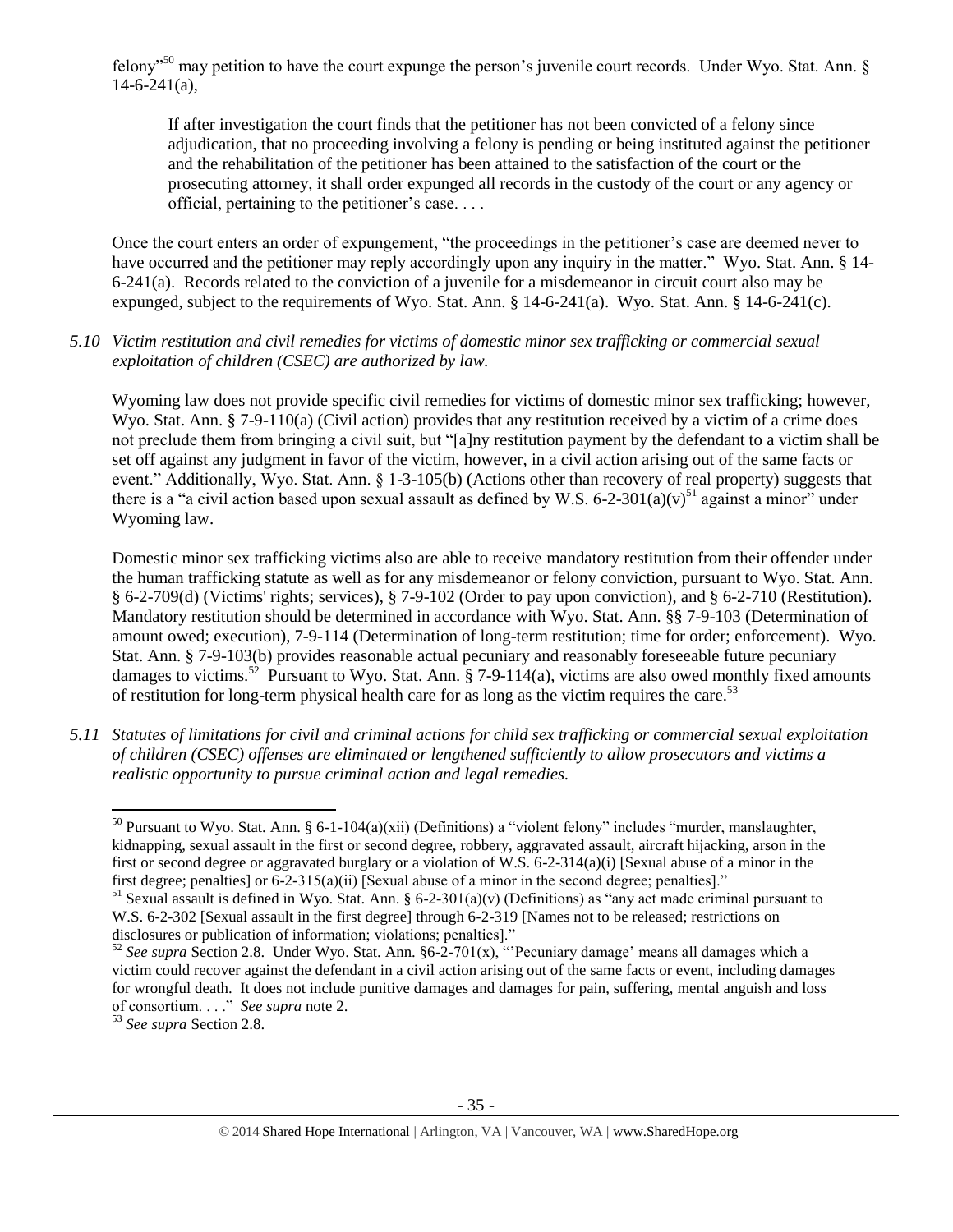No statutes of limitations apply to the prosecution of any crimes in Wyoming;<sup>54</sup> however civil actions are subject to certain statutes of limitations. Wyo. Stat. Ann. § 1-3-102.

The most relevant provision to victims of domestic minor sex trafficking is, "an action for . . . [a]n injury to the rights of the plaintiff, not arising on contract and not herein enumerated" must be commenced within four years of the date the plaintiff's cause of action accrues. Wyo. Stat. Ann. § 1-3-105(a)(iv)(C). Actions for "[a]ssault or battery not including sexual assault" shall be brought within one year. Wyo. Stat. Ann. § 1-3-105(a)(v)(B). Additionally, for "a civil action based upon sexual assault as defined by W.S. 6-2-301(a)(v) (Definitions)<sup>55</sup> against a minor" a claim "may be brought within the later of: (i) Eight (8) years after the minor's eighteenth birthday; or (ii) Three (3) years after the discovery." Wyo. Stat. Ann. § 1-3-105(b). Moreover, under Wyo. Stat. Ann. § 1-3-114 (Legal disabilities),

If a person entitled to bring any action except for an action arising from error or omission in the rendering of licensed or certified professional or health care services or for a penalty or forfeiture, is, at the time the cause of action accrues, a minor . . . the person may bring the action within three (3) years after the disability is removed or within any other statutory period of limitation, whichever is greater.

l

<sup>54</sup> *See* Boggs v. State, 484 P.2d 711, 714 (Wyo. 1971). Wyoming Representatives Vranish, Byrd, and Madden and Senator Driskill introduced House Bill 0134, "Statute of Limitations for Criminal Offenses," in the 2011 General Session of the 61st Legislature, however, the bill did not make it out of committee.

<sup>55</sup> *See supra* note [51.](#page-34-0)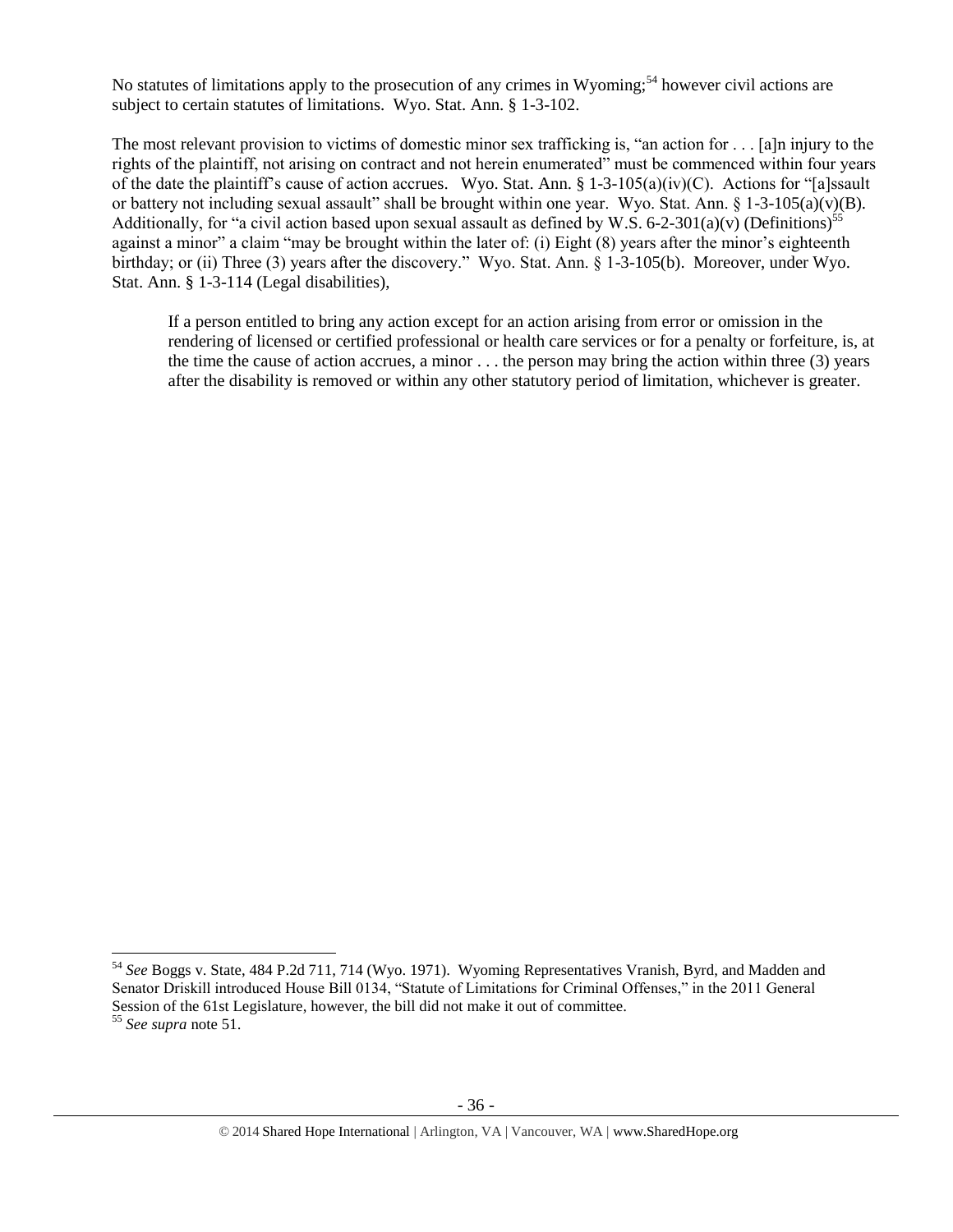#### **FRAMEWORK ISSUE 6: CRIMINAL JUSTICE TOOLS FOR INVESTIGATION AND PROSECUTIONS**

#### *Legal Components:*

- *6.1 Training on human trafficking and domestic minor sex trafficking for law enforcement is statutorily mandated or authorized.*
- *6.2 Single party consent to audio-taping is permitted in law enforcement investigations.*
- *6.3 Wiretapping is an available tool to investigate domestic minor sex trafficking.*
- *6.4 Using a law enforcement posing as a minor to investigate buying or selling of commercial sex acts is not a defense to soliciting, purchasing, or selling sex with a minor.*
- *6.5 Using the Internet to investigate buyers and traffickers is a permissible investigative technique.*
- *6.6 Law enforcement and child welfare agencies are mandated to promptly report missing and recovered children. \_\_\_\_\_\_\_\_\_\_\_\_\_\_\_\_\_\_\_\_\_\_\_\_\_\_\_\_\_\_\_\_\_\_\_\_\_\_\_\_\_\_\_\_\_\_\_\_\_\_\_\_\_\_\_\_\_\_\_\_\_\_\_\_\_\_\_\_\_\_\_\_\_\_\_\_\_\_\_\_\_\_\_\_\_\_\_\_\_\_\_\_\_\_*

#### *Legal Analysis:*

*6.1 Training on human trafficking and domestic minor sex trafficking for law enforcement is statutorily mandated or authorized.*

Wyoming addresses training of law enforcement and other individuals through its human trafficking law. Pursuant to Enacted House Bill 133, Sec. 3,

(a) The division of victim services shall continue to provide training regarding provisions of this act to be used for presentation to law enforcement agencies, the law enforcement academy, prosecutors, public defenders, judges and others involved in the juvenile and criminal justice systems. The training may include:

(i) State and federal laws on human trafficking;

(ii) Methods used to identify United States citizen and foreign national victims of human trafficking;

(iii) Methods of prosecuting human traffickers; and

(iv) Methods of protecting the rights of victims of human trafficking, including collaboration with nongovernmental and other social service agencies in the course of investigating and prosecuting human trafficking cases.

*6.2 Single party consent to audiotaping is permitted in law enforcement investigations.*

Single party consent to audiotaping is permitted in Wyoming. Wyo. Stat. Ann. § 7-3-702(a)(i), (b)(iv) (Prohibition against interception or disclosure of wire, oral or electronic communications; exceptions; penalties) provides,

- (a) Except as provided in subsection (b) of this section, no person shall intentionally: (i) Intercept, attempt to intercept, or procure any other person to intercept or attempt to intercept any wire, oral or electronic communication;
- . . . . (b) Nothing in subsection (a) of this section prohibits:
	- . . . .

(iv) Any person from intercepting an oral, wire or electronic communication where the person is a party to the communication or where one (1) of the parties to the communication has given prior consent to the interception unless the communication is intercepted for the purpose of committing any criminal or tortious act.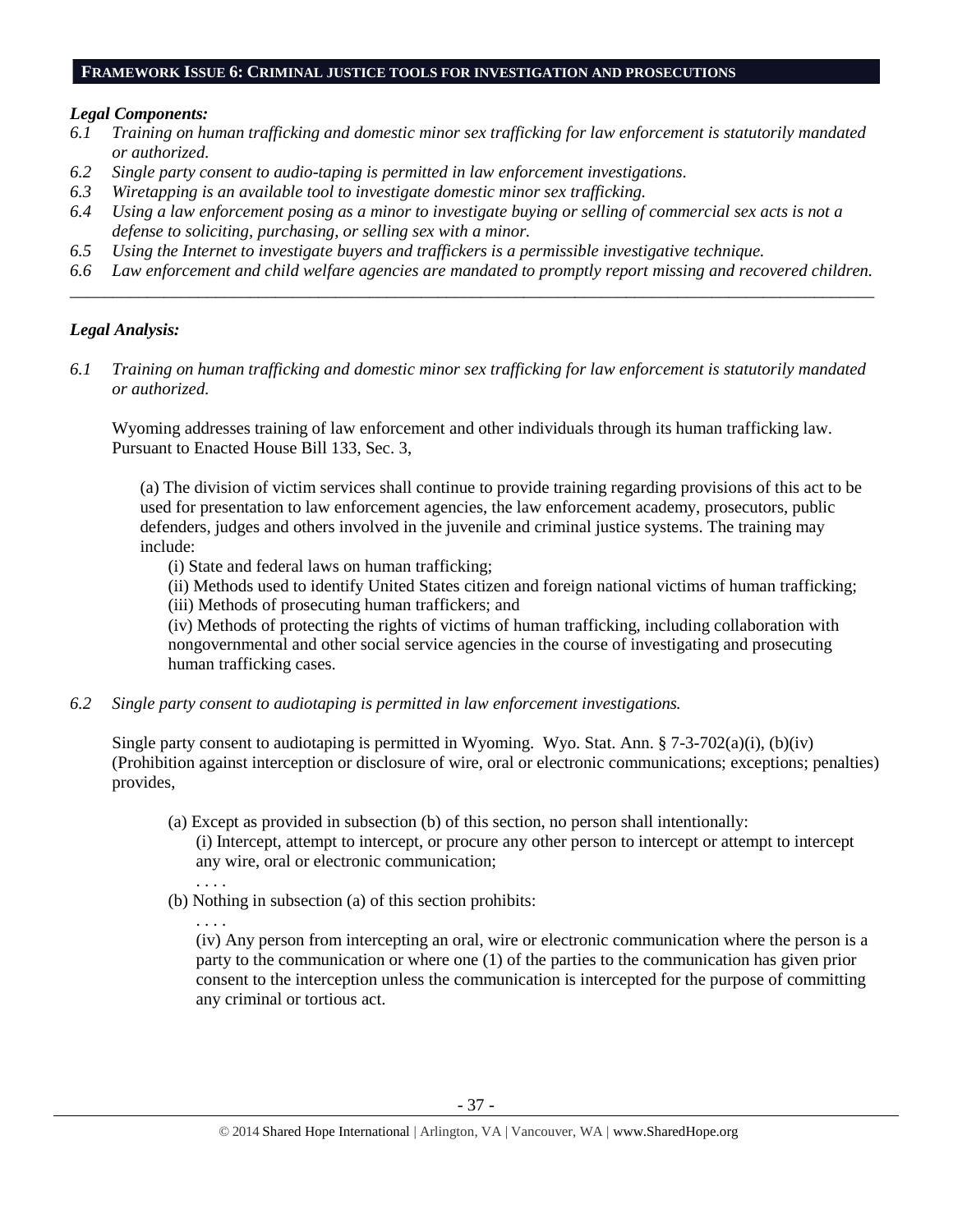Therefore, if one party to the communication consents, audiotaping the communication is permissible under Wyo. Stat. Ann. § 7-3-702(a).

*6.3 Wiretapping is an available tool to investigate domestic minor sex trafficking.* 

Offenses related to domestic minor sex trafficking are not included as crimes for which a wiretapping order may be issued. Under Wyo. Stat. Ann. § 7-3-705(a) (Authorization for interception of wire, oral or electronic communications), applications for orders authorizing the use of wiretapping may only be requested when the investigation involves a violation of the Wyoming Controlled Substances Act of 1971 or a specified crime incident to or discovered while investigating a violation of the Wyoming Controlled Substances Act of 1971.

- 6.3.1 Recommendation: Amend Wyo. Stat. Ann. § 7-3-705(a) (Authorization for interception of wire, oral or electronic communications) to specifically authorize the attorney general or district attorney to seek a court order permitting the use of wiretapping where the interception may provide evidence of domestic minor sex trafficking.
- *6.4 Using a law enforcement posing as a minor to investigate buying or selling of commercial sex acts is not a defense to soliciting, purchasing, or selling sex with a minor.*

No statute explicitly permits the use of a decoy by law enforcement to investigate sex trafficking of minors. However, because Wyo. Stat. Ann. § 6-2-318 (Soliciting to engage in illicit sexual relations; penalty) applies where a defendant "solicits, procures or knowingly encourages . . . a person purported to be less than the age of fourteen (14) years," the use of a decoy by law enforcement in the investigation of a violation of Wyo. Stat. Ann. § 6-2-318 seems to be permissible.

- 6.4.1 Recommendation: Amend § 6-4-103 (Promoting prostitution) to expressly authorize law enforcement's use of a decoy posing as a minor to investigate offenses of sex trafficking in which a minor is used in prostitution and live sexual performance.
- *6.5 Using the Internet to investigate buyers and traffickers is a permissible investigative technique.*

No statute expressly authorizes law enforcement to use the Internet to investigate buyers and traffickers of sex with minors.

- 6.5.1 Recommendation: Enact a law expressly criminalizing use of the Internet to commit or attempt to commit a CSEC offense and prohibit a defense to prosecution based on the "minor" being a law enforcement officer or other adult.
- *6.6 Law enforcement and child welfare agencies are mandated to promptly report missing and recovered children.*

Reporting of missing children and rescued domestic minor sex trafficking victims is not mandated by the Wyoming Legislature. However, "[d]uring the 1990 Wyoming legislative session, the legislature mandated 'The Office of the Attorney General shall establish and operate a central repository of information and clearinghouse on missing children and missing persons."<sup>556</sup> Under Wyoming's current "Amber Alert Plan":

 $\overline{a}$ <sup>56</sup> Wyoming Division of Criminal Investigation, Office of the Attorney General, *Wyoming Missing Person Clearinghouse: 2010 Annual Report*, 4 (2010), http://attorneygeneral.state.wy.us/dci/pdf/AnnualReport MissingPerson.pdf.